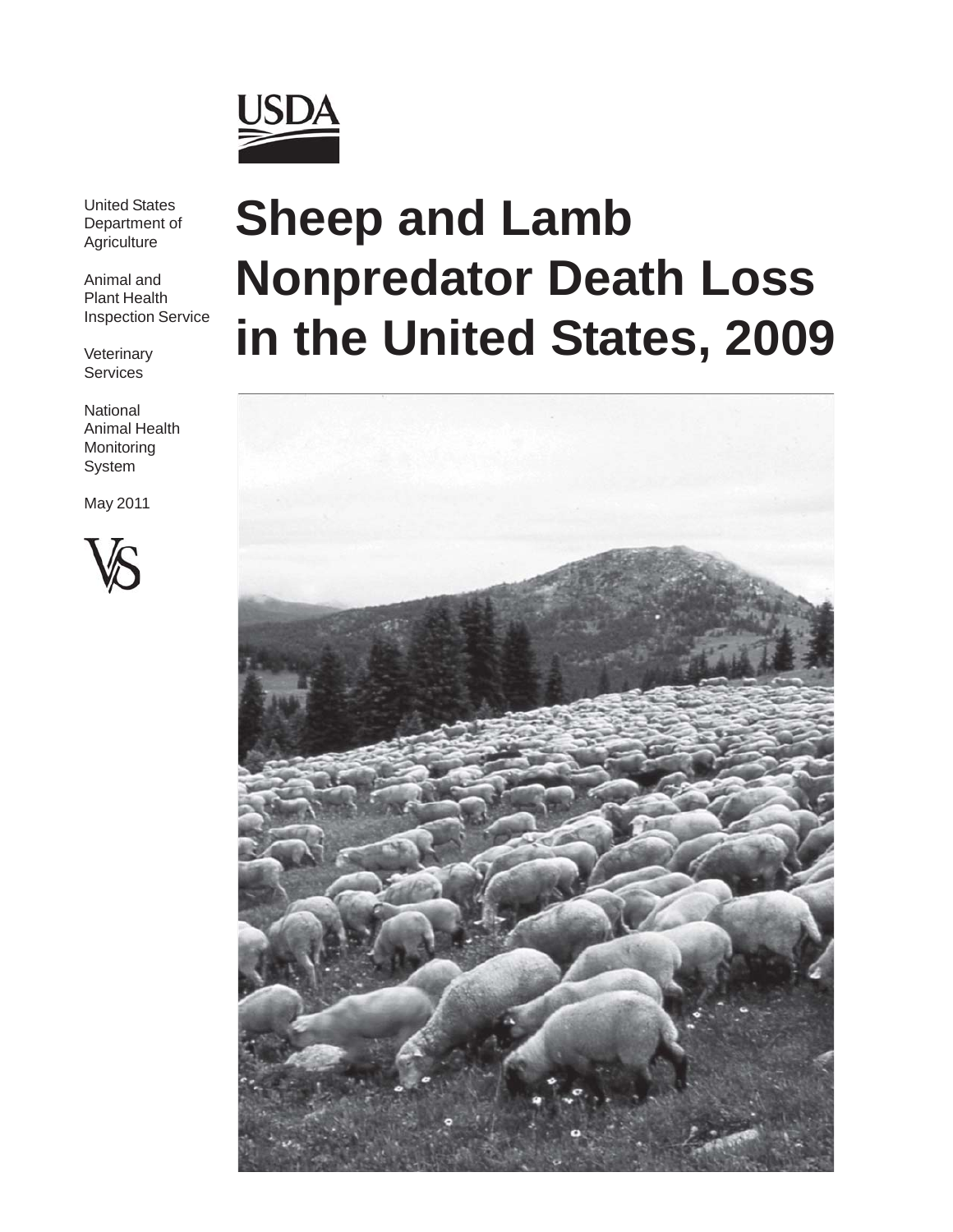The U.S. Department of Agriculture (USDA) prohibits discrimination in all its programs and activities on the basis of race, color, national origin, age, disability, and where applicable, sex, marital status, familial status, parental status, religion, sexual orientation, genetic information, political beliefs, reprisal, or because all or part of an individual's income is derived from any public assistance program. (Not all prohibited bases apply to all programs.) Persons with disabilities who require alternative means for communication of program information (Braille, large print, audiotape, etc.) should contact USDA's TARGET Center at (202) 720-2600 (voice and TDD).

To file a complaint of discrimination, write to USDA Director, Office of Civil Rights, 1400 Independence Avenue, S.W., Washington, D.C. 20250-9410, or call (800) 795-3272 (voice) or (202) 720-6382 (TDD). USDA is an equal opportunity provider and employer. Mention of companies or commercial products does not imply recommendation or endorsement by the USDA over others not mentioned. USDA neither guarantees nor warrants the standard of any product mentioned. Product names are mentioned solely to report factually on available data and to provide specific information.

#### USDA:APHIS:VS:CEAH

NRRC Building B, M.S. 2E7 2150 Centre Avenue Fort Collins, CO 80526-8117 (970) 494-7000 Email: NAHMS@aphis.usda.gov http://www.aphis.usda.gov/nahms

#591.0511

Cover photo courtesy of Agricultural Research Sservice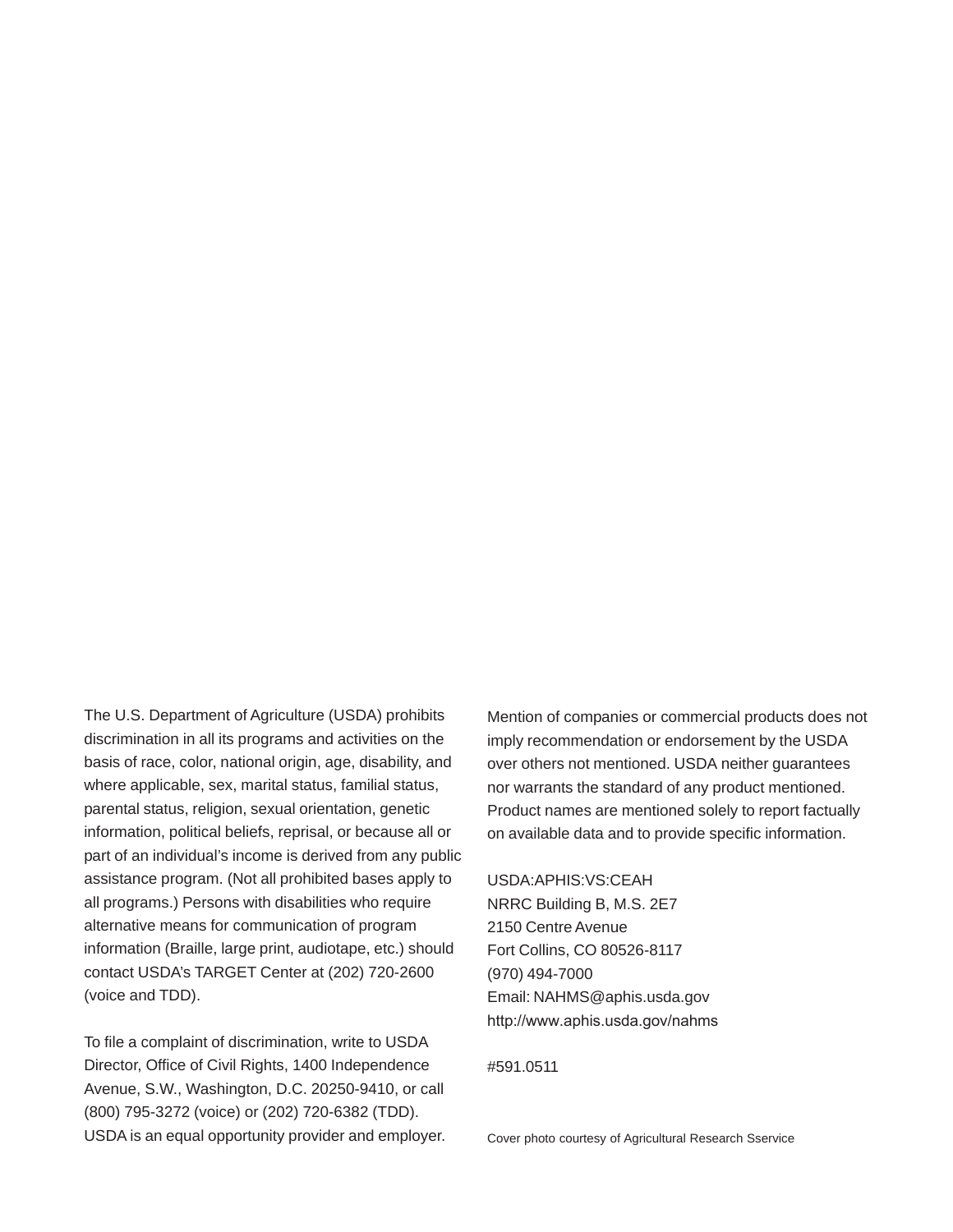### **Items of Not**e

#### **Adult sheep**

Nonpredator sheep death loss accounted for 4.4 percent of adult sheep inventory in 2009. Overall, the percentage of loss was higher on operations with fewer than 1,000 sheep and lambs compared with operations with 1,000 or more sheep and lambs.

Weather-related causes in 2009 accounted for 15.7 percent of total adult sheep death losses, which was higher than in previous studies (1994, 1999, and 2004). The Central and West Central regions had a higher percentage of weather-related losses (18.9 and 20.3 percent, respectively) than the Pacific and Northeast regions (4.0 and 2.2 percent, respectively).

#### **Lambs**

Overall, producers lost 6.2 percent of their lamb crop to nonpredator causes in 2009. Operations with 1 to 24 sheep and lambs lost a higher percentage of their lamb crop (10.2 percent) to nonpredator causes than did operations with 100 or more head.

In 2009, respiratory problems accounted for a lower percentage of lamb deaths than in 1994 through 2004, while weather-related causes accounted for a higher percentage of losses. In the Central region in 2009, weather-related lamb losses accounted for 34.4 percent of all nonpredator lamb losses, a higher percentage than in any other region.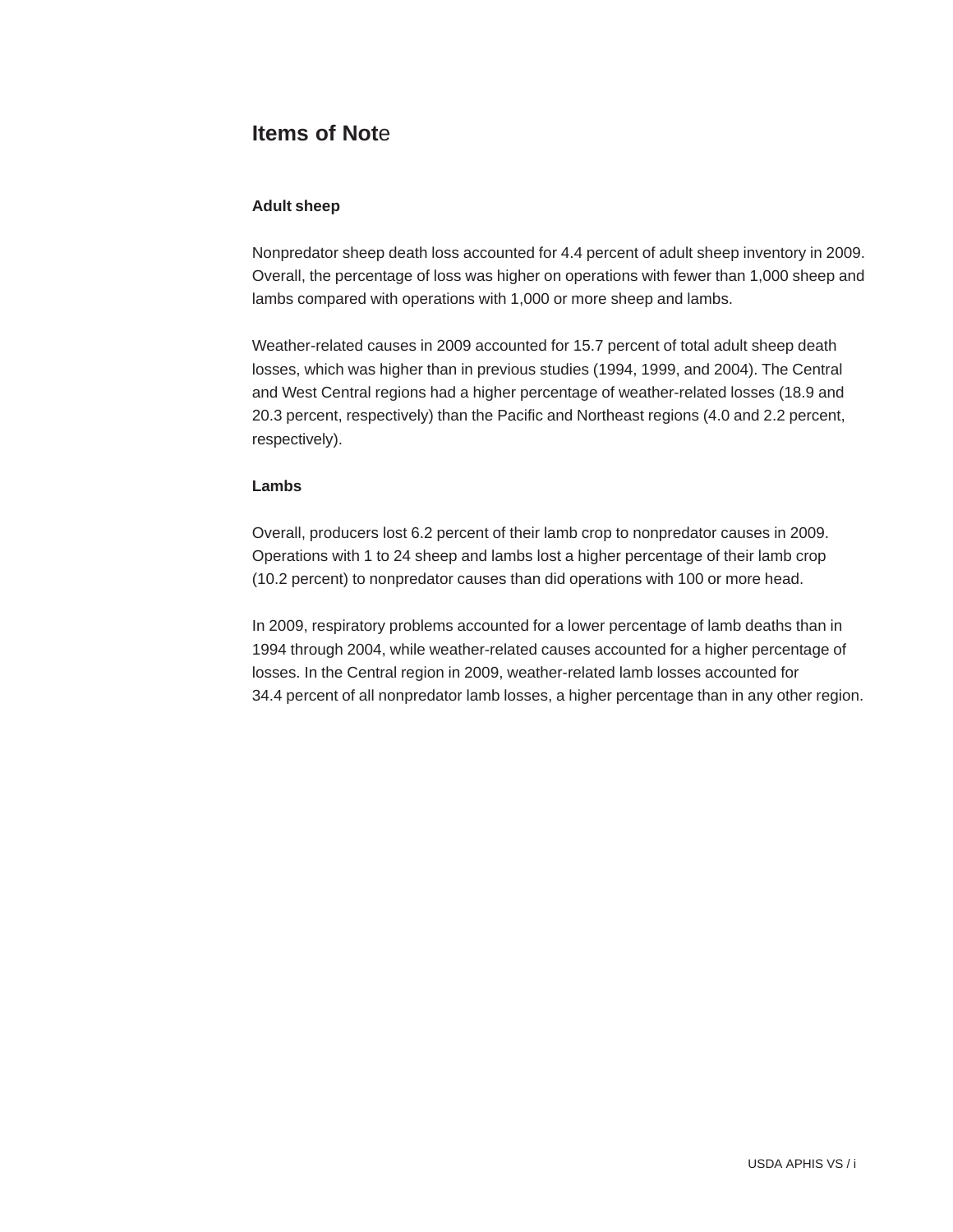### **Acknowledgments**

This report was a cooperative effort between two U.S. Department of Agriculture (USDA) Agencies: the National Agricultural Statistics Service (NASS) and the Animal and Plant Health Inspection Service (APHIS).

Thank you to the NASS enumerators who telephoned and visited sheep operations and collected the data. Their hard work and dedication were invaluable. Thanks also to the personnel at the USDA–APHIS–Veterinary Services' Centers for Epidemiology and Animal Health for their efforts in generating and distributing this report.

All participants are to be commended, particularly the producers whose voluntary efforts made this report possible.

margum

Larry Granger **Director** Centers for Epidemiology and Animal Health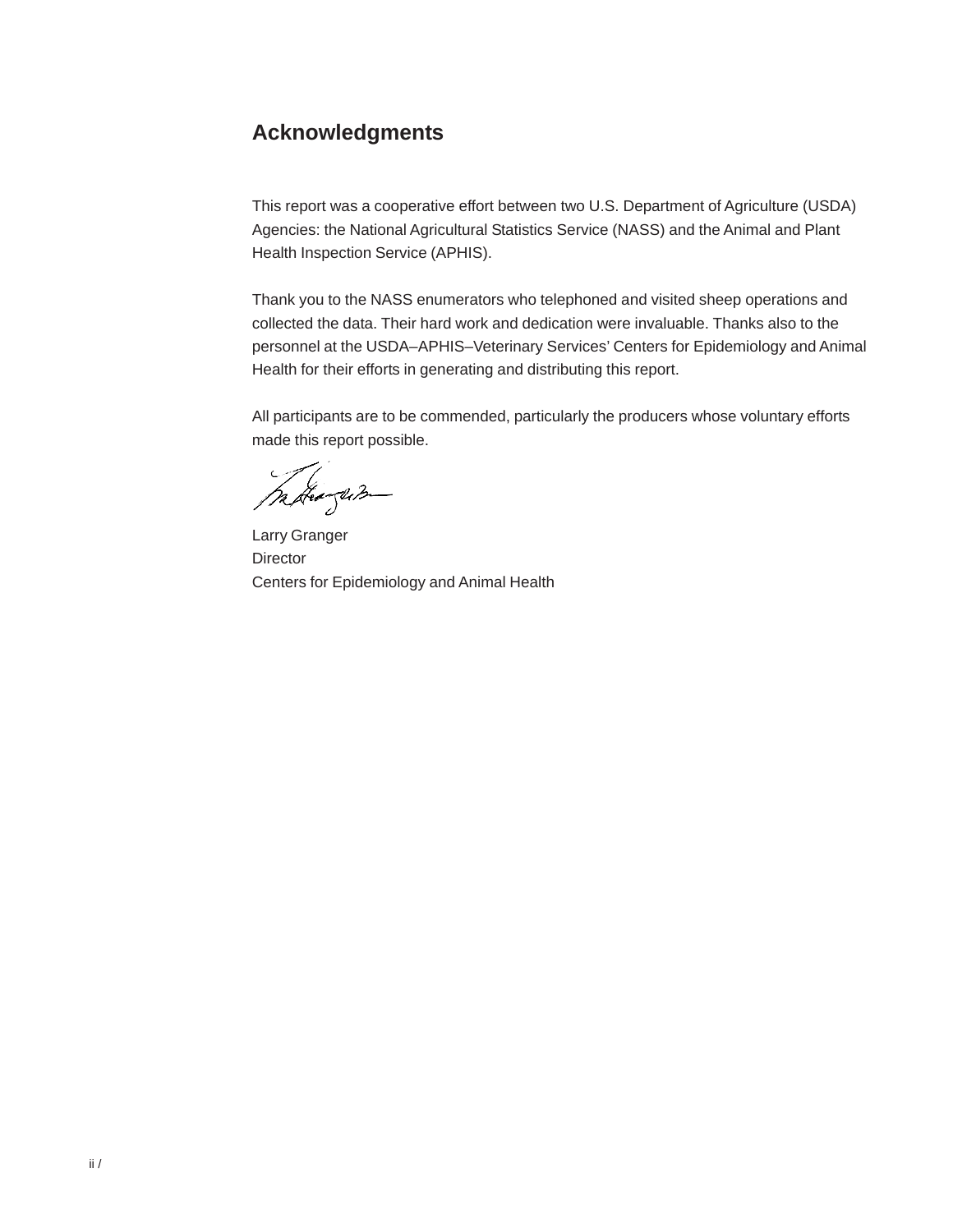#### **Suggested bibliographic citation for this report:**

USDA. 2010. Sheep and Lamb Nonpredator Death Loss in the United States, 2009. USDA–APHIS–VS–CEAH. Fort Collins, CO 591.0511

#### **Contacts for further information:**

Questions or comments on data analysis: Dr. Katherine Marshall (970) 494-7000 Information on reprints or other reports: Ms. Abby Fienhold (970) 494-7000 Email: NAHMS@aphis.usda.gov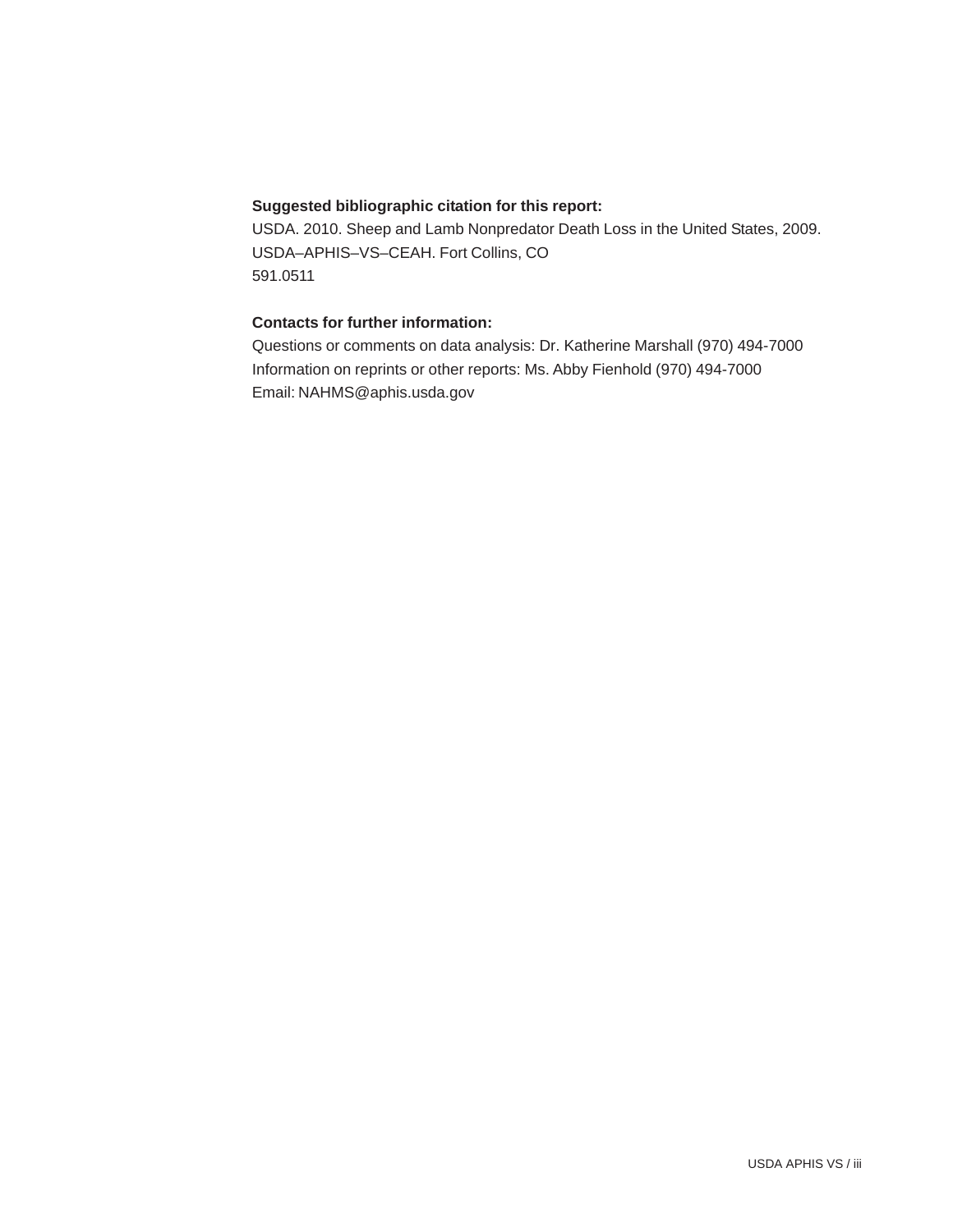### **Table of Contents**

#### **Introduction 1**

**Terms Used in This Report 2**

#### **Section I: Population Estimates—Demographics and Annual Death Loss 3 A. U.S. Demographics 3**

- 1. Inventory, January 1, 1995 to 2010 3
- 2. Operations, 1994 to 2009 3
- 3. Lamb crop—1994 to 2009 5

#### **B. Regional Demographics 6**

- 1. Adult sheep inventory—January 1, 1995, 2000, 2005, and 2010 6
- 2. Lamb crop—1994, 1999, 2004, and 2009 7

#### **C. U.S. Annual Death Loss 8**

- 1. Death loss from all causes—1994 to 2009 8
- 2. U.S. nonpredator and predator death loss—1994, 1999, 2004, and 2009 11
- 3. Regional predator and nonpredator death loss—1994, 1999,
- 2004, and 2009 13

#### **Section II: Population Estimates—Nonpredator Losses 17**

#### **A. Nonpredator Sheep Death Loss 17**

- 1. Losses—2009 17
- 2. Cause of loss—1994, 1999, 2004, and 2009 18
- 3. Cause of loss by region—1994, 1999, 2004, and 2009 20
- 4. Cause of loss by size of operation—2009 25
- 5. Cause of loss by region—2009 27
- 6. Cause of loss by region and by size of operation—2009 29

#### **B. Nonpredator Lamb Death Loss 34**

- 1. Losses—2009 34
- 2. Cause of loss—1994, 1999, 2004, and 2009 36
- 3. Cause of loss by region—1994, 1999, 2004, and 2009 38
- 4. Cause of loss by size of operation—2009 43
- 5. Cause of loss by region—2009 45
- 6. Cause of loss by region and by size of operation—2009 47

#### **Section III: Methodology 52**

#### **A. 2009 Death Loss Study 52**

- 1. Survey procedures 52
- 2. Estimation procedures 52
- 3. Revision policy 52

#### **B. 2004 Death Loss Study 52**

- 1. Survey procedures 52
- 2. Estimation procedures 53
- 3. Revision policy 53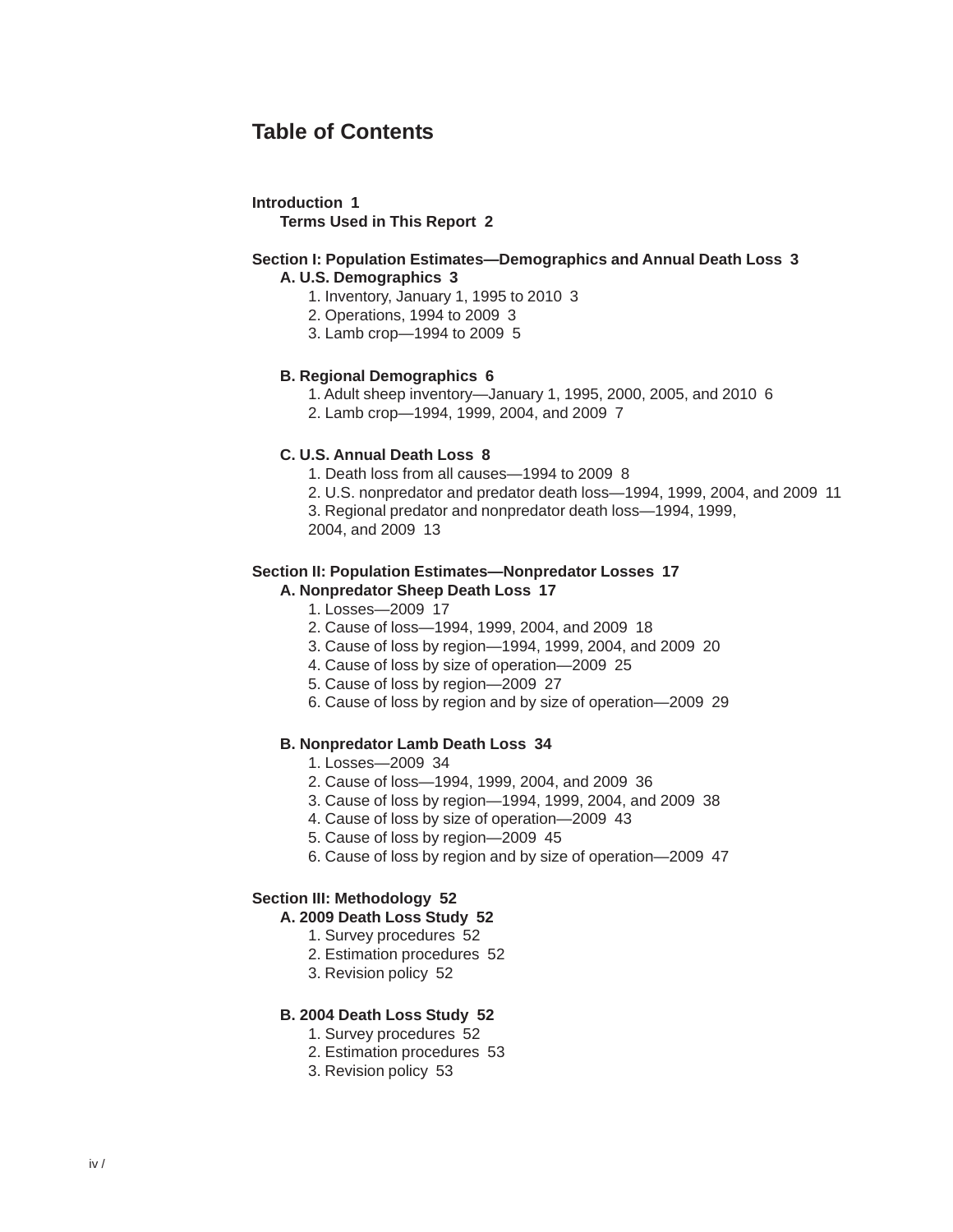#### **C. 1999 Death Loss Study 53**

- 1. Survey procedures 53
- 2. Estimation procedures 53
- 3. Reliability 53

### **D. 1994 Death Loss Study 54**

- 1. Survey procedures 54
- 2. Estimation procedures 54
- 3. Reliability 54

**Appendix I: Discussion of Pre- and Postdocking Losses 55**

**Appendix II. Regional Breakouts by Flock Size—January 1, 2010 57**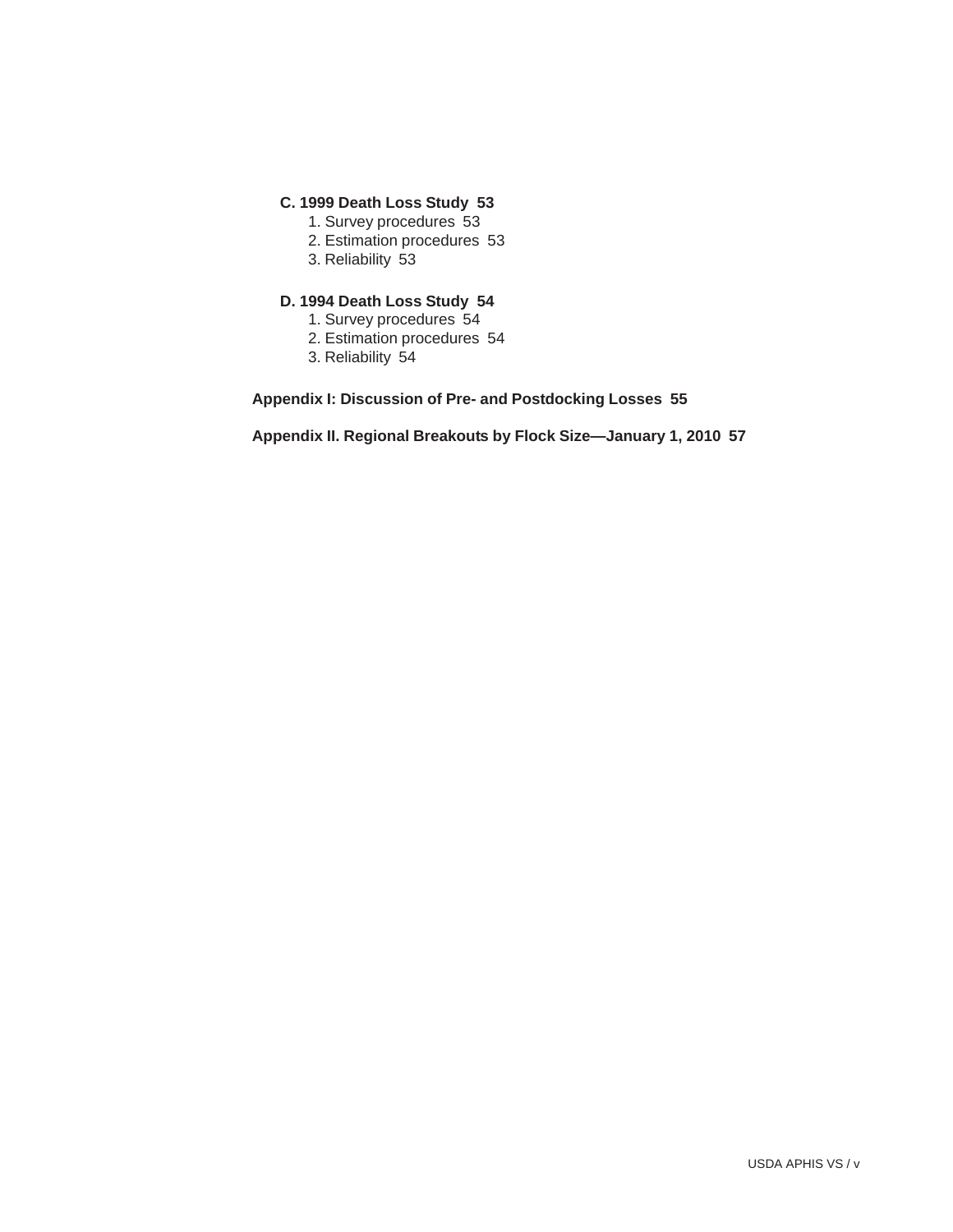### **Introduction**

Each January, USDA's National Agricultural Statistics Service (NASS) collects data on sheep inventory, lamb crop, and total sheep and lamb death losses. Inventory and lamb crop estimates (number of head) are published in January via the NASS "Sheep and Goats" report. Total State-level sheep and lamb death losses (number of head) are published in April via the NASS "Meat Animals Production, Disposition, and Income" report.

For NASS' January 1995, 2000, 2005, and 2010 sheep surveys, USDA's Animal and Plant Health Inspection Service's National Animal Health Monitoring System (NAHMS) provided funding for a detailed, retrospective breakdown of total sheep and lamb death losses by producer-attributed cause of loss occurring during the previous year. Sheep and lamb death losses by cause (number of head) are published in May via the NASS "Sheep and Goats Death Loss" report.

This report provides a breakdown of sheep and lamb death losses in 2009 for all causes by size group and by region, with special emphasis on nonpredator causes of loss. Where possible, the 1994, 1999, and 2004 death losses are provided for comparison. For specific State-level information on death losses by cause, refer to NASS report "Sheep and Goats Death Loss" released May 27, 2010, and available at: www.nass.usda.gov.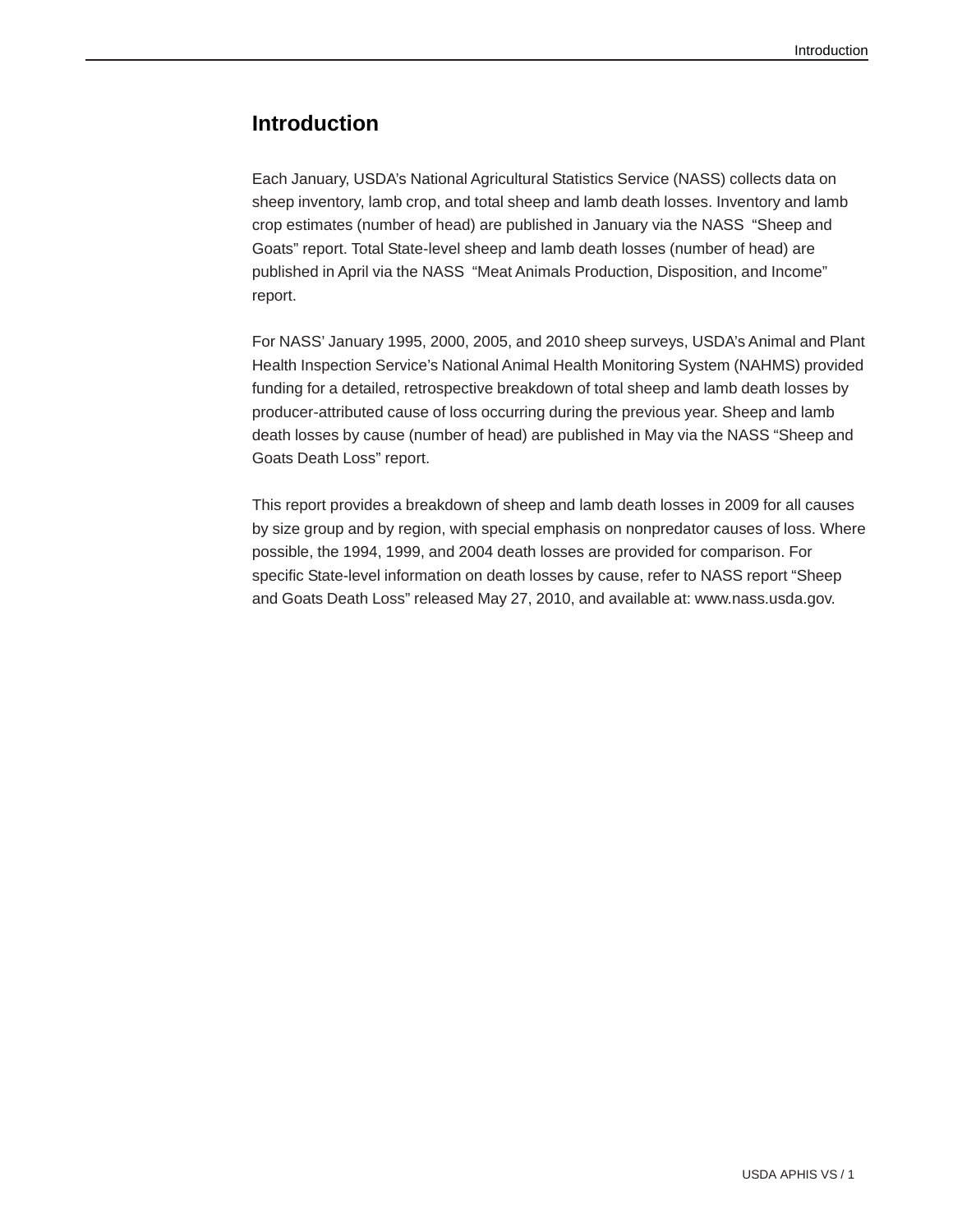#### **Terms Used in This Report Adult sheep inventory:** Breeding rams and ewes 1 year and older, and market sheep.

**Lamb crop:** For the Central, Northeast, and Southeast/Other regions (see regions listed below), all lambs born alive during the calendar year. For the Pacific and West Central regions, all lambs after docking or branding during the calendar year.

**Lambs:** Animals less than 1 year old.

**Lamb losses:** For the Central, Northeast, and Southeast regions, lamb losses were tallied for all lambs born alive. In the Pacific and West Central regions, lamb losses were tallied for lambs after docking or branding.

**Market sheep:** Animals 1 year and older for use as feeders or for slaughter.

#### **Regions:**

**Pacific:** California, Oregon, Washington

**West Central:** Arizona, Colorado, Idaho, Montana, New Mexico, Nevada, Texas, Utah, Wyoming

**Central:** Illinois, Indiana, Iowa, Kansas, Michigan, Minnesota, Missouri, Nebraska, North Dakota, Oklahoma, South Dakota, Wisconsin

**Northeast:** Connecticut, Maine, Massachusetts, New Hampshire, New York, Ohio, Pennsylvania, Rhode Island\*, Virginia, Vermont, West Virginia

**Southeast/Other:** Alabama, Alaska, Arkansas, Delaware, Florida, Georgia, Hawaii, Kentucky, Louisiana, Maryland, Mississippi, New Jersey, North Carolina, South Carolina, Tennessee

\*For the 1994 estimates, Rhode Island was included in the Southeast/Other region. In 1999, 2004 and 2009, Rhode Island was included in the Northeast region.

**Size of Operation:** Number of sheep and lambs on the operation January 1 of the respective year. Size groups are: 1 to 24; 25 to 99; 100 to 999; and 1,000 head or more.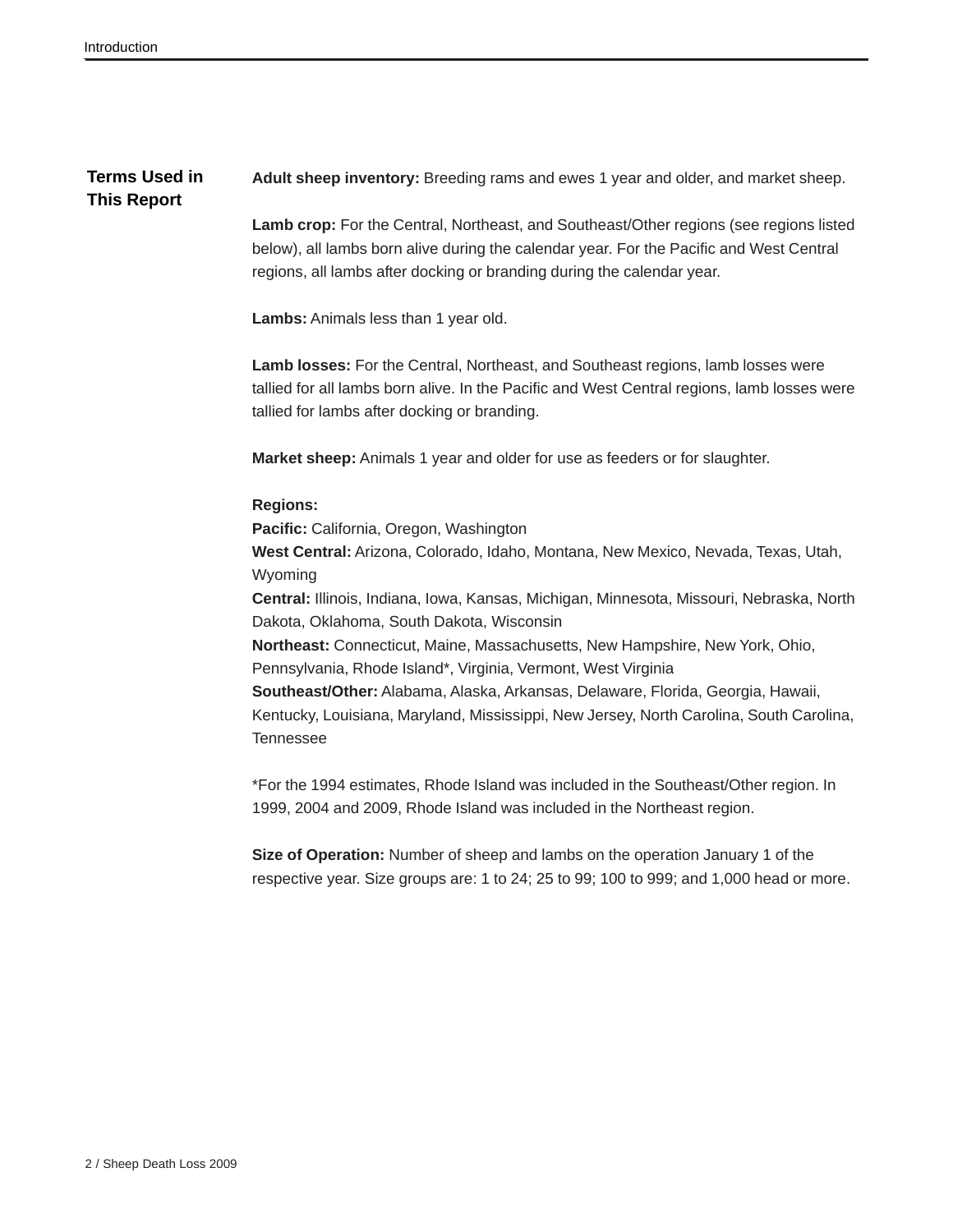## **Section I: Population Estimates—Demographics and Annual Death Loss**

**Note:** Data in this section were provided by the National Agricultural Statistics Service (NASS).

#### **1. Inventory, January 1, 1995 to 2010**

### **Demographics\***

**A. U.S.**

Number of sheep and lambs by class and by year:

|                                                                                                                                    | January 1 Number (1,000 Head) |         |          |          |  |  |  |  |
|------------------------------------------------------------------------------------------------------------------------------------|-------------------------------|---------|----------|----------|--|--|--|--|
|                                                                                                                                    | Year                          |         |          |          |  |  |  |  |
| <b>Class</b>                                                                                                                       | 1995                          | 2000    | $2005^1$ | $2010^2$ |  |  |  |  |
| All sheep and lambs                                                                                                                | 8,989.3                       | 7,036.0 | 6,135.0  | 5,630.0  |  |  |  |  |
| <b>Breeding ewes</b><br>1 year and older                                                                                           | 5,403.6                       | 4,234.0 | 3,545.0  | 3,340.0  |  |  |  |  |
| Breeding rams<br>1 year and older                                                                                                  | 257.0                         | 208.5   | 192.0    | 195.0    |  |  |  |  |
| Market sheep                                                                                                                       | 96.8                          | 80.0    | 74.1     | 85.0     |  |  |  |  |
| Breeding ewes and<br>rams 1 year and older<br>and market sheep<br>$10\text{ km}$ and $0\text{ m}$ Final Fatimeter 0004, 0000, NACO | 5,757.4                       | 4,522.5 | 3,811.1  | 3,620.0  |  |  |  |  |

1 Sheep and Goats Final Estimates 2004–2008, NASS. 2 Sheep and Goats January 29, 2010, NASS.

#### **2. Operations, 1994 to 2009**

a. Number of operations with sheep and lambs by year:

| <b>Number Operations</b> |        |          |          |  |  |  |
|--------------------------|--------|----------|----------|--|--|--|
| Year                     |        |          |          |  |  |  |
| 1994                     | 1999   | $2004^1$ | $2009^2$ |  |  |  |
| 86,060                   | 70,000 | 67,630   | 82,000   |  |  |  |

<sup>1"</sup>Farms, Land in Farms, and Livestock Operations, Final Estimates" 2003–2007, NASS.<br><sup>2"</sup>Farms, Land in Farms, and Livestock Operations, 2009 Summary", February 2010, NASS.

\* "Sheep and Goats" annual January reports, NASS.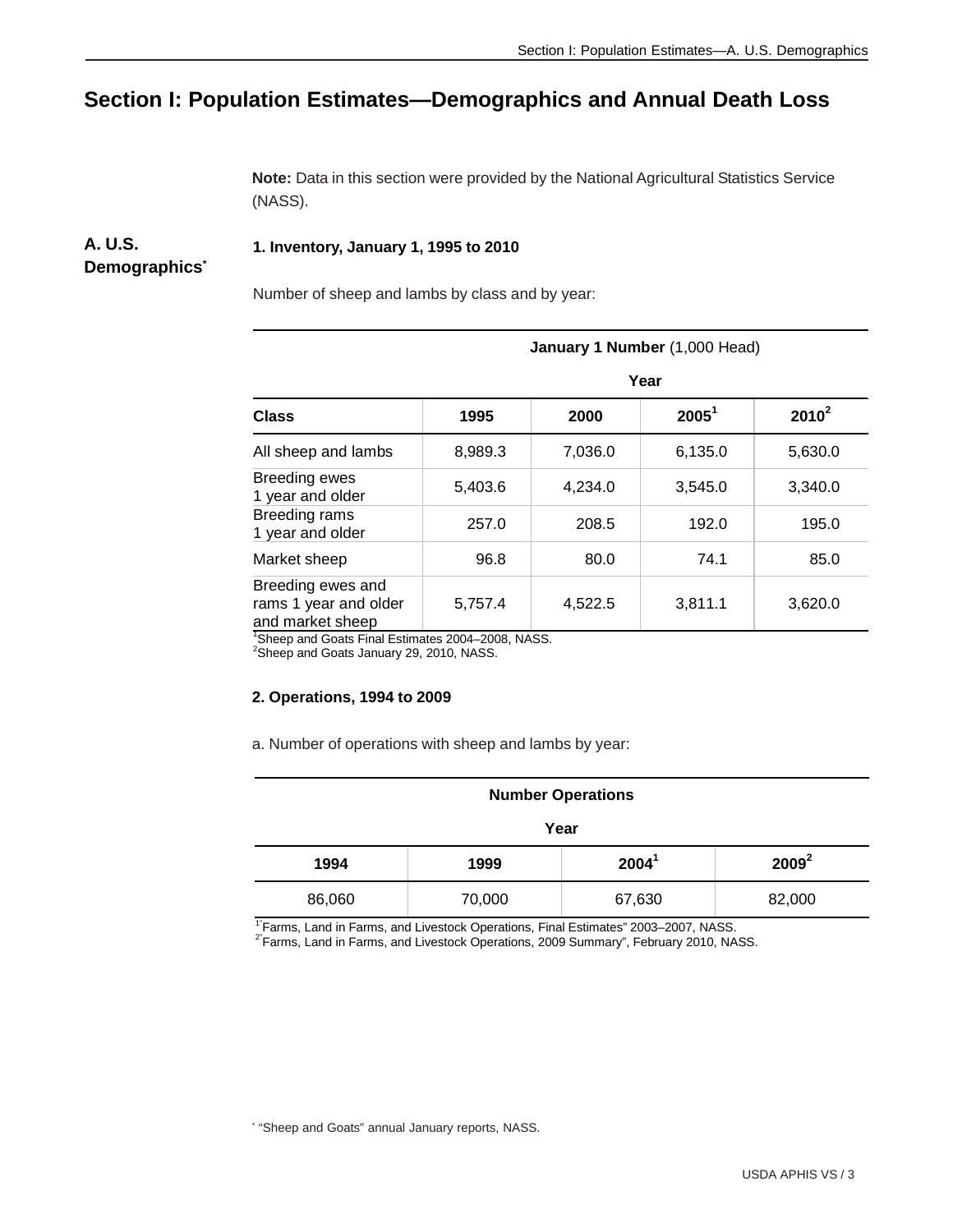|                                                        | <b>Percent Operations</b><br>Year |       |       |       |  |  |  |
|--------------------------------------------------------|-----------------------------------|-------|-------|-------|--|--|--|
|                                                        |                                   |       |       |       |  |  |  |
| <b>Size of Operation</b><br>(Number of Breeding Sheep) | 1994                              | 1999  | 2004  | 2009  |  |  |  |
| 1 to 99                                                | 89.6                              | 90.6  | 91.9  | 93.7  |  |  |  |
| 100 to 499                                             | 8.2                               | 7.3   | 6.6   | 5.2   |  |  |  |
| 500 to 4,999                                           | 2.1                               | 2.0   | 1.4   | 1.0   |  |  |  |
| 5,000 or more                                          | 0.1                               | 0.1   | 0.1   | 0.1   |  |  |  |
| Total                                                  | 100.0                             | 100.0 | 100.0 | 100.0 |  |  |  |

b. Percentage of operations with breeding sheep by size of operation and by year:

c. Percentage of breeding-sheep inventory by size of operation and by year:

|                                                        | <b>Percent Inventory</b><br>Year |       |       |       |  |  |
|--------------------------------------------------------|----------------------------------|-------|-------|-------|--|--|
|                                                        |                                  |       |       |       |  |  |
| <b>Size of Operation</b><br>(Number of Breeding Sheep) | 1994                             | 1999  | 2004  | 2009  |  |  |
| 1 to 99                                                | 22.3                             | 25.9  | 30.3  | 36.2  |  |  |
| 100 to 499                                             | 22.9                             | 20.4  | 22.0  | 20.8  |  |  |
| 500 to 4,999                                           | 38.4                             | 39.0  | 33.5  | 31.3  |  |  |
| 5,000 or more                                          | 16.4                             | 14.7  | 14.2  | 11.7  |  |  |
| Total                                                  | 100.0                            | 100.0 | 100.0 | 100.0 |  |  |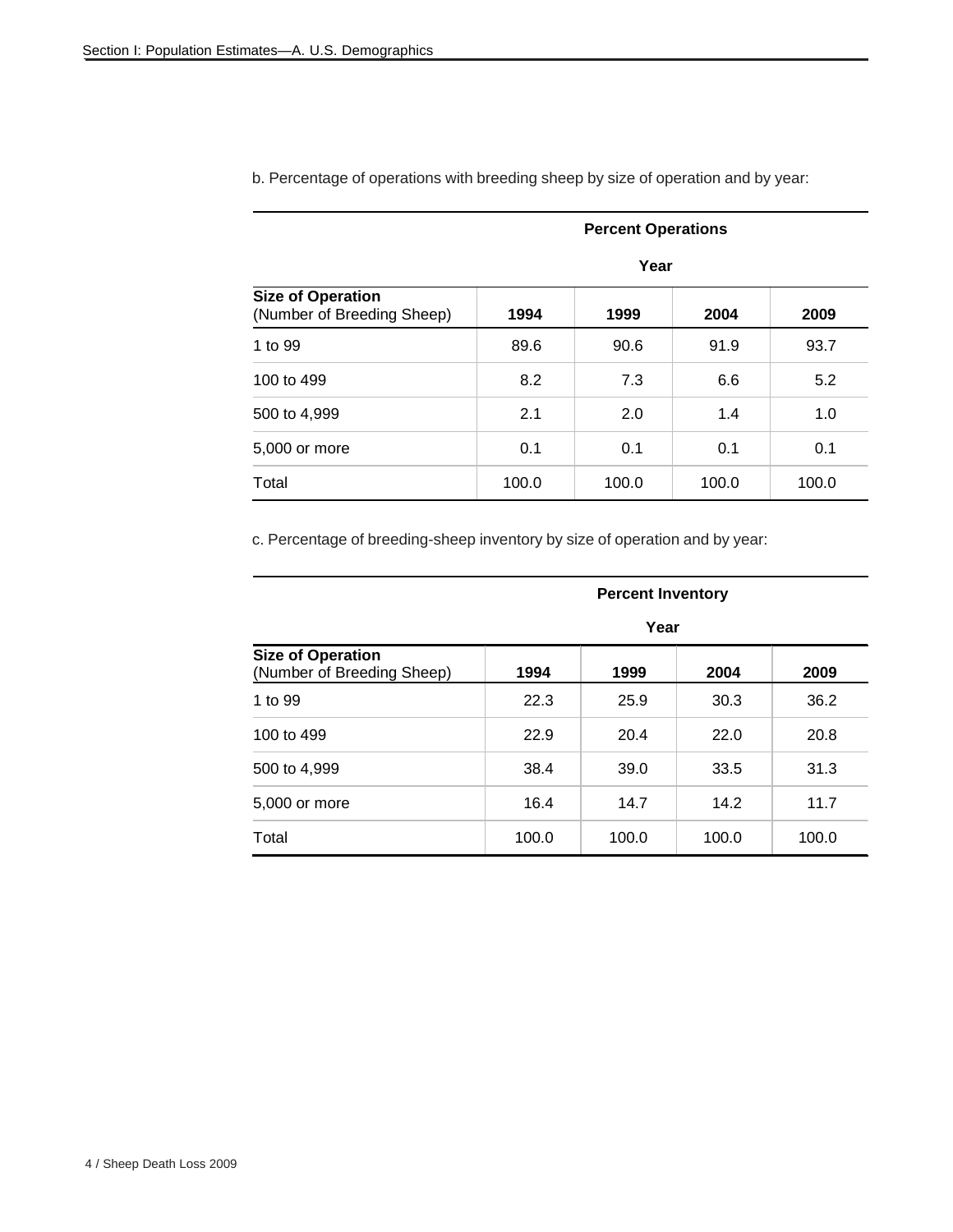#### **3. Lamb crop—1994 to 2009**

Lamb crop and lamb crop per 100 ewes on hand by year:

|                                               | Year    |         |          |          |  |  |
|-----------------------------------------------|---------|---------|----------|----------|--|--|
|                                               | 1994    | 1999    | $2004^1$ | $2009^2$ |  |  |
| Lamb crop (1,000 head)                        | 5,968.2 | 4,754.0 | 4,040.0  | 3,690.0  |  |  |
| Lamb crop per 100 ewes on hand<br>(January 1) | 102     | 110     | 113      | 108      |  |  |

<sup>1"</sup>Sheep and Goats Final Estimates 2004–2008", NASS.

 $2^{\degree}$ Sheep and Goats January 29, 2010", NASS.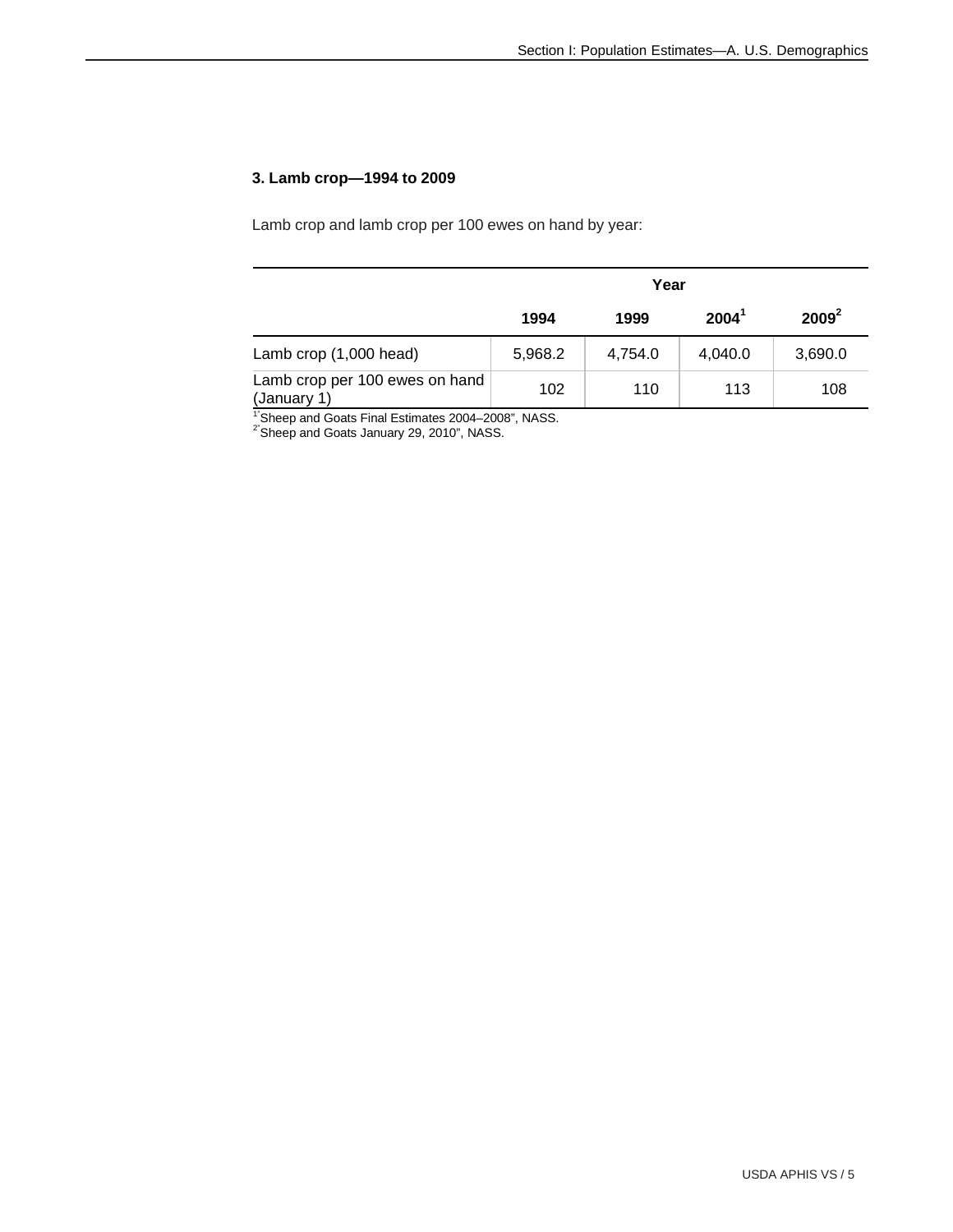#### **B. Regional Demographics** For this report, the United States was divided into five regions (see Terms Used in This Report, p 2) in order to provide data on smaller geographic areas. NASS does not publish inventory and death loss data for small sheep-producing States individually, but collapses the data into an "Other States" group. For estimates in this report, the Other States were combined with the Southeast region. About 4.5 percent of U.S. sheep and lamb death loss occurred in the Other States.

#### **1. Adult sheep inventory—January 1, 1995, 2000, 2005, and 2010**

Nationally, the sheep population declined from approximately 5.8 million head on January 1, 1995, to approximately 3.6 million head on January 1, 2010. Regionally, only the Southeast/Other region showed an increase in sheep population from 1995 to 2010. A similar trend occurred for lamb crop during the same period (see next table).

|                     | January 1 Number (1,000 Head) | <b>Percent</b> |         |         |                        |                                               |
|---------------------|-------------------------------|----------------|---------|---------|------------------------|-----------------------------------------------|
| <b>Region</b>       | 1995                          | 2000           | 2005    | 2010    | $2010$ as a<br>of 2000 | 2010 as a<br>percentage percentage<br>of 2005 |
| Pacific             | 740.0                         | 506.5          | 447.2   | 460.5   | 90.9                   | 103.0                                         |
| <b>West Central</b> | 3,237.0                       | 2.547.0        | 1.974.0 | 1,785.5 | 70.1                   | 90.5                                          |
| Central             | 1.258.0                       | 1.032.5        | 957.8   | 886.0   | 85.8                   | 92.5                                          |
| <b>Northeast</b>    | 400.0                         | 309.5          | 314.9   | 322.0   | 104.0                  | 102.3                                         |
| Southeast/Other     | 122.4                         | 127.0          | 142.7   | 166.0   | 130.7                  | 116.3                                         |
| Total               | 5,757.4                       | 4,522.5        | 3,836.6 | 3,620.0 | 80.0                   | 94.4                                          |

Number of adult sheep (and number of adult sheep in 2010 as a percentage of adult sheep inventory in 2000 and 2005), by region: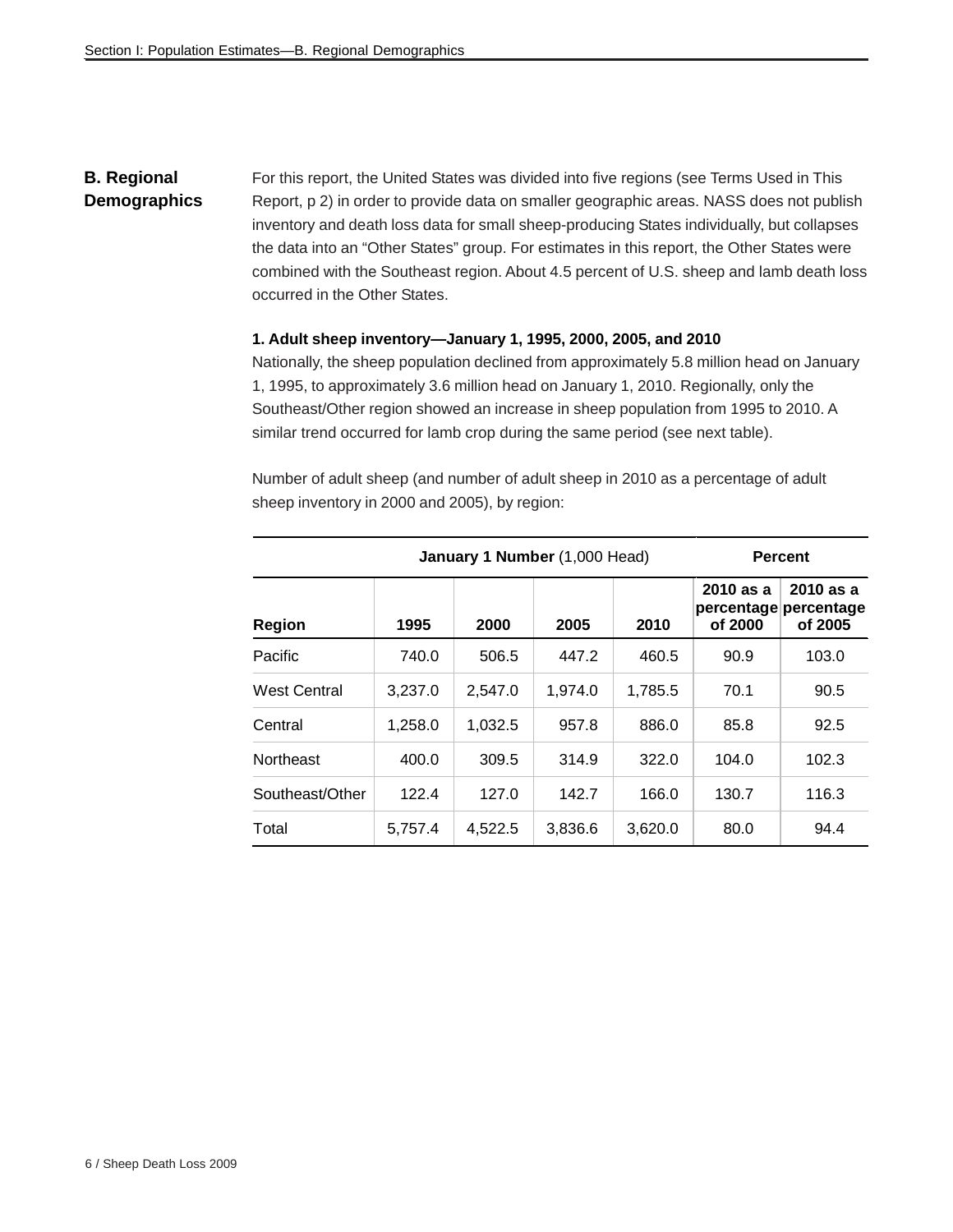#### **2. Lamb crop—1994, 1999, 2004, and 2009**

Calendar year lamb crop (and 2009 lamb crop as a percentage of 1999 and 2004 lamb crops), by region:

| Lamb Crop (1,000 Head) |         |         |         |         | <b>Percent</b>                     |                                    |  |
|------------------------|---------|---------|---------|---------|------------------------------------|------------------------------------|--|
| <b>Region</b>          | 1994    | 1999    | 2004    | 2009    | 2009 as a<br>percentage<br>of 1999 | 2009 as a<br>percentage<br>of 2004 |  |
| Pacific                | 695.0   | 494.0   | 466.0   | 461.0   | 93.3                               | 98.9                               |  |
| West Central           | 3,124.0 | 2,495.0 | 1,929.0 | 1,640.0 | 65.7                               | 85.0                               |  |
| Central                | 1,574.0 | 1,298.0 | 1,180.0 | 1,116.0 | 86.0                               | 94.6                               |  |
| <b>Northeast</b>       | 470.7   | 367.0   | 343.0   | 337.0   | 91.8                               | 98.3                               |  |
| Southeast/Other        | 104.5   | 100.0   | 122.0   | 136.0   | 136.0                              | 111.5                              |  |
| Total                  | 5,968.2 | 4,754.0 | 4,040.0 | 3,690.0 | 77.6                               | 91.3                               |  |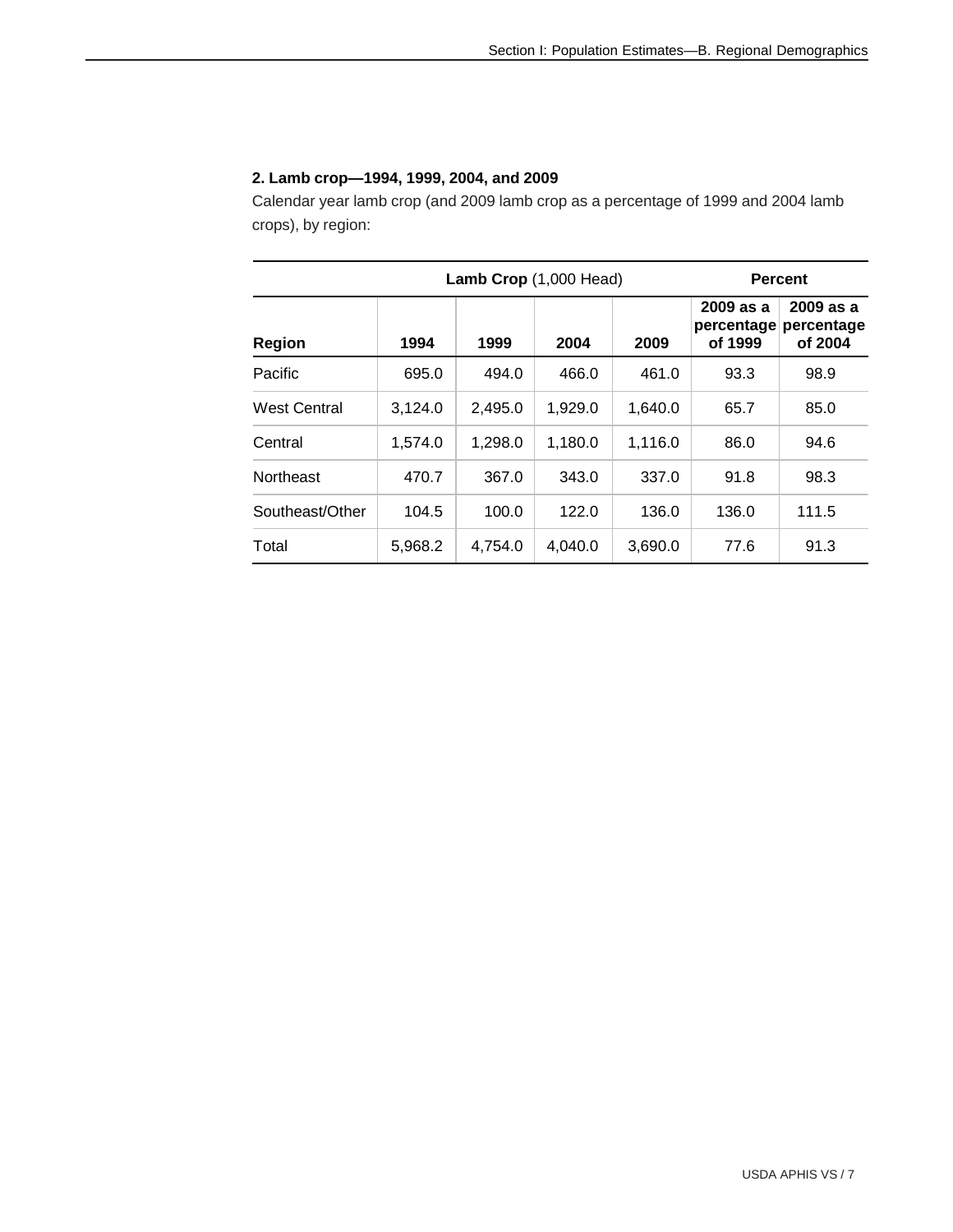### **C. U.S. Annual Death Loss**

#### **1. Death loss from all causes—1994 to 2009**

A total of 234,500 sheep and 400,000 lambs were lost due to predator and nonpredator causes in 2009. These totals represent 6.5 and 10.8 percent of sheep inventory and lamb crop, respectively. Sheep and lamb death loss percentages increased from 2004 to 2009.

a. Sheep and lamb death loss due to all causes, by year:

|       | Number (1,000 Head) |                   |                   |          |  |  |  |  |
|-------|---------------------|-------------------|-------------------|----------|--|--|--|--|
|       | Year                |                   |                   |          |  |  |  |  |
|       | 1994 <sup>1</sup>   | 1999 <sup>1</sup> | 2004 <sup>1</sup> | $2009^2$ |  |  |  |  |
| Sheep | 332.8               | 259.8             | 214.3             | 234.5    |  |  |  |  |
| Lamb  | 614.7               | 488.6             | 385.0             | 400.0    |  |  |  |  |
| Total | 947.5               | 748.4             | 599.3             | 634.5    |  |  |  |  |

<sup>1</sup> "Meat Animal Production, Disposition, and Income," Final Estimates 2003–2007, NASS.<br><sup>2</sup> "Sheep and Goats Death Loss" report, May 2010, NASS.

b. Sheep death loss as a percentage of adult sheep inventory on January 1 of the following year, by year:

#### **Percent Inventory**

**Year** 

| 1994 | 1999     | 2004 | 2009 |
|------|----------|------|------|
| 5.8  | ∽<br>◡.≀ | 5.6  | 6.5  |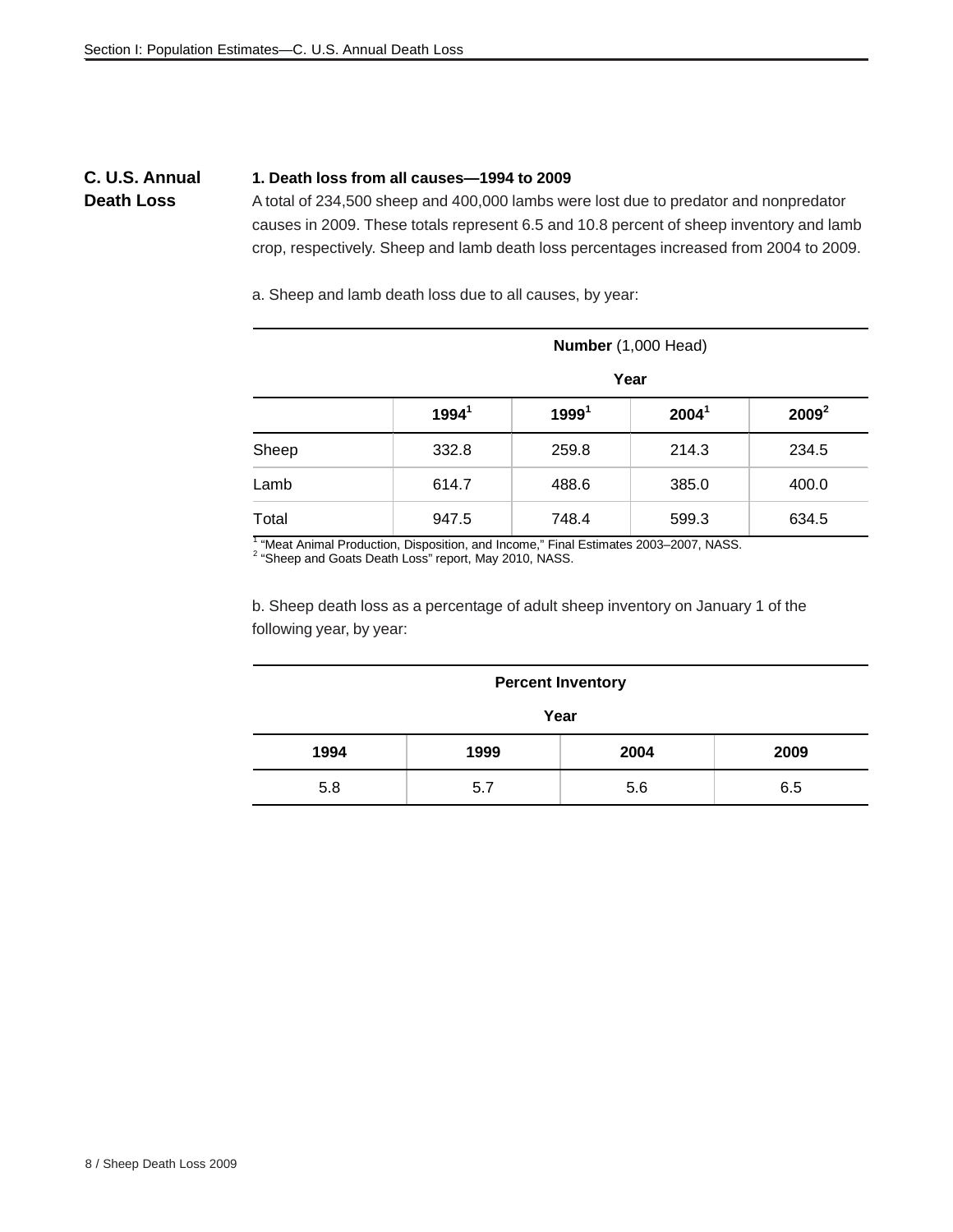

#### Sheep Death Loss as a Percentage of Adult Sheep Inventory on January 1 of the Following Year, by Year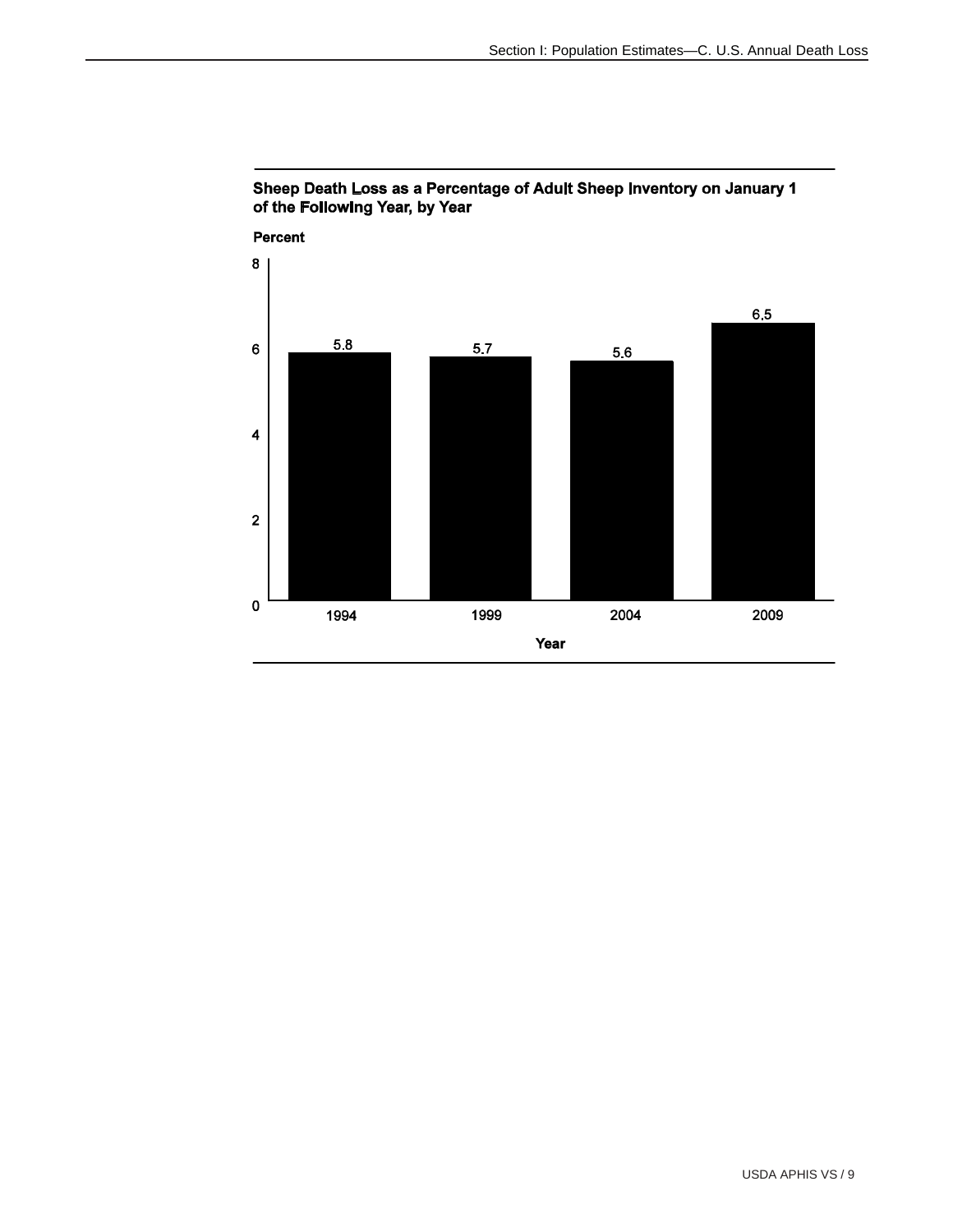| <b>Percent Lamb Crop</b> |      |      |      |  |  |  |
|--------------------------|------|------|------|--|--|--|
| Year                     |      |      |      |  |  |  |
| 1994                     | 1999 | 2004 | 2009 |  |  |  |
| 10.3                     | 10.3 | 9.5  | 10.8 |  |  |  |

### c. Lamb death loss as a percentage of lamb crop, by year:

### Lamb Death Loss as a Percentage of Lamb Crop, by Year

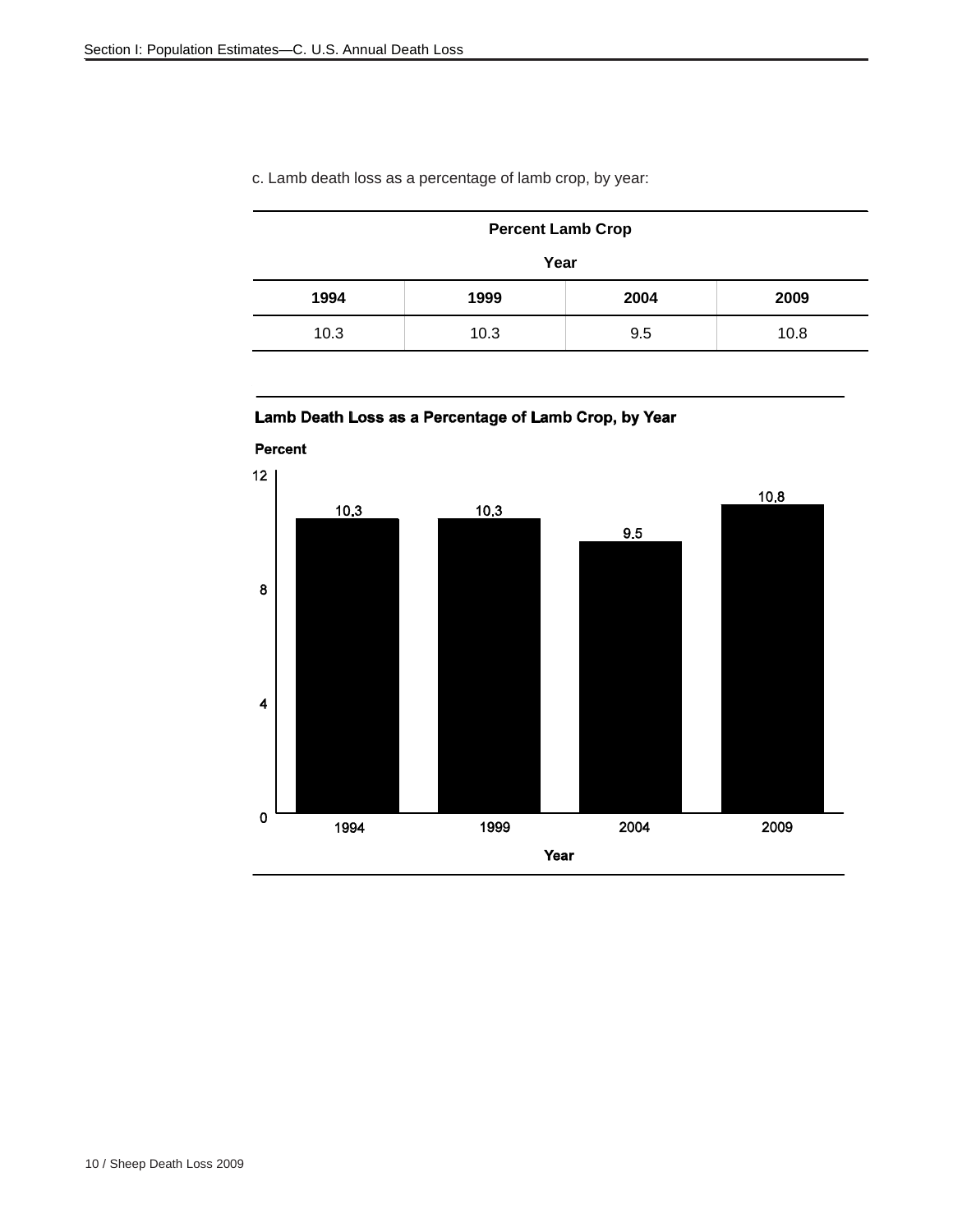#### **2. U.S. nonpredator and predator death loss—1994, 1999, 2004, and 2009**

Since 1994, the sum of all combined nonpredator causes has accounted for the majority of sheep and lamb death loss. In 2009, 61.0 percent of losses were due to nonpredator causes.

a. Number and percentage of sheep and lamb death losses by cause and by year:

|             | <b>Number and Percent Loss</b> |       |                   |       |          |       |         |       |  |
|-------------|--------------------------------|-------|-------------------|-------|----------|-------|---------|-------|--|
|             |                                | Year  |                   |       |          |       |         |       |  |
|             | $1994^1$                       |       | 1999 <sup>1</sup> |       | $2004^2$ |       | 2009    |       |  |
| Cause       | No.                            | Pct.  | No.               | Pct.  | No.      | Pct.  | No.     | Pct.  |  |
| Nonpredator | 577,950                        | 61.1  | 472,700           | 63.2  | 375,700  | 62.7  | 387,300 | 61.0  |  |
| Predator    | 368,050                        | 38.9  | 275,700           | 36.8  | 223,600  | 37.3  | 247,200 | 39.0  |  |
| Total       | 946.000                        | 100.0 | 748,400           | 100.0 | 599,300  | 100.0 | 634,500 | 100.0 |  |

Total sheep and lamb death losses for 1994 have been revised, although the revisions are not shown further in this publication since detailed cause of loss estimates were not similarly adjusted and republished. Sheep losses were revised from 336.6 to 332.8 (thousand head), and lamb losses were revised from 609.4 to 614.7; as a result, total losses were revised from 946.0 to 947.5 thousand head. Total sheep and lamb death losses for 1999 were revised from 260,900 to 259,800 sheep lost and from 482,000 to 488,600 lambs lost. Since the predator loss publication was not reissued, adjustments (reflecting the revised total sheep and total lamb losses) were made appropriately to the nonpredator loss category.

2 The 2004 sheep death loss was revised from 215,300 to 214,300 head (Nevada revised from 6,000 to 5,000 head). Since the 2005 death loss report was not re-issued, the original relationship of predator and nonpredator losses was maintained and losses rounded to the nearest 100 head for this report.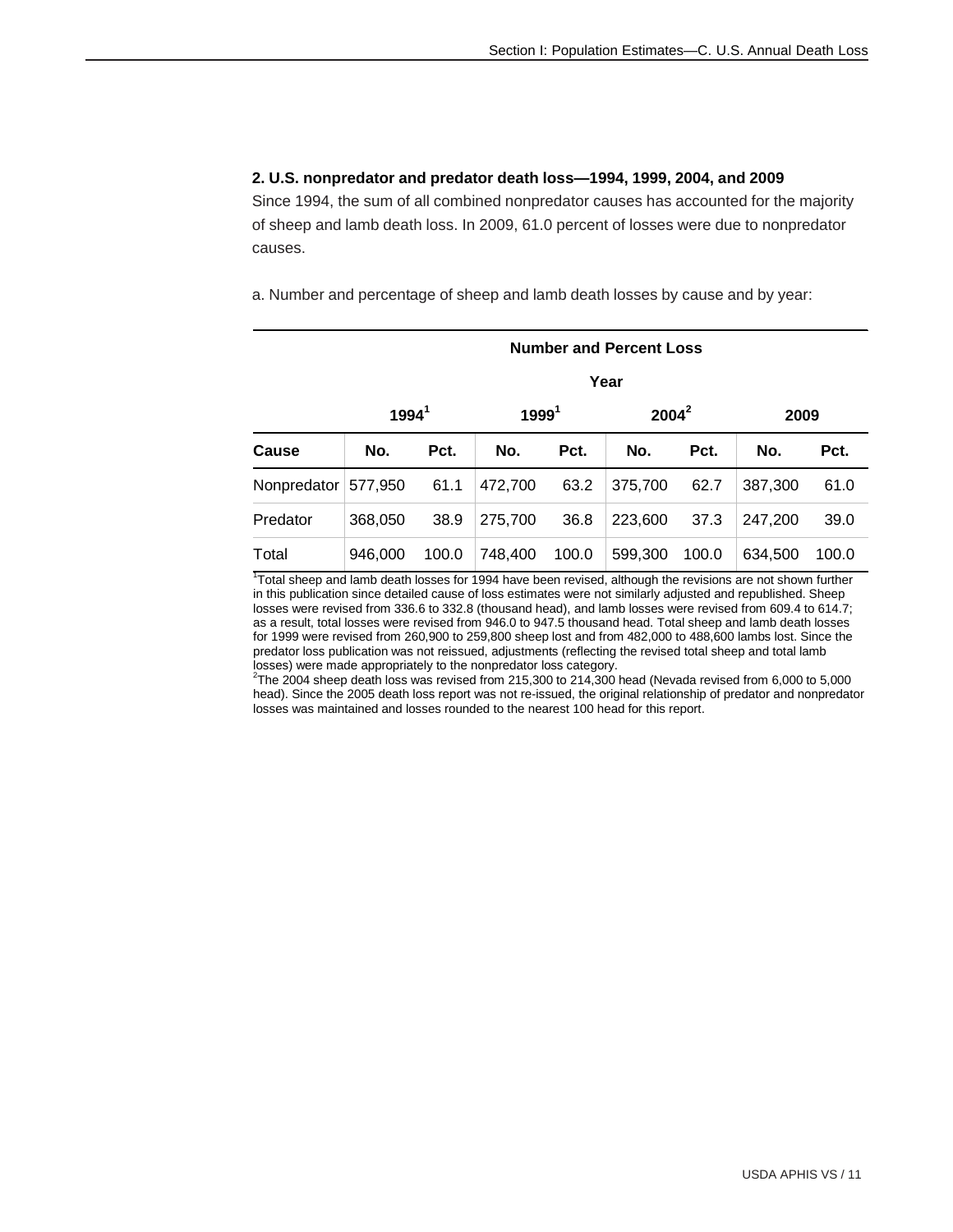As in previous years, a higher percentage of lamb losses (42.9 percent) than sheep losses (32.3 percent) were due to predators in 2009.

b. Number and percentage of sheep death losses by cause and by year:

| <b>Number and Percent Loss</b> |         |       |         |       |         |       |         |       |  |  |
|--------------------------------|---------|-------|---------|-------|---------|-------|---------|-------|--|--|
|                                |         | Year  |         |       |         |       |         |       |  |  |
|                                | 1994    |       | 1999    |       | 2004    |       | 2009    |       |  |  |
| Cause                          | No.     | Pct.  | No.     | Pct.  | No.     | Pct.  | No.     | Pct.  |  |  |
| Nonpredator                    | 230,025 | 68.3  | 183,400 | 70.6  | 148,500 | 69.3  | 158,800 | 67.7  |  |  |
| Predator                       | 106,575 | 31.7  | 76,400* | 29.4  | 65,800  | 30.7  | 75.700  | 32.3  |  |  |
| Total                          | 336,600 | 100.0 | 259,800 | 100.0 | 214,300 | 100.0 | 234,500 | 100.0 |  |  |

\*Initial NASS publication showed predator sheep losses of 77,000 head. Subsequent publication only revised total sheep loss. Relationship between predator and nonpredator loss was maintained at the State level, therefore deriving 76,400 head lost due to predators in the United States.

c. Number and percentage of lamb death losses by cause and by year:

|             | Year    |       |          |       |         |       |         |       |  |  |  |
|-------------|---------|-------|----------|-------|---------|-------|---------|-------|--|--|--|
|             | 1994    |       | 1999     |       | 2004    |       | 2009    |       |  |  |  |
| Cause       | No.     | Pct.  | No.      | Pct.  | No.     | Pct.  | No.     | Pct.  |  |  |  |
| Nonpredator | 347,925 | 57.1  | 289,300  | 59.2  | 227,200 | 59.0  | 228,500 | 57.1  |  |  |  |
| Predator    | 261.475 | 42.9  | 199,300* | 40.8  | 157,800 | 41.0  | 171,500 | 42.9  |  |  |  |
| Total       | 609,400 | 100.0 | 488,600  | 100.0 | 385,000 | 100.0 | 400,000 | 100.0 |  |  |  |

 **Number and Percent Loss** 

\*Initial NASS publication showed predator lamb losses of 196,000 head. Subsequent publication only revised total lamb loss. Relationship between predator and nonpredator loss was maintained at the State level, therefore deriving 199,300 head lost due to predators in the United States.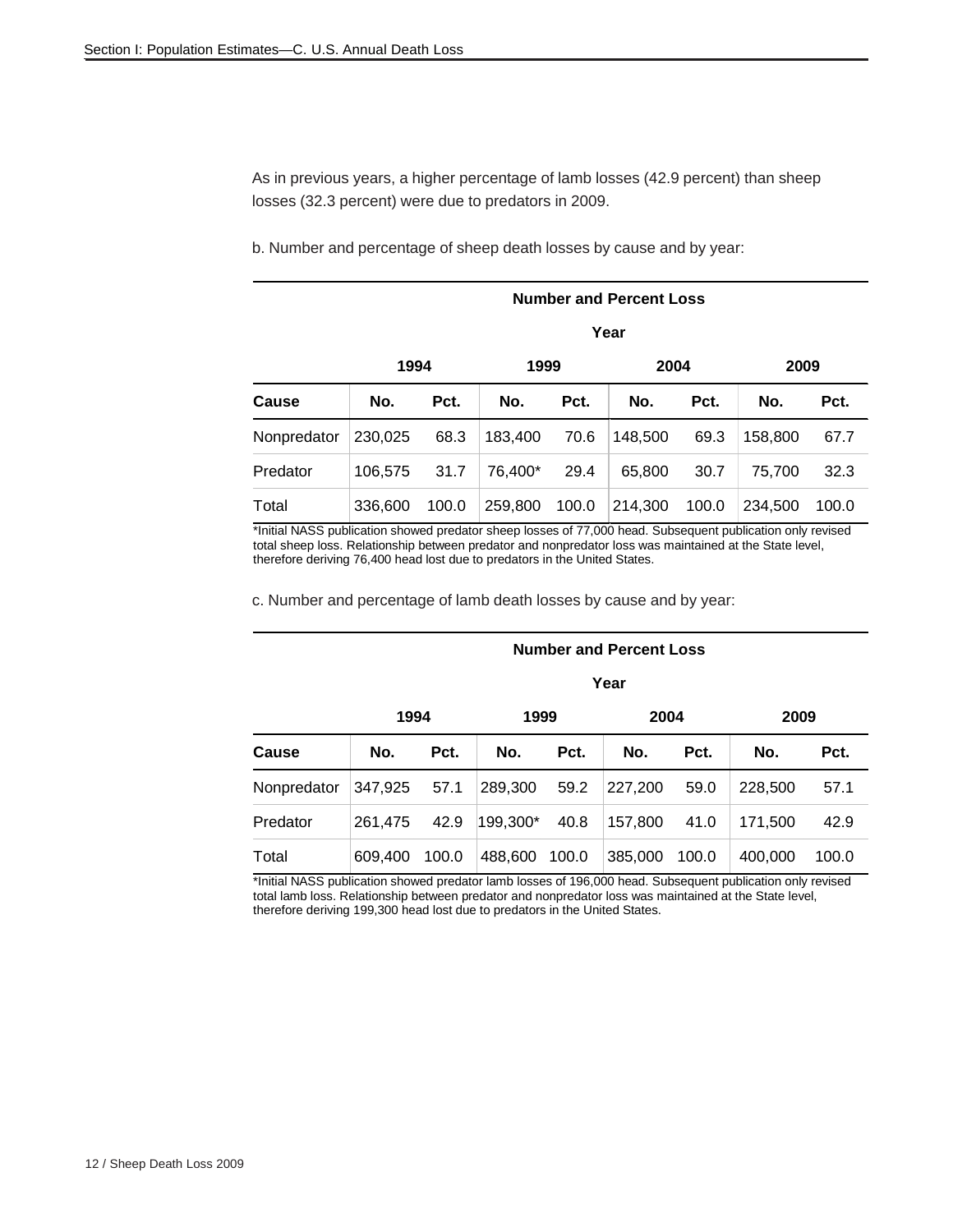**3. Regional predator and nonpredator death loss—1994, 1999, 2004, and 2009** Total sheep death losses increased from 2004 to 2009 in three of the five regions (West Central, Central, and Southeast/Other). Losses in the Pacific and Northeast regions were relatively stable from 2004 to 2009. In every region, nonpredator losses of sheep were higher than predator losses. For the West Central region in 2009, 50,900 sheep (44.3 percent of all sheep losses) were lost to predators compared with the Central region where only 7,000 sheep (11.7 percent of all sheep losses) were lost to predators.

a. Number and percentage of sheep death losses by cause, region, and year:

|                     |             |         |       |         |       | <b>Number and Percent Loss</b> |       |         |       |
|---------------------|-------------|---------|-------|---------|-------|--------------------------------|-------|---------|-------|
|                     |             |         |       |         |       | Year                           |       |         |       |
|                     |             | 1994    |       | 1999    |       | 2004                           |       | 2009    |       |
| Region              | Cause       | No.     | Pct.  | No.     | Pct.  | No.                            | Pct.  | No.     | Pct.  |
|                     | Nonpredator | 25,625  | 64.1  | 17,700  | 61.0  | 18,300                         | 70.4  | 16,200  | 62.3  |
| Pacific             | Predator    | 14,375  | 35.9  | 11,300  | 39.0  | 7,700                          | 29.6  | 9,800   | 37.7  |
|                     | Total       | 40,000  | 100.0 | 29,000  | 100.0 | 26,000                         | 100.0 | 26,000  | 100.0 |
|                     | Nonpredator | 116,325 | 62.2  | 87,500  | 66.8  | 64,100                         | 61.0  | 64,100  | 55.7  |
| West<br>Central     | Predator    | 70,675  | 37.8  | 43,500  | 33.2  | 40,900                         | 39.0  | 50,900  | 44.3  |
|                     | Total       | 187,000 | 100.0 | 131,000 | 100.0 | 105,000                        | 100.0 | 115,000 | 100.0 |
|                     | Nonpredator | 59,800  | 83.2  | 54,900  | 81.9  | 43,700                         | 82.5  | 53,000  | 88.3  |
| Central             | Predator    | 12,100  | 16.8  | 12,100  | 18.1  | 9,300                          | 17.5  | 7,000   | 11.7  |
|                     | Total       | 71,900  | 100.0 | 67,000  | 100.0 | 53,000                         | 100.0 | 60,000  | 100.0 |
|                     | Nonpredator | 21,875  | 76.1  | 15,900  | 80.3  | 15,600                         | 78.0  | 15,500  | 80.7  |
| Northeast           | Predator    | 6,875   | 23.9  | 3,900   | 19.7  | 4,400                          | 22.0  | 3,700   | 19.3  |
|                     | Total       | 28,750  | 100.0 | 19,800  | 100.0 | 20,000                         | 100.0 | 19,200  | 100.0 |
|                     | Nonpredator | 6,400   | 71.5  | 7,400   | 56.9  | 6,800                          | 66.0  | 10,000  | 69.9  |
| Southeast/<br>Other | Predator    | 2,550   | 28.5  | 5,600   | 43.1  | 3,500                          | 34.0  | 4,300   | 30.1  |
|                     | Total       | 8,950   | 100.0 | 13,000  | 100.0 | 10,300                         | 100.0 | 14,300  | 100.0 |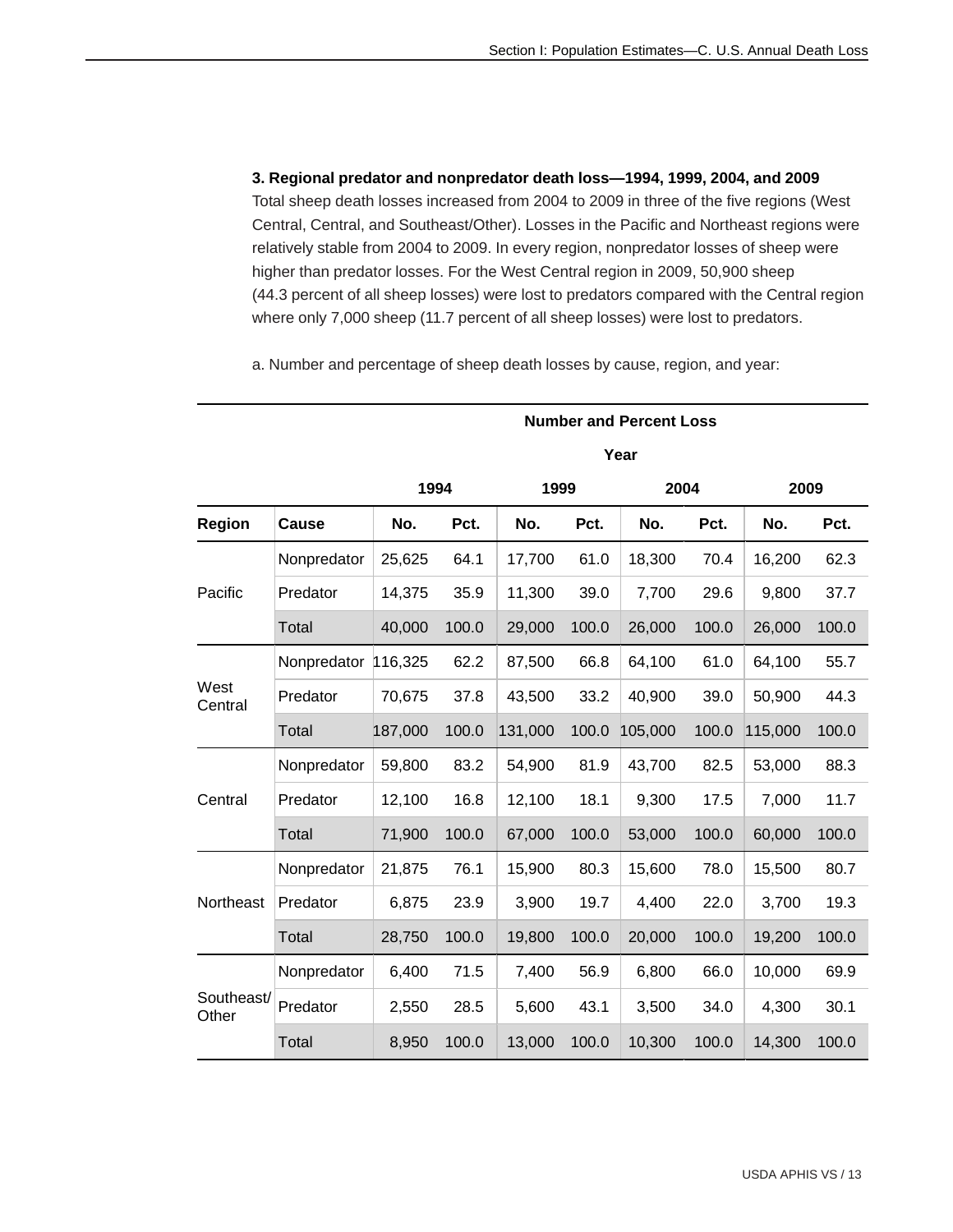

### Percentage of 2009 Sheep Death Loss by Cause and by Region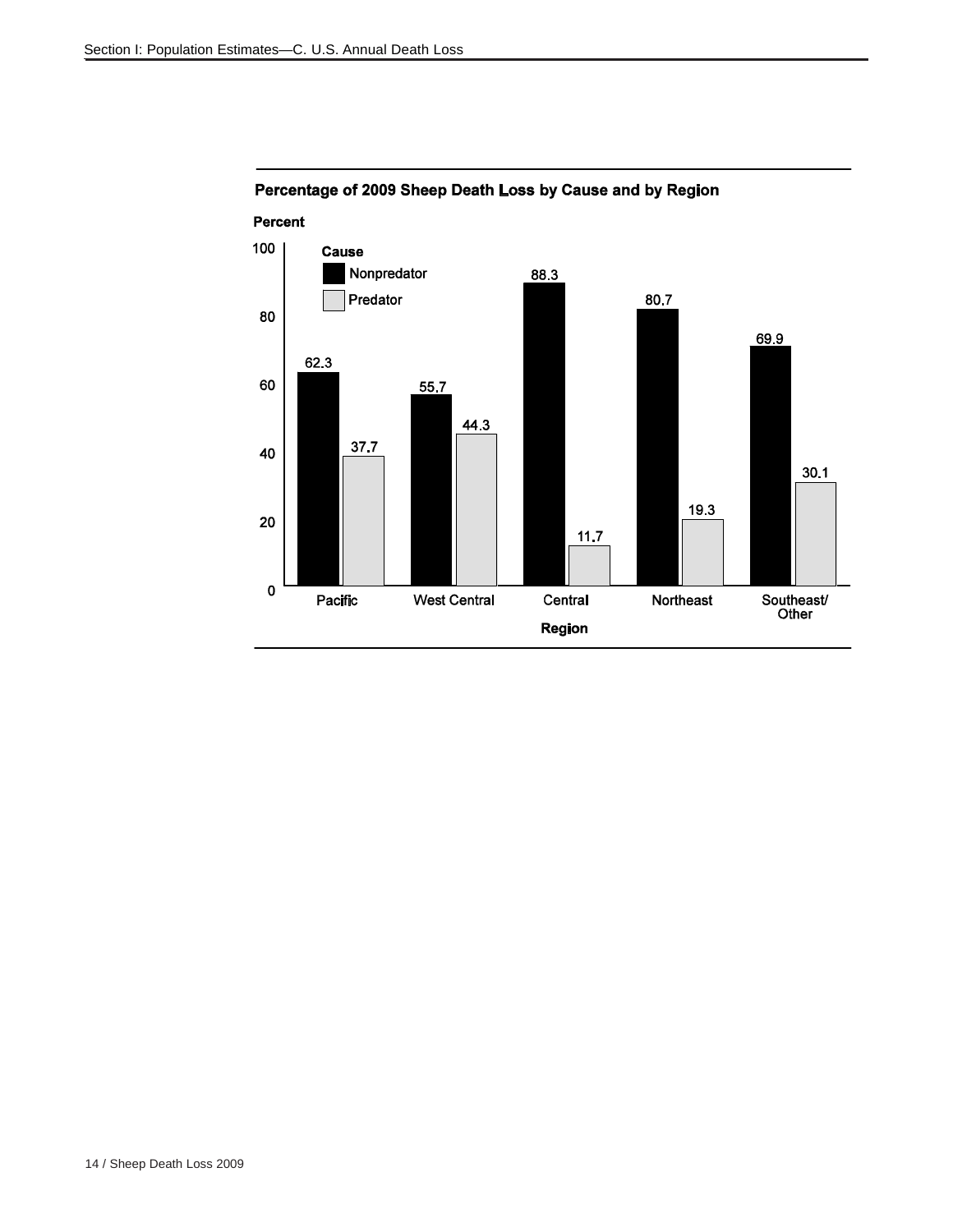In the Pacific and West Central regions in 2009, the percentage of lamb death loss due to predators was higher than the percentage of loss due to nonpredator reasons (approximately two-thirds predator and one-third nonpredator). The proportions of predator and nonpredator losses in the other three regions were reversed, with two-thirds or more of losses due to nonpredator causes. The percentage of lamb death loss due to predators in the Northeast region was higher in 2009 compared with the previous study periods. The highest percentage of lamb loss due to nonpredator causes (85.8 percent) occurred in the Central region.

b. Number and percentage of lamb death losses by cause, region, and year:

|                     |             |         |       |         |       | Year    |       |         |       |
|---------------------|-------------|---------|-------|---------|-------|---------|-------|---------|-------|
|                     |             | 1994    |       | 1999    |       | 2004    |       | 2009    |       |
| Region              | Cause       | No.     | Pct.  | No.     | Pct.  | No.     | Pct.  | No.     | Pct.  |
|                     | Nonpredator | 18,825  | 39.2  | 11,200  | 37.3  | 6,800   | 32.4  | 6,400   | 32.0  |
| Pacific             | Predator    | 29,175  | 60.8  | 18,800  | 62.7  | 14,200  | 67.6  | 13,600  | 68.0  |
|                     | Total       | 48,000  | 100.0 | 30,000  | 100.0 | 21,000  | 100.0 | 20,000  | 100.0 |
|                     | Nonpredator | 108,525 | 36.9  | 97,300  | 42.1  | 53,000  | 33.3  | 48,600  | 29.5  |
| West<br>Central     | Predator    | 185,475 | 63.1  | 133,700 | 57.9  | 106,000 | 66.7  | 116,400 | 70.5  |
|                     | Total       | 294,000 | 100.0 | 231,000 | 100.0 | 159,000 | 100.0 | 165,000 | 100.0 |
|                     | Nonpredator | 156,175 | 83.7  | 132,700 | 81.2  | 117,300 | 84.1  | 124,800 | 85.8  |
| Central             | Predator    | 30,525  | 16.3  | 30,800  | 18.8  | 22,200  | 15.9  | 20,700  | 14.2  |
|                     | Total       | 186,700 | 100.0 | 163,500 | 100.0 | 139,500 | 100.0 | 145,500 | 100.0 |
|                     | Nonpredator | 50,000  | 81.9  | 35,700  | 81.0  | 36,300  | 80.5  | 29,900  | 72.0  |
| Northeast           | Predator    | 11,050  | 18.1  | 8,400   | 19.0  | 8,800   | 19.5  | 11,600  | 28.0  |
|                     | Total       | 61,050  | 100.0 | 44,100  | 100.0 | 45,100  | 100.0 | 41,500  | 100.0 |
|                     | Nonpredator | 14,400  | 73.3  | 12,400  | 62.0  | 13,800  | 67.6  | 18,800  | 67.1  |
| Southeast/<br>Other | Predator    | 5,250   | 26.7  | 7,600   | 38.0  | 6,600   | 32.4  | 9,200   | 32.9  |
|                     | Total       | 19,650  | 100.0 | 20,000  | 100.0 | 20,400  | 100.0 | 28,000  | 100.0 |

 **Number and Percent Loss**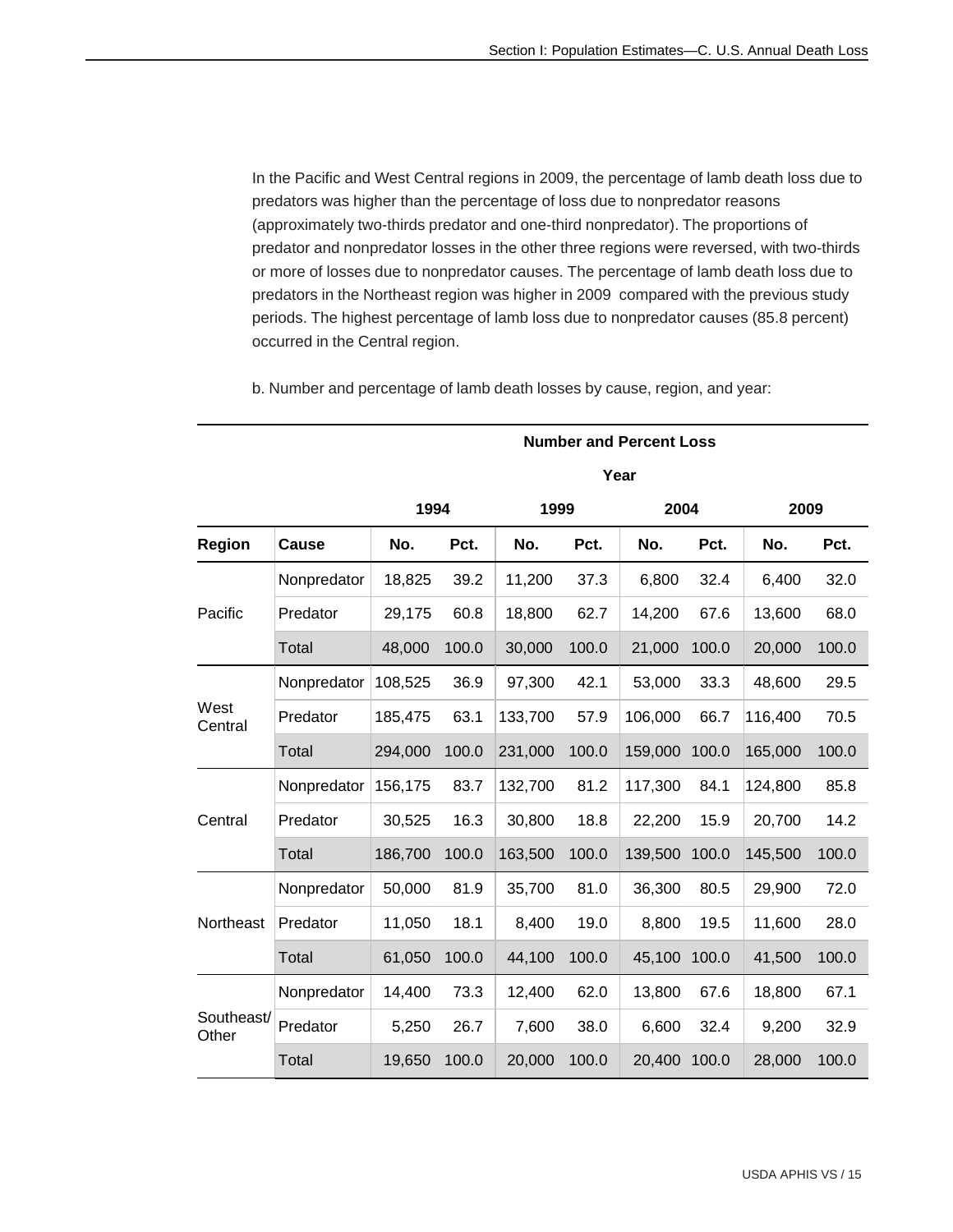

### Percentage of 2009 Lamb Death Loss by Cause and by Region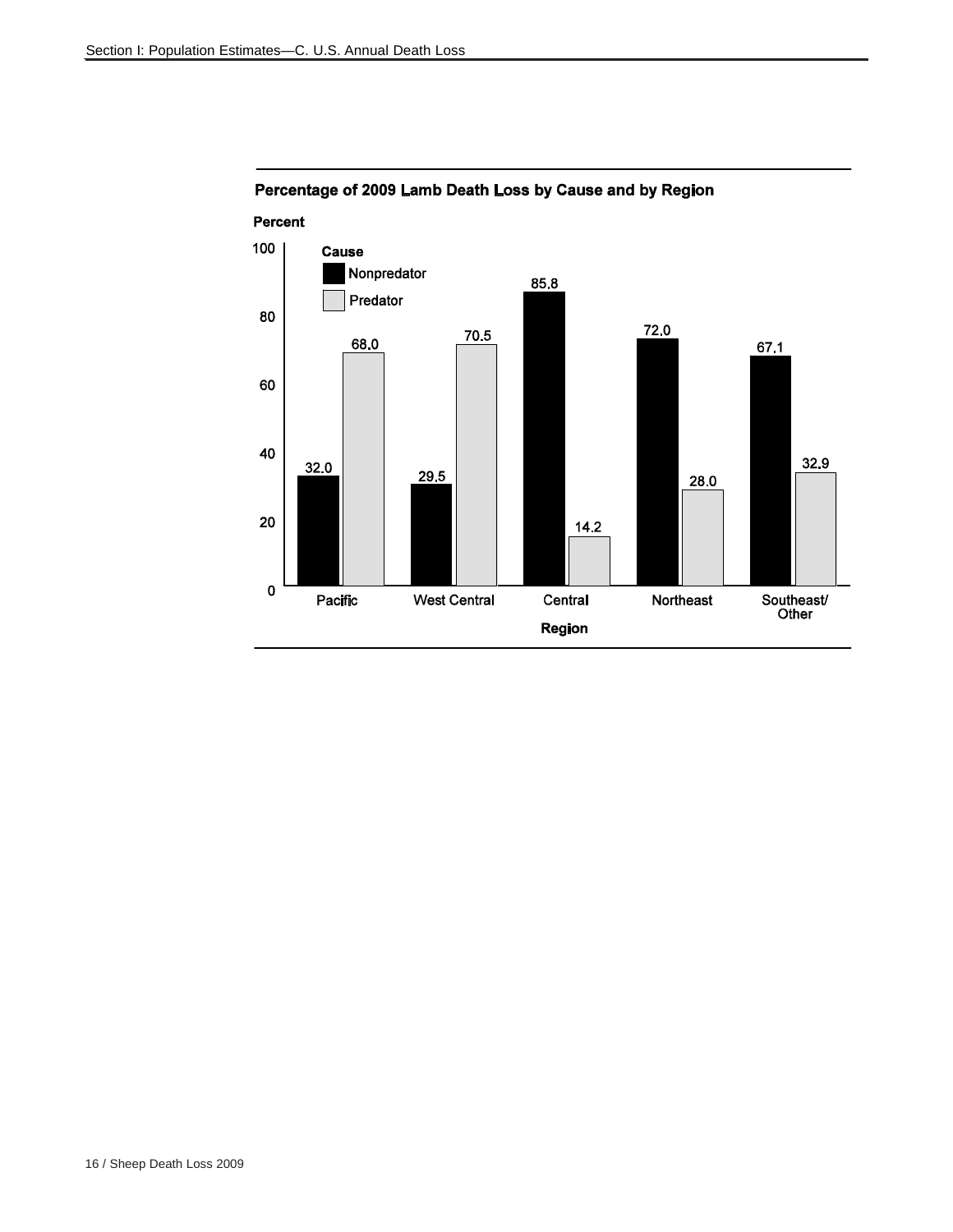# **Section II: Population Estimates—Nonpredator Losses**

**Note:** Data in this section are primarily from analyses performed by NAHMS.

**A. Nonpredator Sheep Death Loss 1. Losses—2009** Nonpredator sheep death loss accounted for 4.4 percent of adult sheep inventory. Overall, the percentage of loss was higher on operations with fewer than 1,000 sheep and lambs compared with operations with 1,000 or more sheep and lambs.

> a. Sheep death loss as a percentage of adult sheep inventory on January 1, 2010, by size of operation and by region:

#### **Percent Inventory**

|                     |      | $1 - 24$      |      | $25 - 99$     |      | 100-999       |        | 1,000<br>or More |      | All<br><b>Operations</b> |
|---------------------|------|---------------|------|---------------|------|---------------|--------|------------------|------|--------------------------|
| Region              | Pct. | Std.<br>Error | Pct. | Std.<br>Error | Pct. | Std.<br>Error | Pct.   | Std.<br>Error    | Pct. | Std.<br>Error            |
| Pacific             | 4.5  | (1.2)         | 4.8  | (0.6)         | 4.3  | (0.5)         | 2.7    | (0.3)            | 3.6  | (0.3)                    |
| West Central        | 9.4  | (3.8)         | 4.6  | (1.0)         | 4.3  | (0.4)         | 2.5    | (0.1)            | 3.6  | (0.3)                    |
| Central             | 7.7  | (0.7)         | 6.5  | (0.4)         | 5.5  | (0.4)         | 4.8    | (0.9)            | 6.0  | (0.3)                    |
| Northeast           | 6.1  | (1.3)         | 5.3  | (0.8)         | 4.1  | (0.2)         | 4.6    | (0.4)            | 5.2  | (0.5)                    |
| Southeast/<br>Other | 5.4  | (0.8)         | 6.4  | (0.8)         | 3.5  | (1.1)         | $\ast$ |                  | 5.2  | (0.7)                    |
| All<br>operations   | 7.1  | (1.1)         | 5.5  | (0.4)         | 4.7  | (0.2)         | 2.8    | (0.1)            | 4.4  | (0.2)                    |

**Size of Operation** (Number of Sheep and Lambs)

\*Too few operations to report.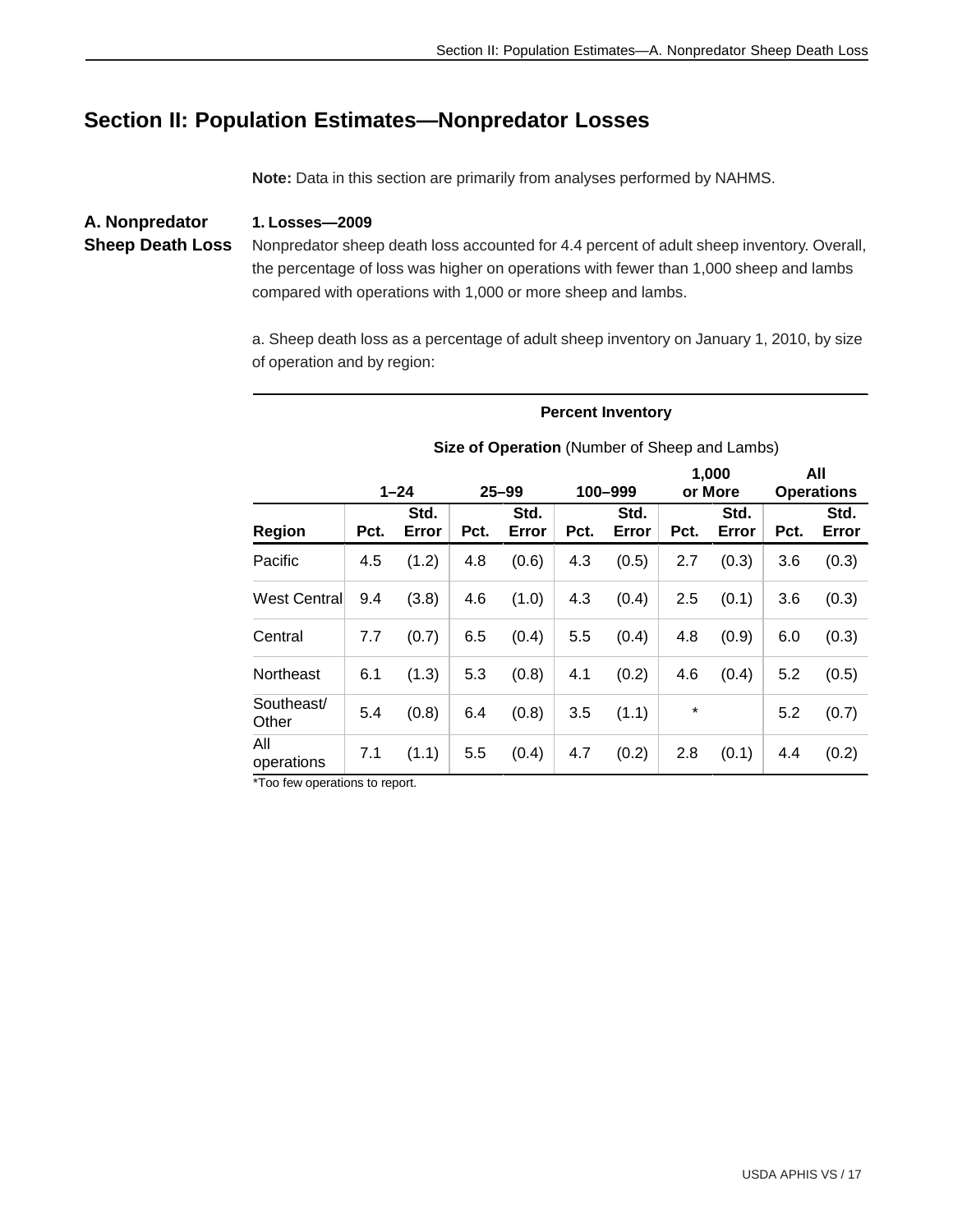#### **2. Cause of loss—1994, 1999, 2004, and 2009**

"Other" nonpredator causes of loss (such as old age, lameness, and being on back) accounted for more losses than any other category in 1994 and 1999 (34.7 percent and 34.0 percent of losses, respectively). In 1999, "other diseases" were removed from the "other" category, and in 2004 old age and being on back were removed from the "other" category. In 2009, old age accounted for more sheep losses than any other cause (24.7 percent of losses). Weather-related causes in 2009 were the highest of all four study periods (15.7 percent), while respiratory and metabolic problems showed declines.

a. Percentage of sheep death loss by cause and by year:

|                                                                                 |       |       | <b>Percent Nonpredator Loss</b> |       |
|---------------------------------------------------------------------------------|-------|-------|---------------------------------|-------|
| <b>Nonpredator Cause</b>                                                        | 1994  | 1999  | 2004                            | 2009  |
| Digestive problems (bloat, scours,<br>parasites, enterotoxemia, acidosis, etc.) | 9.3   | 11.6  | 12.9                            | 113.2 |
| Enterotoxemia <sup>2</sup>                                                      |       |       |                                 | 1.8   |
| Internal parasites <sup>2</sup>                                                 |       |       |                                 | 7.7   |
| Other digestive problems (bloat,<br>scours, acidosis, etc.) $2$                 |       |       |                                 | 3.7   |
| Respiratory problems<br>(pneumonia, shipping fever, etc.)                       | 6.9   | 8.5   | 9.4                             | 4.8   |
| Metabolic problems (milk fever, twin<br>lamb disease, pregnancy toxemia, etc.)  | 3.6   | 3.2   | 3.7                             | 0.6   |
| Weather-related causes<br>(chilling, drowning, lightning, etc.)                 | 8.4   | 6.7   | 3.9                             | 15.7  |
| Theft (stolen)                                                                  | 2.0   | 0.8   | 0.5                             | 0.5   |
| Poisoning (nitrate poisoning,<br>noxious feeds, noxious weeds, etc.)            | 5.3   | 4.0   | 3.9                             | 3.1   |
| Lambing problems                                                                | 9.9   | 11.3  | 13.4                            | 12.5  |
| Old age                                                                         |       |       | 26.8                            | 24.7  |
| Being on back                                                                   |       |       | 2.0                             | 1.8   |
| Other diseases<br>(mastitis, footrot, boils, etc.)                              |       | 5.6   | 6.6                             | 4.9   |
| Other $3$                                                                       | 34.7  | 34.0  | 4.8                             | 4.3   |
| Unknown                                                                         | 19.9  | 14.3  | 12.1                            | 13.9  |
| Total                                                                           | 100.0 | 100.0 | 100.0                           | 100.0 |

<sup>1</sup> Percentage represents the sum of 2009 estimates for cause of loss due to enterotoxemia, internal parasites, and other digestive problems.

<sup>2</sup>In 2009, the category "digestive problems" was broken out into "enterotoxemia," "internal parasites," and "other digestive problems."

**3** Lameness, etc. (includes old age and being on back in 1994 and 1999, and "other diseases" in 1994).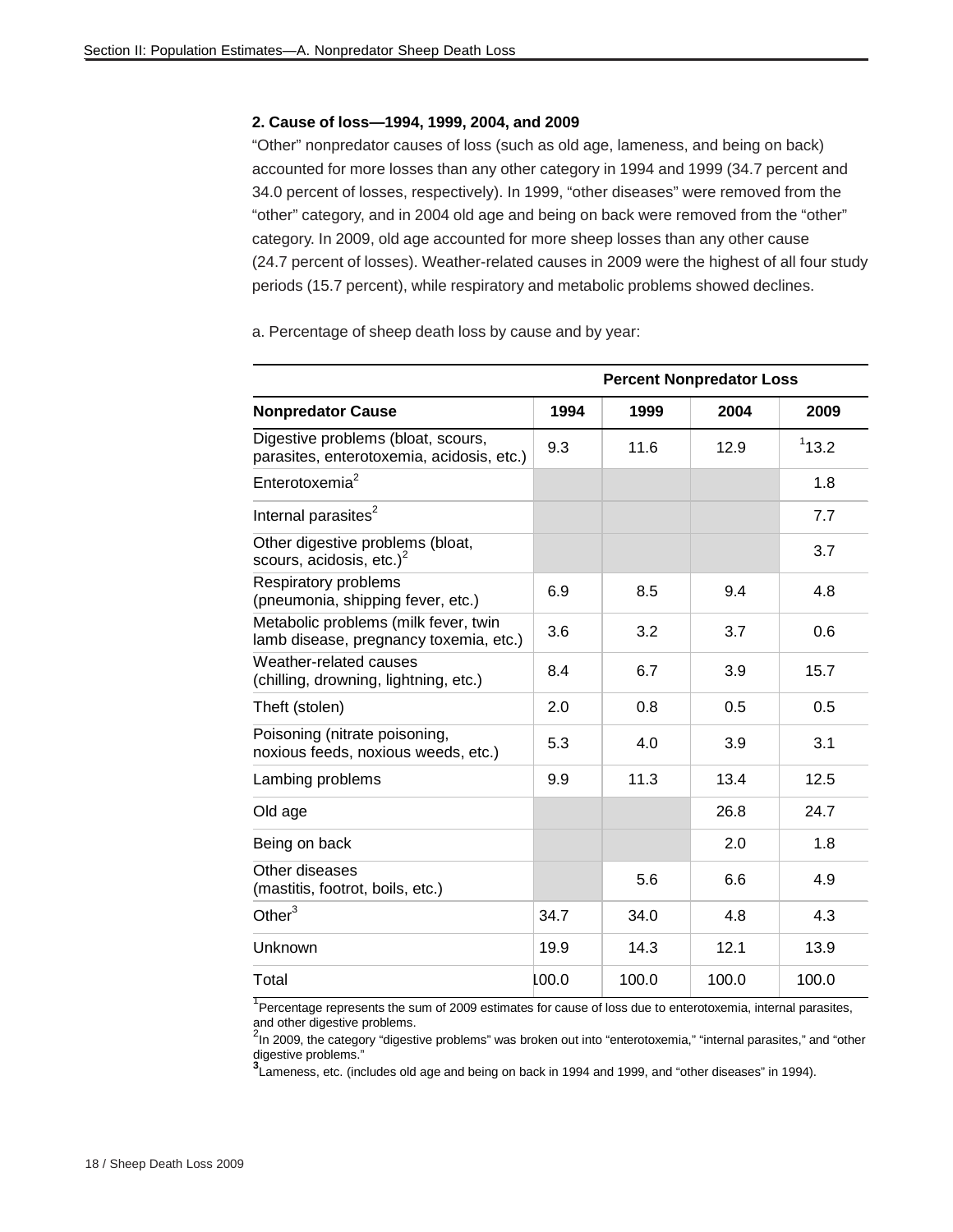The percentage of inventory lost due to all nonpredator causes remained at about 4 percent from 1994 to 2009. The percentage loss due to weather increased substantially in 2009, while losses due to respiratory and metabolic problems declined. Losses due to old age, being on back, and other diseases for 2009 were at about the same level as 2004. It should be noted that the category "old age" is subjective and probably includes sheep that died from an undiagnosed illness that the producer was unaware of.

b. Percentage of January 1 following-year adult sheep inventory lost, by cause and by year**:**

|                                                                                 |      |      | <b>Percent Inventory</b> |       |
|---------------------------------------------------------------------------------|------|------|--------------------------|-------|
| <b>Nonpredator Cause</b>                                                        | 1994 | 1999 | 2004                     | 2009  |
| Digestive problems (bloat, scours,<br>parasites, enterotoxemia, acidosis, etc.) | 0.37 | 0.43 | 0.50                     | 10.58 |
| Enterotoxemia <sup>2</sup>                                                      |      |      |                          | 0.08  |
| Internal parasites <sup>2</sup>                                                 |      |      |                          | 0.34  |
| Other digestive problems (bloat,<br>scours, acidosis, etc.) $2$                 |      |      |                          | 0.16  |
| Respiratory problems<br>(pneumonia, shipping fever, etc.)                       | 0.27 | 0.31 | 0.36                     | 0.21  |
| Metabolic problems (milk fever, twin<br>lamb disease, pregnancy toxemia, etc.)  | 0.14 | 0.12 | 0.14                     | 0.02  |
| Weather-related causes<br>(chilling, drowning, lightning, etc.)                 | 0.34 | 0.25 | 0.15                     | 0.69  |
| Theft (stolen)                                                                  | 0.08 | 0.03 | 0.02                     | 0.02  |
| Poisoning (nitrate poisoning,<br>noxious feeds, noxious weeds, etc.)            | 0.21 | 0.15 | 0.15                     | 0.14  |
| Lambing problems                                                                | 0.39 | 0.42 | 0.52                     | 0.55  |
| Old age                                                                         |      |      | 1.04                     | 1.08  |
| Being on back                                                                   |      |      | 0.08                     | 0.08  |
| Other diseases<br>(mastitis, footrot, boils, etc.)                              |      | 0.21 | 0.26                     | 0.21  |
| Other $3$                                                                       | 1.39 | 1.26 | 0.19                     | 0.19  |
| Unknown                                                                         | 0.79 | 0.53 | 0.47                     | 0.61  |
| All nonpredator causes                                                          | 3.99 | 3.70 | 3.88                     | 4.38  |

<sup>1</sup> Percentage represents the sum of 2009 estimates for cause of loss due to enterotoxemia, internal parasites, and other digestive problems.

<sup>2</sup>In 2009, the category digestive problems was broken out into enterotoxemia, internal parasites, and other digestive problems.

<sup>3</sup>Lameness, etc. (includes old age and being on back in 1994 and 1999, and "other diseases" in 1994).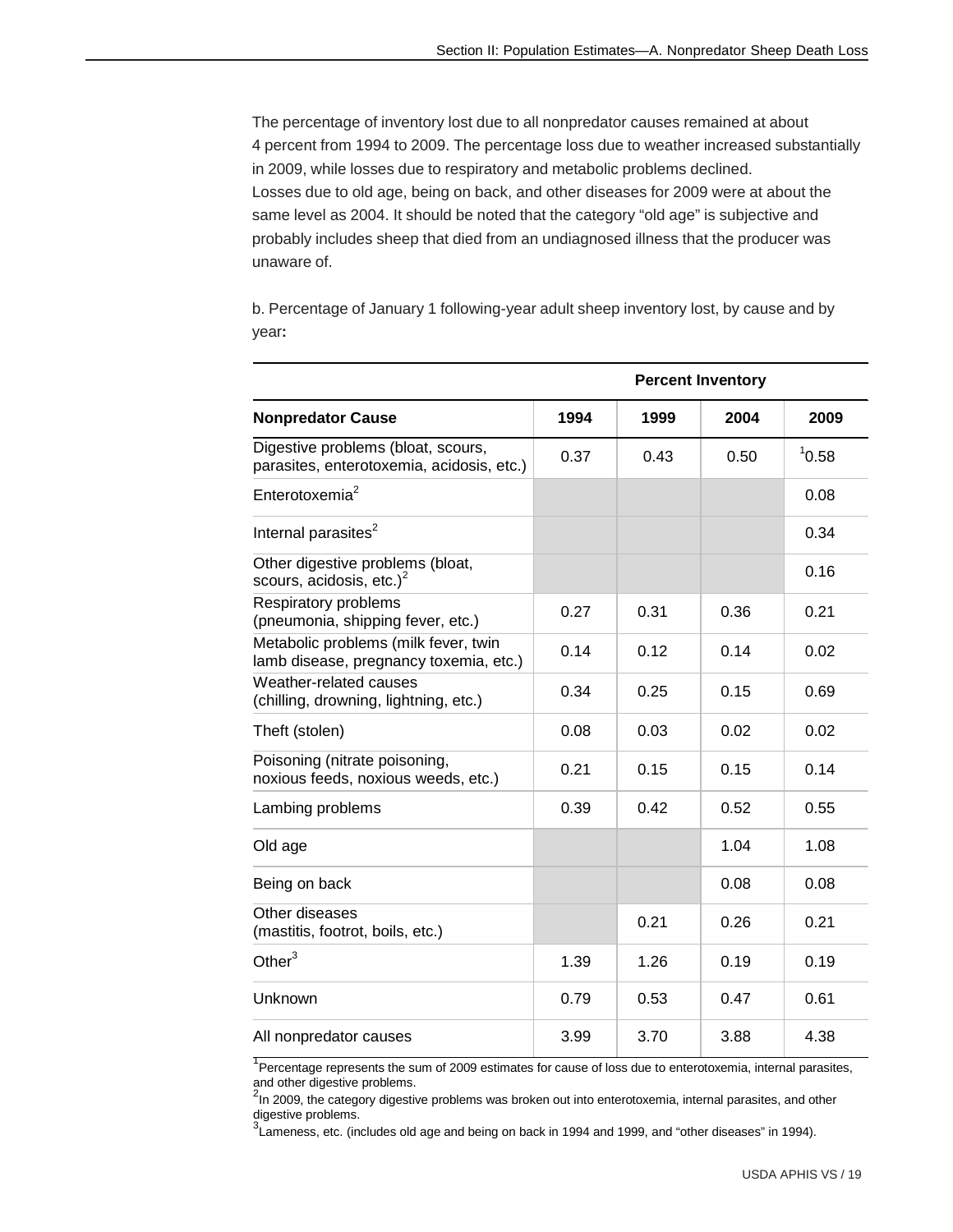#### **3. Cause of loss by region—1994, 1999, 2004, and 2009**

In the Pacific region, nonpredator sheep death loss due to metabolic problems declined from 6.1 percent of losses in 1994 to 0.1 percent in 2009.

a. For the *Pacific* region, percentage of sheep death loss by cause and by year:

|                                                                                       |                   |               |       |               | <b>Percent Nonpredator Loss</b> |               |          |               |
|---------------------------------------------------------------------------------------|-------------------|---------------|-------|---------------|---------------------------------|---------------|----------|---------------|
|                                                                                       | 1994 <sup>1</sup> |               | 1999  |               |                                 | 2004          | 2009     |               |
| <b>Nonpredator Cause</b>                                                              | Pct.              | Std.<br>Error | Pct.  | Std.<br>Error | Pct.                            | Std.<br>Error | Pct.     | Std.<br>Error |
| Digestive problems (bloat,<br>scours, parasites,<br>enterotoxemia, acidosis,<br>etc.) | 10.5              |               | 11.3  | (1.6)         | 9.9                             | (3.1)         | $2$ 13.9 |               |
| Enterotoxemia <sup>3</sup>                                                            |                   |               |       |               |                                 |               | 2.0      | (0.7)         |
| Internal parasites <sup>3</sup>                                                       |                   |               |       |               |                                 |               | 3.7      | (2.3)         |
| Other digestive problems<br>(bloat, scours, acidosis,<br>etc. <sup>3</sup>            |                   |               |       |               |                                 |               | 8.2      | (2.0)         |
| Respiratory problems<br>(pneumonia, shipping<br>fever, etc.)                          | 9.7               |               | 10.8  | (1.8)         | 11.7                            | (2.4)         | 3.3      | (0.7)         |
| Metabolic problems (milk<br>fever, twin lamb disease,<br>pregnancy toxemia, etc.)     | 6.1               |               | 2.1   | (0.5)         | 2.7                             | (0.6)         | 0.1      | (0.0)         |
| Weather-related causes<br>(chilling, drowning,<br>lightning, etc.)                    | 3.9               |               | 4.8   | (1.8)         | 2.4                             | (1.4)         | 4.0      | (2.0)         |
| Theft (stolen)                                                                        | 0.8               |               | 0.1   | (0.1)         | 0.3                             | (0.1)         | 1.2      | (1.0)         |
| Poisoning (nitrate<br>poisoning, noxious feeds,<br>noxious weeds, etc.)               | 2.4               |               | 4.5   | (1.7)         | 3.4                             | (1.4)         | 1.8      | (0.5)         |
| Lambing problems                                                                      | 8.0               |               | 10.9  | (2.3)         | 7.4                             | (1.4)         | 11.7     | (1.4)         |
| Old age                                                                               |                   |               |       |               | 31.9                            | (4.0)         | 30.1     | (2.7)         |
| Being on back                                                                         |                   |               |       |               | 1.7                             | (0.3)         | 2.0      | (0.3)         |
| Other diseases (mastitis,<br>footrot, boils, etc.)                                    |                   |               | 12.9  | (3.5)         | 8.3                             | (2.8)         | 4.7      | (1.3)         |
| Other $4$                                                                             | 44.7              |               | 32.9  | (2.6)         | 11.7                            | (3.8)         | 6.7      | (1.7)         |
| Unknown                                                                               | 13.9              |               | 9.7   | (1.6)         | 8.6                             | (1.7)         | 20.5     | (3.5)         |
| All nonpredator causes                                                                | 100.0             |               | 100.0 |               | 100.0                           |               | 100.0    |               |

<sup>1</sup>Standard errors not available.

<sup>2</sup>Percentage represents the sum of 2009 estimates for cause of loss due to enterotoxemia, internal parasites, and other digestive problems.<br><sup>3</sup> p. 2000, the estagent digestive problems was broken out inte estagglerished p <sup>3</sup>In 2009, the category digestive problems was broken out into enterotoxemia, internal parasites, and other digestive problems.

4 Lameness, etc. (includes old age and being on back in 1994 and 1999, and other diseases in 1994).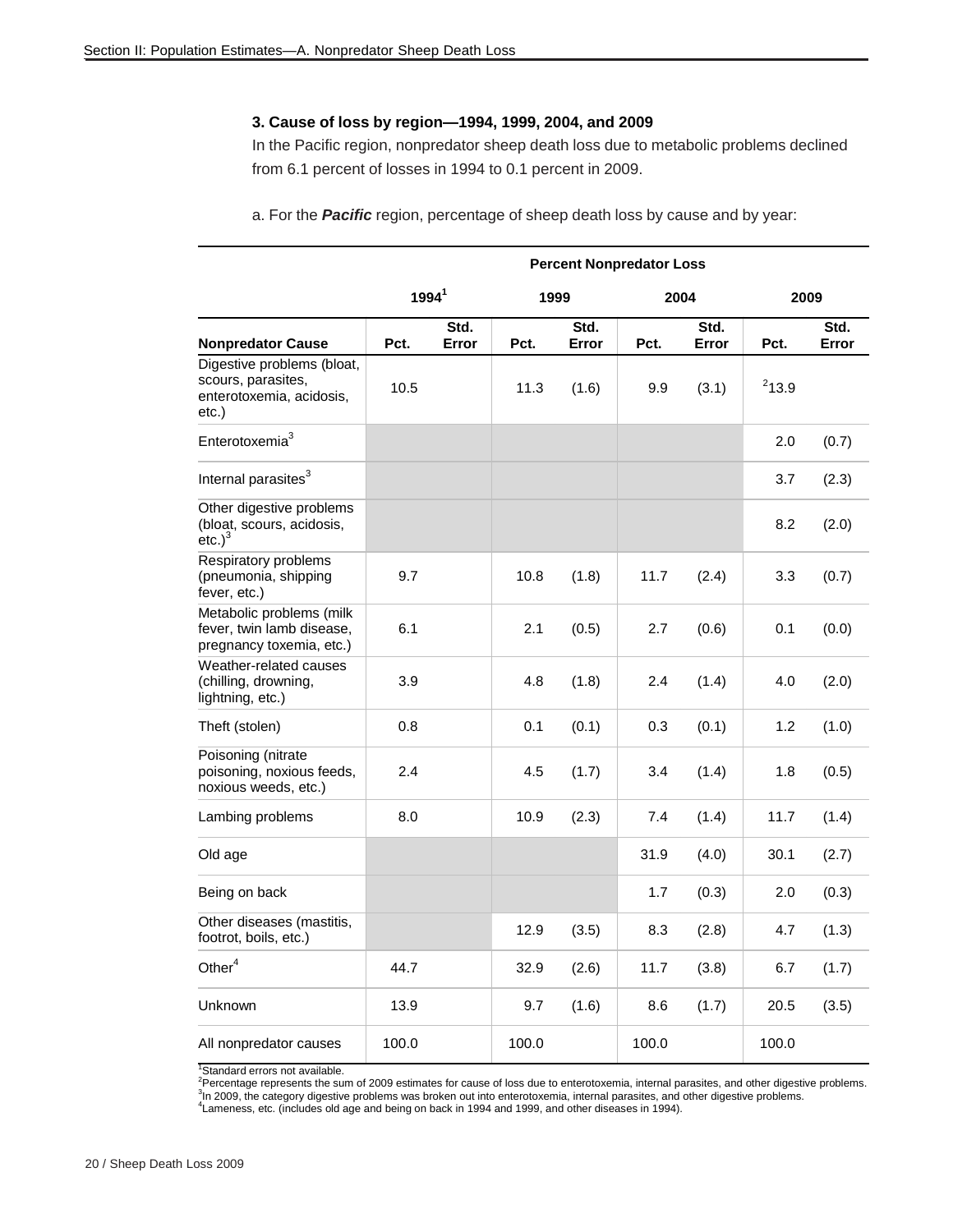In the West Central region, a higher percentage of nonpredator sheep death loss was due to weather-related causes in 2009 compared with 1994, 1999, and 2004. Conversely, metabolic problems accounted for a lower percentage of nonpredator sheep death loss in 2009 than in 1994, 1999, and 2004.

|                                                                                       |                   |               |       |               | <b>Percent Nonpredator Loss</b> |               |          |               |
|---------------------------------------------------------------------------------------|-------------------|---------------|-------|---------------|---------------------------------|---------------|----------|---------------|
|                                                                                       | 1994 <sup>1</sup> |               | 1999  |               |                                 | 2004          | 2009     |               |
| <b>Nonpredator Cause</b>                                                              | Pct.              | Std.<br>Error | Pct.  | Std.<br>Error | Pct.                            | Std.<br>Error | Pct.     | Std.<br>Error |
| Digestive problems (bloat,<br>scours, parasites,<br>enterotoxemia, acidosis,<br>etc.) | 8.4               |               | 10.3  | (0.8)         | 15.6                            | (2.3)         | $2$ 17.1 |               |
| Enterotoxemia <sup>3</sup>                                                            |                   |               |       |               |                                 |               | 1.5      | (0.5)         |
| Internal parasites <sup>3</sup>                                                       |                   |               |       |               |                                 |               | 5.6      | (1.5)         |
| Other digestive problems<br>(bloat, scours, acidosis,<br>etc.) <sup>3</sup>           |                   |               |       |               |                                 |               | 10.0     | (6.6)         |
| Respiratory problems<br>(pneumonia, shipping<br>fever, etc.)                          | 3.9               |               | 4.1   | (0.4)         | 6.4                             | (1.1)         | 2.7      | (0.4)         |
| Metabolic problems (milk<br>fever, twin lamb disease,<br>pregnancy toxemia, etc.)     | 2.6               |               | 2.0   | (0.1)         | 3.7                             | (0.8)         | 0.3      | (0.1)         |
| Weather-related causes<br>(chilling, drowning,<br>lightning, etc.)                    | 10.3              |               | 9.5   | (1.1)         | 3.4                             | (0.4)         | 20.3     | (3.2)         |
| Theft (stolen)                                                                        | 3.4               |               | 1.1   | (0.2)         | 0.5                             | (0.1)         | 1.2      | (0.3)         |
| Poisoning (nitrate<br>poisoning, noxious feeds,<br>noxious weeds, etc.)               | 9.0               |               | 6.3   | (0.4)         | 6.0                             | (0.6)         | 4.5      | (0.5)         |
| Lambing problems                                                                      | 7.5               |               | 9.5   | (0.7)         | 12.8                            | (1.4)         | 10.0     | (1.1)         |
| Old age                                                                               |                   |               |       |               | 22.6                            | (1.7)         | 17.6     | (1.7)         |
| Being on back                                                                         |                   |               |       |               | 2.5                             | (0.3)         | 1.7      | (0.2)         |
| Other diseases (mastitis,<br>footrot, boils, etc.)                                    |                   |               | 5.1   | (0.4)         | 8.6                             | (2.2)         | 5.0      | (0.9)         |
| Other $\rm ^4$                                                                        | 33.6              |               | 34.1  | (1.3)         | 4.3                             | (0.6)         | 3.5      | (0.5)         |
| Unknown                                                                               | 21.3              |               | 18.0  | (1.2)         | 13.6                            | (1.1)         | 16.1     | (2.3)         |
| All nonpredator causes                                                                | 100.0             |               | 100.0 |               | 100.0                           |               | 100.0    |               |

b. For the *West Central* region, percentage of sheep death loss by cause and by year:

<sup>1</sup>Standard errors not available.

2<br>Percentage represents the sum of 2009 estimates for cause of loss due to enterotoxemia, internal parasites, and other digestive problems.<br>3h 2000, the estagent digestive problems was broken out into orteratoxemia, intern <sup>3</sup>In 2009, the category digestive problems was broken out into enterotoxemia, internal parasites, and other digestive problems. 4 Lameness, etc. (includes old age and being on back in 1994 and 1999, and other diseases in 1994).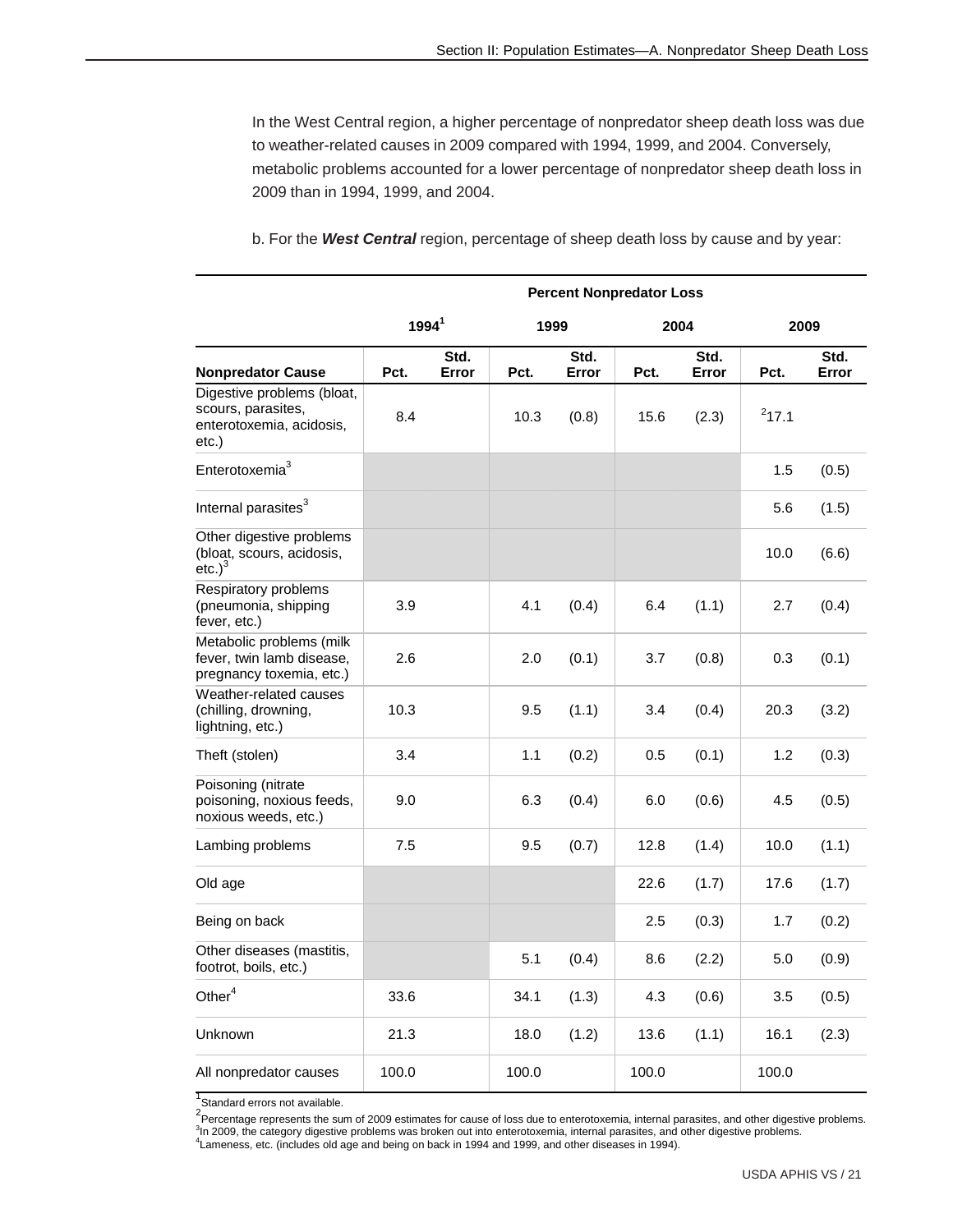In the Central region, the percentages of nonpredator sheep deaths due to respiratory and metabolic problems were lower in 2009 than in 1994, 1999, and 2004. Conversely, the percentage of sheep deaths due to weather-related causes was higher in 2009 than in 1994, 1999, and 2004.

c. For the *Central* region, percentage of sheep death loss by cause and by year:

|                                                                                       |                   |               |       |               | <b>Percent Nonpredator Loss</b> |               |       |               |
|---------------------------------------------------------------------------------------|-------------------|---------------|-------|---------------|---------------------------------|---------------|-------|---------------|
|                                                                                       | 1994 <sup>1</sup> |               |       | 1999          |                                 | 2004          | 2009  |               |
| <b>Nonpredator Cause</b>                                                              | Pct.              | Std.<br>Error | Pct.  | Std.<br>Error | Pct.                            | Std.<br>Error | Pct.  | Std.<br>Error |
| Digestive problems (bloat,<br>scours, parasites,<br>enterotoxemia, acidosis,<br>etc.) | 9.2               |               | 12.1  | (1.4)         | 11.7                            | (0.9)         | 212.3 |               |
| Enterotoxemia <sup>3</sup>                                                            |                   |               |       |               |                                 |               | 2.8   | (0.4)         |
| Internal parasites <sup>3</sup>                                                       |                   |               |       |               |                                 |               | 6.6   | (0.8)         |
| Other digestive problems<br>(bloat, scours, acidosis,<br>etc. <sup>3</sup>            |                   |               |       |               |                                 |               | 2.9   | (0.3)         |
| Respiratory problems<br>(pneumonia, shipping<br>fever, etc.)                          | 11.2              |               | 12.2  | (1.4)         | 12.2                            | (1.1)         | 6.5   | (0.6)         |
| Metabolic problems (milk<br>fever, twin lamb disease,<br>pregnancy toxemia, etc.)     | 4.0               |               | 4.8   | (0.7)         | 3.5                             | (0.6)         | 0.6   | (0.1)         |
| Weather-related causes<br>(chilling, drowning,<br>lightning, etc.)                    | 8.3               |               | 3.8   | (0.6)         | 4.5                             | (1.3)         | 18.9  | (1.3)         |
| Theft (stolen)                                                                        | 0.7               |               | 0.8   | (0.2)         | 0.2                             | (0.1)         | 0.0   | (0.0)         |
| Poisoning (nitrate<br>poisoning, noxious feeds,<br>noxious weeds, etc.)               | 0.8               |               | 1.7   | (0.3)         | 1.5                             | (0.3)         | 1.3   | (0.4)         |
| Lambing problems                                                                      | 11.9              |               | 13.5  | (1.3)         | 15.2                            | (1.0)         | 11.8  | (0.9)         |
| Old age                                                                               |                   |               |       |               | 30.8                            | (1.4)         | 28.0  | (1.9)         |
| Being on back                                                                         |                   |               |       |               | 1.1                             | (0.1)         | 1.2   | (0.2)         |
| Other diseases (mastitis,<br>footrot, boils, etc.)                                    |                   |               | 3.6   | (0.4)         | 4.1                             | (0.5)         | 4.6   | (1.6)         |
| Other <sup>4</sup>                                                                    | 37.4              |               | 35.8  | (1.6)         | 4.0                             | (0.5)         | 3.5   | (0.6)         |
| Unknown                                                                               | 16.5              |               | 11.7  | (1.4)         | 11.2                            | (1.2)         | 11.3  | (1.6)         |
| All nonpredator causes                                                                | 100.0             |               | 100.0 |               | 100.0                           |               | 100.0 |               |

<sup>1</sup> Standard errors not available.

 $^{2}$ Percentage represents the sum of 2009 estimates for cause of loss due to enterotoxemia, internal parasites, and other digestive problems.

 $3$ In 2009, the category digestive problems was broken out into enterotoxemia, internal parasites, and other digestive problems.

4<br>Lameness, etc. (includes old age and being on back in 1994 and 1999, and other diseases in 1994).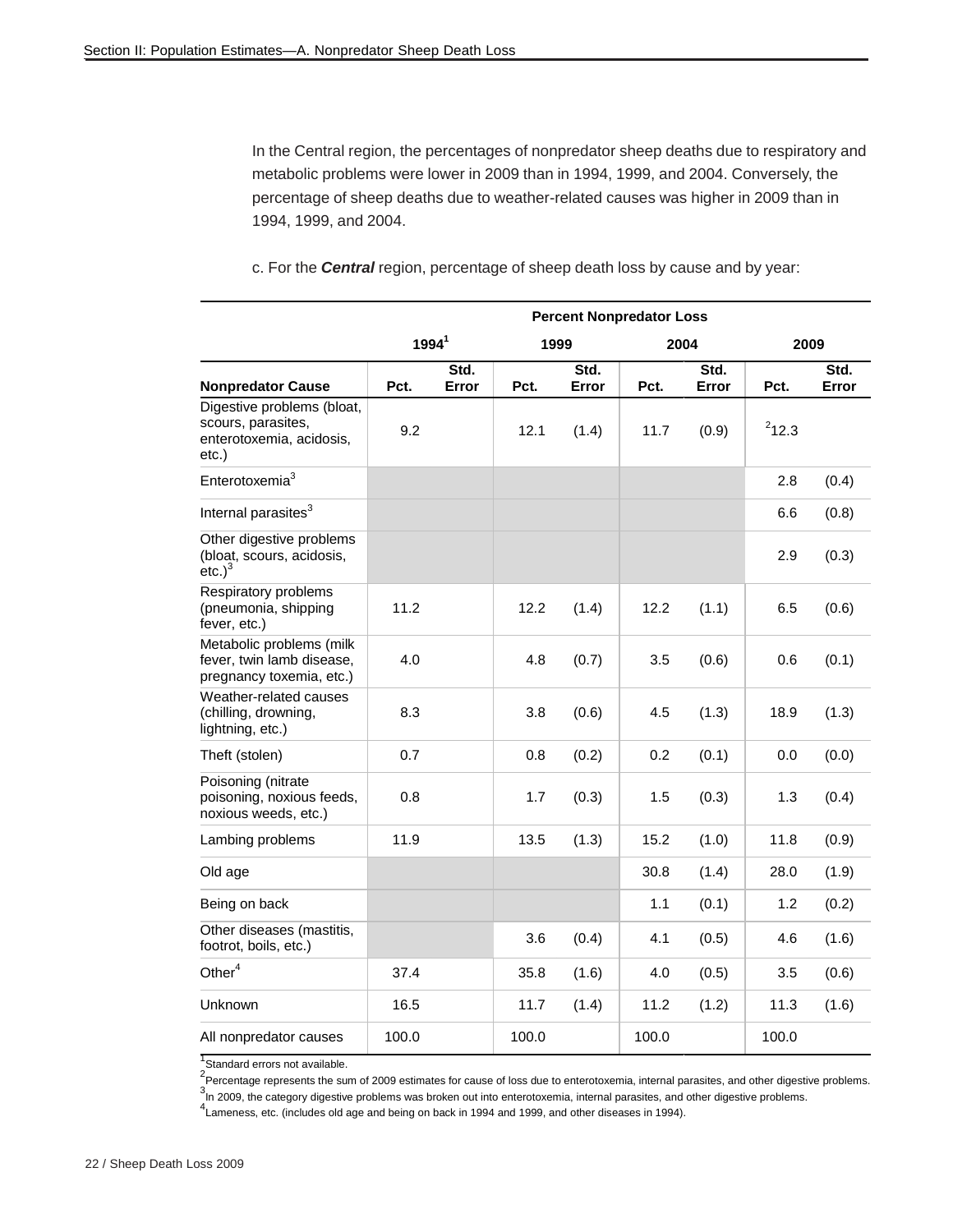In the Northeast region, nonpredator sheep death loss due to metabolic problems declined from about 4 percent of losses annually from 1994 to 2004 to about 1 percent in 2009.

|                                                                                       |          |               |       |               | <b>Percent Nonpredator Loss</b> |               |          |               |
|---------------------------------------------------------------------------------------|----------|---------------|-------|---------------|---------------------------------|---------------|----------|---------------|
|                                                                                       | $1994^1$ |               | 1999  |               |                                 | 2004          |          | 2009          |
| <b>Nonpredator Cause</b>                                                              | Pct.     | Std.<br>Error | Pct.  | Std.<br>Error | Pct.                            | Std.<br>Error | Pct.     | Std.<br>Error |
| Digestive problems (bloat,<br>scours, parasites,<br>enterotoxemia, acidosis,<br>etc.) | 10.8     |               | 12.0  | (2.0)         | 10.7                            | (1.4)         | $2$ 16.9 |               |
| Enterotoxemia <sup>3</sup>                                                            |          |               |       |               |                                 |               | 1.4      | (0.4)         |
| Internal parasites <sup>3</sup>                                                       |          |               |       |               |                                 |               | 13.3     | (2.2)         |
| Other digestive problems<br>(bloat, scours, acidosis,<br>etc. <sup>3</sup>            |          |               |       |               |                                 |               | 2.2      | (0.6)         |
| Respiratory problems<br>(pneumonia, shipping<br>fever, etc.)                          | 7.8      |               | 11.1  | (1.7)         | 6.7                             | (1.2)         | 5.4      | (1.2)         |
| Metabolic problems (milk<br>fever, twin lamb disease,<br>pregnancy toxemia, etc.)     | 4.4      |               | 4.0   | (0.7)         | 3.7                             | (1.0)         | 0.9      | (0.3)         |
| Weather-related causes<br>(chilling, drowning,<br>lightning, etc.)                    | 4.2      |               | 4.0   | (2.0)         | 3.5                             | (0.9)         | 2.2      | (1.0)         |
| Theft (stolen)                                                                        | 0.5      |               | 0.0   | (0.0)         | 0.0                             | (0.0)         | 0.1      | (0.1)         |
| Poisoning (nitrate<br>poisoning, noxious feeds,<br>noxious weeds, etc.)               | 1.4      |               | 2.0   | (0.6)         | 2.3                             | (1.0)         | 0.6      | (0.2)         |
| Lambing problems                                                                      | 19.0     |               | 12.1  | (1.6)         | 17.0                            | (2.1)         | 22.6     | (6.8)         |
| Old age                                                                               |          |               |       |               | 31.0                            | (2.9)         | 25.3     | (3.0)         |
| Being on back                                                                         |          |               |       |               | 2.0                             | (0.5)         | 3.4      | (2.1)         |
| Other diseases (mastitis,<br>footrot, boils, etc.)                                    |          |               | 5.5   | (1.4)         | 5.7                             | (2.2)         | 3.3      | (0.6)         |
| Other <sup>4</sup>                                                                    | 27.8     |               | 36.4  | (2.6)         | 4.6                             | (1.0)         | 6.7      | (3.7)         |
| Unknown                                                                               | 24.1     |               | 12.9  | (2.8)         | 12.8                            | (1.6)         | 12.6     | (2.4)         |
| All nonpredator causes                                                                | 100.0    |               | 100.0 |               | 100.0                           |               | 100.0    |               |

d. For the **Northeast** region, percentage of sheep death loss by cause and by year:

<sup>1</sup> Standard errors not available.

 $^{2}$ Percentage represents the sum of 2009 estimates for cause of loss due to enterotoxemia, internal parasites, and other digestive problems.

In 2009, the category digestive problems was broken out into enterotoxemia, internal parasites, and other digestive problems.

4 Lameness, etc. (includes old age and being on back in 1994 and 1999 and other diseases in 1994).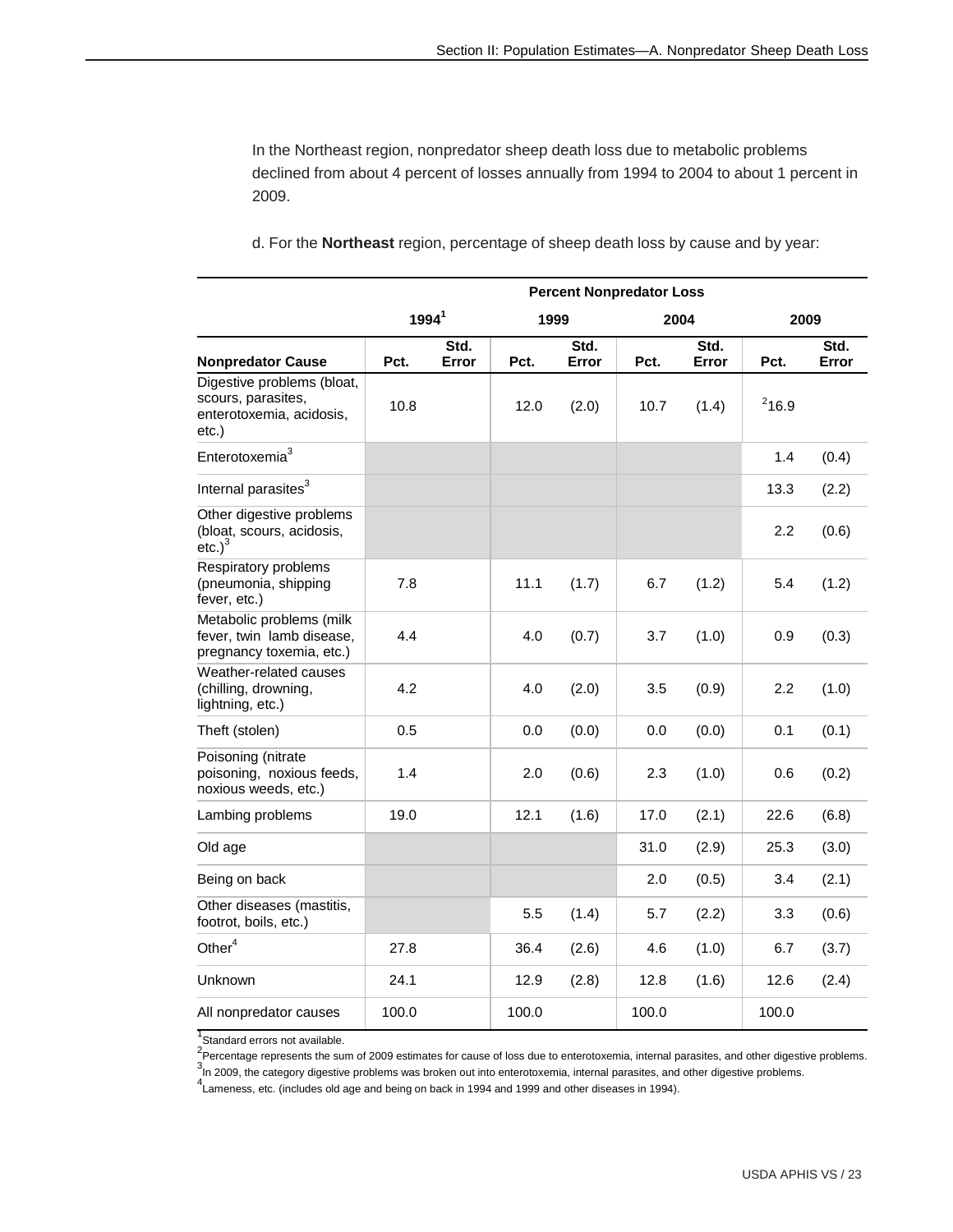In the Southeast/Other region, the percentage of sheep death loss for individual nonpredator causes remained relatively constant from 1994 to 2009.

|                                                                                       |                   |               |       |               | <b>Percent Nonpredator Loss</b> |               |       |               |
|---------------------------------------------------------------------------------------|-------------------|---------------|-------|---------------|---------------------------------|---------------|-------|---------------|
|                                                                                       | 1994 <sup>1</sup> |               | 1999  |               | 2004                            |               | 2009  |               |
| <b>Nonpredator Cause</b>                                                              | Pct.              | Std.<br>Error | Pct.  | Std.<br>Error | Pct.                            | Std.<br>Error | Pct.  | Std.<br>Error |
| Digestive problems (bloat,<br>scours, parasites,<br>enterotoxemia, acidosis,<br>etc.) | 15.2              |               | 21.4  | (5.6)         | 21.2                            | (9.4)         | 226.1 |               |
| Enterotoxemia <sup>3</sup>                                                            |                   |               |       |               |                                 |               | 1.2   | (0.3)         |
| Internal parasites <sup>3</sup>                                                       |                   |               |       |               |                                 |               | 22.6  | (4.1)         |
| Other digestive problems<br>(bloat, scours, acidosis,<br>etc.) $^3$                   |                   |               |       |               |                                 |               | 2.3   | (0.8)         |
| Respiratory problems<br>(pneumonia, shipping<br>fever, etc.)                          | 5.5               |               | 9.5   | (3.2)         | 5.1                             | (2.1)         | 4.4   | (1.2)         |
| Metabolic problems (milk<br>fever, twin lamb disease,<br>pregnancy toxemia, etc.)     | 3.5               |               | 3.9   | (2.0)         | 1.4                             | (0.6)         | 1.1   | (0.4)         |
| Weather-related causes<br>(chilling, drowning,<br>lightning, etc.)                    | 7.8               |               | 13.5  | (5.8)         | 2.0                             | (0.7)         | 9.7   | (3.1)         |
| Theft (stolen)                                                                        | 0.4               |               | 0.2   | (0.1)         | 0.7                             | (0.5)         | 0.1   | (0.1)         |
| Poisoning (nitrate<br>poisoning, noxious feeds,<br>noxious weeds, etc.)               | 6.3               |               | 3.2   | (1.5)         | 0.3                             | (0.2)         | 2.4   | (1.2)         |
| Lambing problems                                                                      | 10.5              |               | 10.1  | (3.7)         | 11.6                            | (5.3)         | 13.5  | (4.1)         |
| Old age                                                                               |                   |               |       |               | 18.7                            | (4.2)         | 14.2  | (2.2)         |
| Being on back                                                                         |                   |               |       |               | 0.3                             | (0.1)         | 1.0   | (0.4)         |
| Other diseases (mastitis,<br>footrot, boils, etc.)                                    |                   |               | 5.8   | (1.8)         | 3.4                             | (1.0)         | 2.7   | (1.2)         |
| Other                                                                                 | 15.6              |               | 17.4  | (3.0)         | 5.0                             | (1.2)         | 3.3   | (0.8)         |
| Unknown                                                                               | 35.2              |               | 15.0  | (4.0)         | 30.3                            | (6.7)         | 21.5  | (4.8)         |
| All nonpredator causes                                                                | 100.0             |               | 100.0 |               | 100.0                           |               | 100.0 |               |

e. For the *Southeast/Other* region, percentage of sheep death loss by cause and by year:

<sup>1</sup>Standard errors not available.

 $^{2}$ Percentage represents the sum of 2009 estimates for cause of loss due to enterotoxemia, internal parasites, and other digestive problems.

 $3$ In 2009, the category digestive problems was broken out into enterotoxemia, internal parasites, and other digestive problems.

<sup>4</sup> Lameness, etc. (includes old age and being on back in 1994 and 1999, and other diseases in 1994).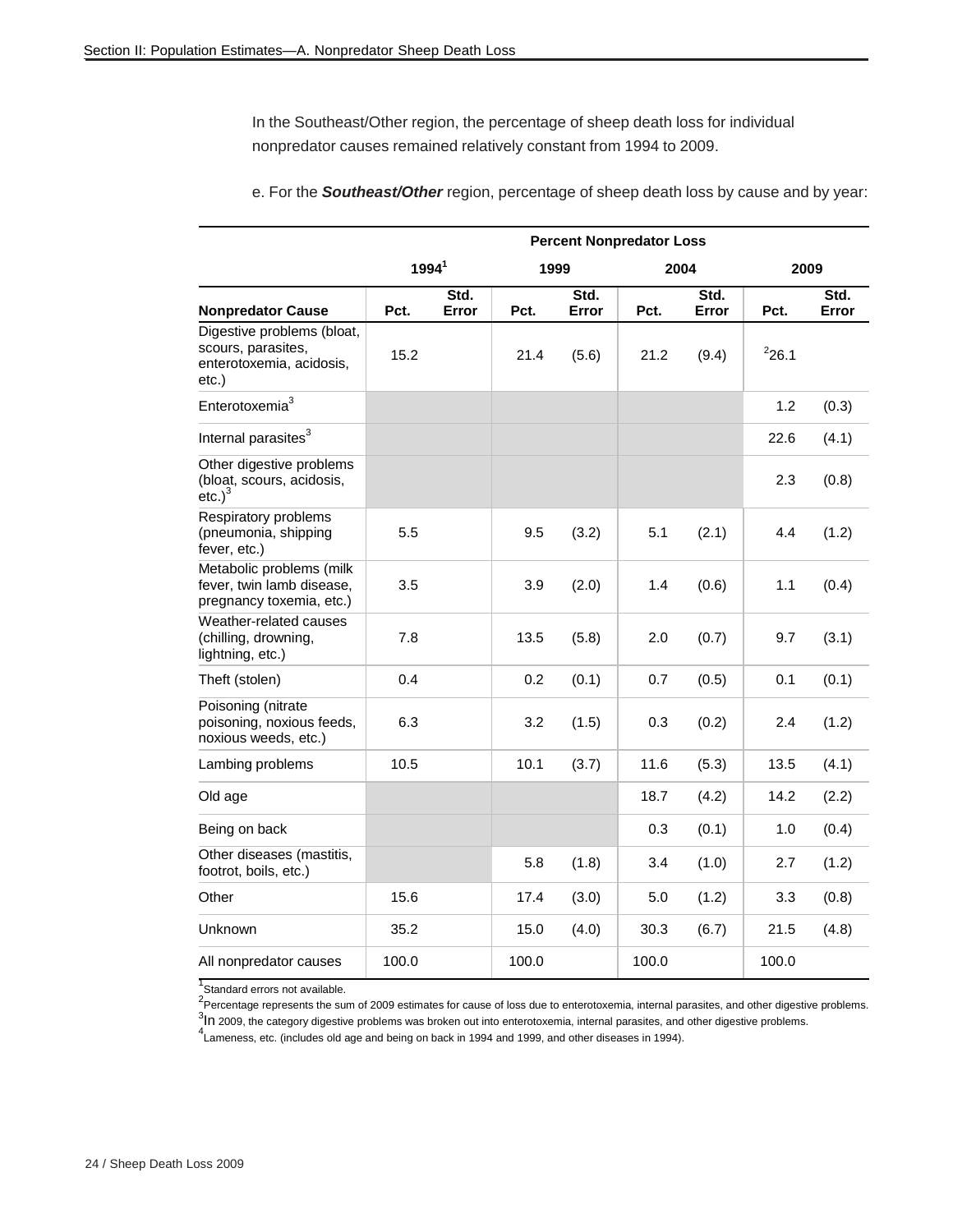#### **4. Cause of loss by size of operation—2009**

While the percentage of nonpredator losses was similar across all operation sizes for many causes of loss, operations with 1,000 or more sheep and lambs reported a lower percentage of loss due to internal parasites (2.9 percent) and a higher percentage of loss due to poisoning (6.2 percent) compared with other operation sizes. Operations with 100 or more sheep and lambs had a much higher percentage of loss due to weather than operations with fewer than 100 sheep and lambs; however, this finding might be due to the presence of larger flocks in areas prone to severe weather conditions.

a. Percentage of sheep death loss by cause and by size of operation:

#### **Percent Nonpredator Loss**

|                                                                                   |       | $1 - 24$      | $25 - 99$ |               |       | 100-999       | 1,000<br>or More |               |
|-----------------------------------------------------------------------------------|-------|---------------|-----------|---------------|-------|---------------|------------------|---------------|
| <b>Nonpredator Cause</b>                                                          | Pct.  | Std.<br>Error | Pct.      | Std.<br>Error | Pct.  | Std.<br>Error | Pct.             | Std.<br>Error |
| Enterotoxemia                                                                     | 2.4   | (1.0)         | 1.7       | (0.4)         | 2.1   | (0.3)         | 1.7              | (0.3)         |
| Internal parasites                                                                | 10.6  | (3.5)         | 7.9       | (1.4)         | 8.7   | (0.9)         | 2.9              | (0.2)         |
| Other digestive problems<br>(bloat, scours, acidosis,<br>$etc.$ )                 | 18.0  | (13.2)        | 2.5       | (0.4)         | 2.9   | (0.3)         | 5.4              | (0.9)         |
| Respiratory problems<br>(pneumonia, shipping fever,<br>$etc.$ )                   | 3.7   | (1.1)         | 5.5       | (0.7)         | 4.5   | (0.4)         | 3.6              | (0.4)         |
| Metabolic problems (milk<br>fever, twin lamb disease,<br>pregnancy toxemia, etc.) | 0.4   | (0.2)         | 0.6       | (0.2)         | 0.5   | (0.1)         | 0.5              | (0.1)         |
| Weather-related causes<br>(chilling, drowning,<br>lightning, etc.)                | 5.5   | (1.6)         | 9.8       | (1.8)         | 22.9  | (3.5)         | 20.7             | (1.6)         |
| Theft (stolen)                                                                    | 0.0   | (0.0)         | 0.2       | (0.1)         | 1.1   | (0.4)         | 1.1              | (0.3)         |
| Poisoning (nitrate<br>poisoning, noxious feeds,<br>noxious weeds, etc.)           | 1.3   | (0.6)         | 2.0       | (0.5)         | 1.3   | (0.2)         | 6.2              | (0.4)         |
| Lambing problems                                                                  | 14.7  | (4.8)         | 14.7      | (1.5)         | 8.2   | (0.7)         | 12.9             | (0.8)         |
| Old age                                                                           | 22.0  | (4.2)         | 27.8      | (2.0)         | 23.0  | (1.5)         | 18.4             | (1.8)         |
| Being on back                                                                     | 1.9   | (1.2)         | 1.3       | (0.2)         | 1.6   | (0.1)         | 2.0              | (0.1)         |
| Other diseases (mastitis,<br>footrot, boils, etc.)                                | 3.2   | (1.1)         | 5.1       | (1.2)         | 4.5   | (1.6)         | 4.9              | (0.4)         |
| Other*                                                                            | 3.1   | (0.9)         | 6.0       | (1.7)         | 3.1   | (0.5)         | 4.4              | (0.7)         |
| Unknown                                                                           | 13.2  | (3.0)         | 14.9      | (2.2)         | 15.6  | (2.4)         | 15.3             | (1.6)         |
| Total                                                                             | 100.0 |               | 100.0     |               | 100.0 |               | 100.0            |               |

#### **Size of Operation** (Number of Sheep and Lambs)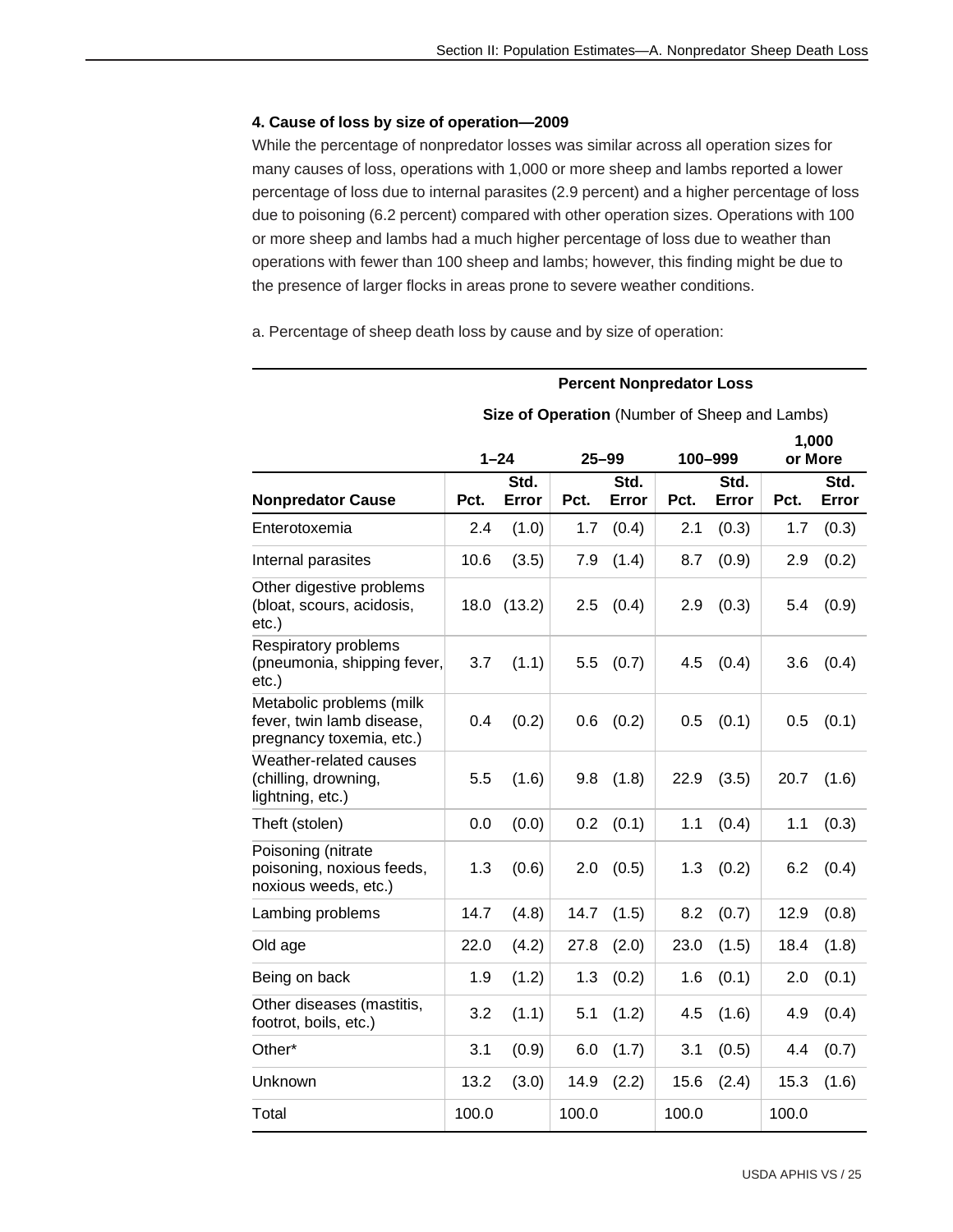Operations with 1,000 or more sheep and lambs lost less inventory to old age (0.51 percent) than operations with fewer than 1,000 sheep and lambs (1.08 to 1.57 percent), presumably because large operations were more likely to cull sheep before the sheep reached old age. Also, operations with 1,000 or more sheep and lambs lost less inventory to internal parasites than the other-sized operations.

b. Percentage of January 1 following-year adult sheep inventory lost, by cause and by size of operation:

|                                                                                   |      |               |      | <b>Percent Inventory</b> |      |                                               |      |                  |
|-----------------------------------------------------------------------------------|------|---------------|------|--------------------------|------|-----------------------------------------------|------|------------------|
|                                                                                   |      |               |      |                          |      | Size of Operation (Number of Sheep and Lambs) |      |                  |
|                                                                                   |      | $1 - 24$      |      | $25 - 99$                |      | 100-999                                       |      | 1,000<br>or More |
| <b>Nonpredator Cause</b>                                                          | Pct. | Std.<br>Error | Pct. | Std.<br>Error            | Pct. | Std.<br>Error                                 | Pct. | Std.<br>Error    |
| Enterotoxemia                                                                     | 0.17 | (0.06)        | 0.09 | (0.02)                   | 0.10 | (0.02)                                        | 0.05 | (0.01)           |
| Internal parasites                                                                | 0.75 | (0.24)        | 0.44 | (0.08)                   | 0.41 | (0.04)                                        | 0.08 | (0.01)           |
| Other digestive problems<br>(bloat, scours, acidosis,<br>etc.)                    | 1.27 | (1.10)        | 0.14 | (0.02)                   | 0.13 | (0.01)                                        | 0.15 | (0.03)           |
| Respiratory problems<br>(pneumonia, shipping fever,<br>etc.)                      | 0.26 | (0.07)        | 0.30 | (0.04)                   | 0.21 | (0.02)                                        | 0.10 | (0.01)           |
| Metabolic problems (milk<br>fever, twin lamb disease,<br>pregnancy toxemia, etc.) | 0.03 | (0.01)        | 0.04 | (0.01)                   | 0.02 | (0.00)                                        | 0.01 | (0.00)           |
| Weather-related causes<br>(chilling, drowning,<br>lightning, etc.)                | 0.39 | (0.10)        | 0.54 | (0.11)                   | 1.08 | (0.20)                                        | 0.58 | (0.05)           |
| Theft (stolen)                                                                    | 0.00 | (0.00)        | 0.01 | (0.01)                   | 0.05 | (0.02)                                        | 0.03 | (0.01)           |
| Poisoning (nitrate<br>poisoning, noxious feeds,<br>noxious weeds, etc.)           | 0.09 | (0.04)        | 0.11 | (0.03)                   | 0.06 | (0.01)                                        | 0.17 | (0.01)           |
| Lambing problems                                                                  | 1.05 | (0.32)        | 0.81 | (0.10)                   | 0.39 | (0.03)                                        | 0.36 | (0.02)           |
| Old age                                                                           | 1.57 | (0.18)        | 1.52 | (0.14)                   | 1.08 | (0.06)                                        | 0.51 | (0.05)           |
| Being on back                                                                     | 0.14 | (0.08)        | 0.07 | (0.01)                   | 0.07 | (0.01)                                        | 0.06 | (0.00)           |
| Other diseases (mastitis,<br>footrot, boils, etc.)                                | 0.23 | (0.07)        | 0.28 | (0.07)                   | 0.21 | (0.08)                                        | 0.14 | (0.01)           |
| Other*                                                                            | 0.22 | (0.05)        | 0.33 | (0.10)                   | 0.14 | (0.02)                                        | 0.12 | (0.02)           |
| Unknown                                                                           | 0.95 | (0.16)        | 0.81 | (0.14)                   | 0.72 | (0.11)                                        | 0.43 | (0.05)           |
| All nonpredator causes                                                            | 7.11 | (1.11)        | 5.50 | (0.40)                   | 4.68 | (0.25)                                        | 2.79 | (0.09)           |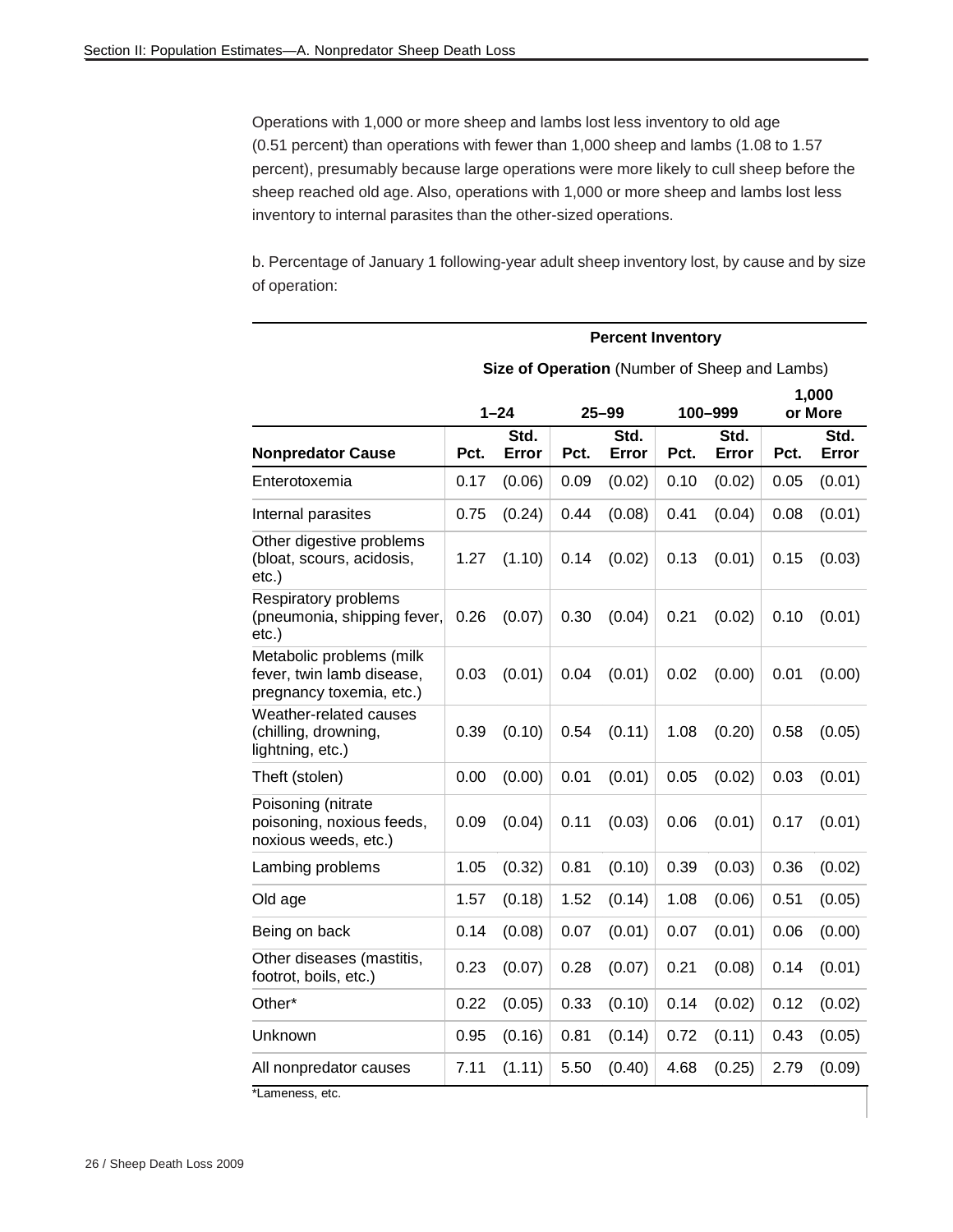#### **5. Cause of loss by region—2009**

The Central and West Central regions had a higher percentage of weather-related losses (18.9 and 20.3 percent, respectively) than the Pacific and Northeast regions (4.0 and 2.2 percent, respectively). Percentage of loss also differed by region for internal parasites, with the Northeast and Southeast/Other regions having higher losses than the other three regions. Death loss due to internal parasites ranged from 3.7 percent in the Pacific region to 22.6 percent in the Southeast/Other region. The percentage of losses due to old age ranged from 14.2 percent in the Southeast/Other region to 30.1 percent in the Pacific region.

a. Percentage of sheep death loss by cause and by region:

|                                                                                   | Region                                          |                |       |                |       |                |       |                   |       |                     |
|-----------------------------------------------------------------------------------|-------------------------------------------------|----------------|-------|----------------|-------|----------------|-------|-------------------|-------|---------------------|
|                                                                                   | <b>West</b><br><b>Pacific</b><br><b>Central</b> |                |       |                |       | <b>Central</b> |       | <b>Northeast</b>  |       | Southeast/<br>Other |
| <b>Nonpredator Cause</b>                                                          | Pct.                                            | Std.<br>Error  | Pct.  | Std.<br>Error  | Pct.  | Std.<br>Error  | Pct.  | Std.<br>Error     | Pct.  | Std.<br>Error       |
| Enterotoxemia                                                                     | 2.0                                             | (0.7)          | 1.5   | (0.5)          | 2.8   | (0.4)          | 1.4   | (0.4)             |       | $1.2$ $(0.3)$       |
| Internal parasites                                                                | 3.7                                             | (2.3)          |       | $5.6$ $(1.5)$  | 6.6   | (0.8)          | 13.3  | (2.2)             |       | $22.6$ $(4.1)$      |
| Other digestive problems<br>(bloat, scours, acidosis,<br>$etc.$ )                 |                                                 | $8.2$ $(2.0)$  |       | 10.0 (6.6)     |       | 2.9(0.3)       |       | $2.2 \quad (0.6)$ |       | $2.3$ $(0.8)$       |
| Respiratory problems<br>(pneumonia, shipping<br>fever, etc.)                      |                                                 | $3.3$ $(0.7)$  |       | $2.7$ $(0.4)$  |       | $6.5$ $(0.6)$  |       | 5.4(1.2)          |       | 4.4 (1.2)           |
| Metabolic problems (milk<br>fever, twin lamb disease,<br>pregnancy toxemia, etc.) | 0.1                                             | (0.0)          |       | $0.3$ $(0.1)$  |       | $0.6$ $(0.1)$  |       | $0.9$ $(0.3)$     |       | $1.1$ $(0.4)$       |
| Weather-related causes<br>(chilling, drowning,<br>lightning, etc.)                |                                                 | $4.0$ $(2.0)$  |       | $20.3$ $(3.2)$ |       | 18.9(1.3)      |       | $2.2$ $(1.0)$     |       | $9.7$ $(3.1)$       |
| Theft (stolen)                                                                    |                                                 | $1.2$ $(1.0)$  |       | $1.2$ $(0.3)$  |       | 0.0 (0.0)      | 0.1   | (0.1)             | 0.1   | (0.1)               |
| Poisoning (nitrate<br>poisoning, noxious<br>feeds, noxious weeds,<br>$etc.$ )     |                                                 | $1.8$ $(0.5)$  |       | $4.5$ $(0.5)$  |       | $1.3$ $(0.4)$  |       | $0.6$ $(0.2)$     |       | 2.4(1.2)            |
| Lambing problems                                                                  |                                                 | $11.7$ $(1.4)$ |       | $10.0$ $(1.1)$ |       | $11.8$ $(0.9)$ | 22.6  | (6.8)             |       | 13.5(4.1)           |
| Old age                                                                           | 30.1                                            | (2.7)          | 17.6  | (1.7)          | 28.0  | (1.9)          | 25.3  | (3.0)             |       | $14.2$ $(2.2)$      |
| Being on back                                                                     | 2.0                                             | (0.3)          | 1.7   | (0.2)          |       | $1.2$ $(0.2)$  |       | $3.4$ $(2.1)$     |       | 1.0 (0.4)           |
| Other diseases (mastitis,<br>footrot, boils, etc.)                                |                                                 | $4.7$ $(1.3)$  |       | $5.0$ $(0.9)$  |       | $4.6$ $(1.6)$  |       | 3.3(0.6)          |       | $2.7$ $(1.2)$       |
| Other*                                                                            |                                                 | 6.7 $(1.7)$    | 3.5   | (0.5)          | 3.5   | (0.6)          |       | $6.7$ $(3.7)$     |       | 3.3(0.8)            |
| Unknown                                                                           | 20.5                                            | (3.5)          | 16.1  | (2.3)          |       | $11.3$ $(1.6)$ | 12.6  | (2.4)             |       | $21.5$ $(4.8)$      |
| Total                                                                             | 100.0                                           |                | 100.0 |                | 100.0 |                | 100.0 |                   | 100.0 |                     |

#### **Percent Nonpredator Loss**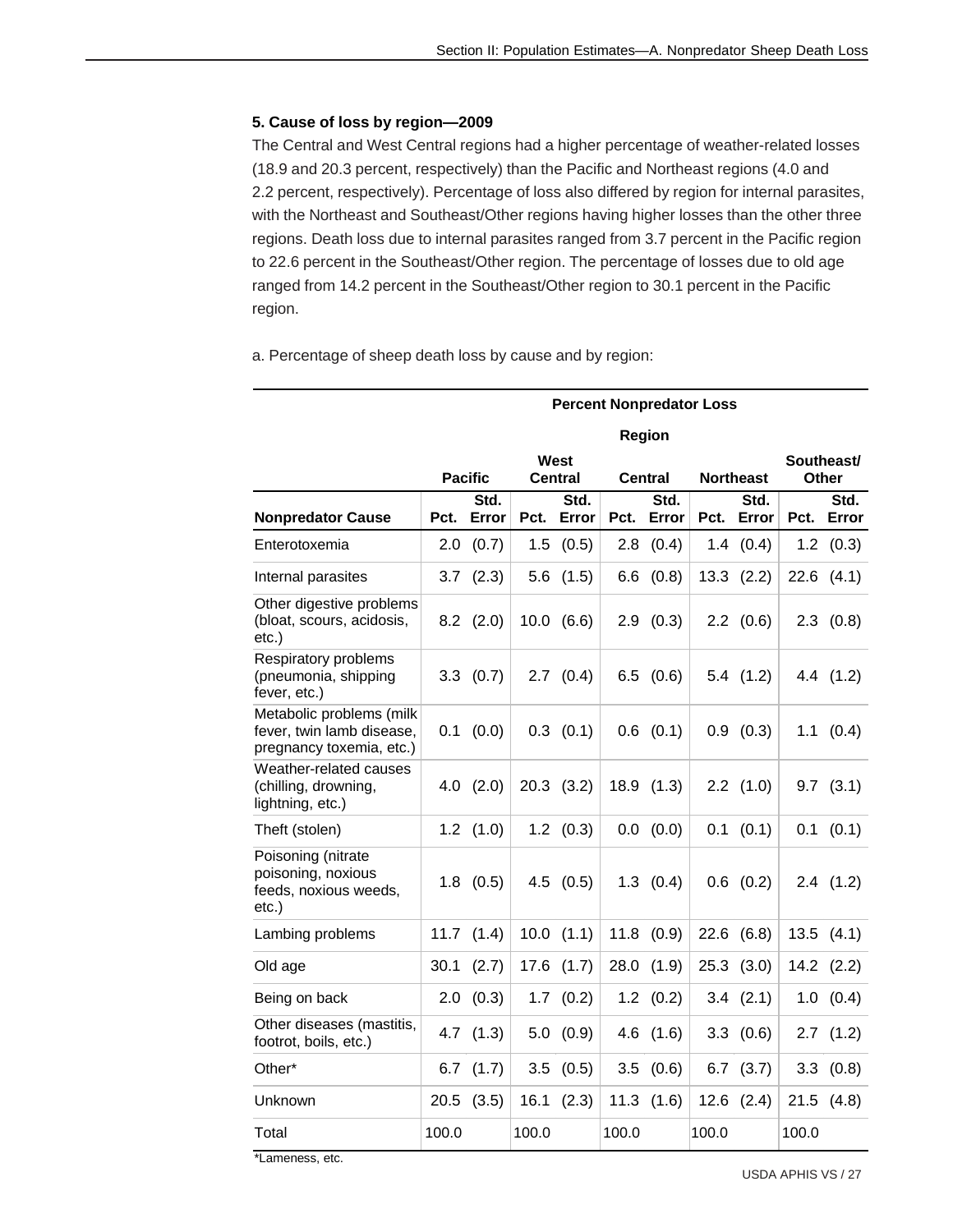A higher percentage of sheep inventory was lost to nonpredator causes in the Central region (5.97 percent) than in the Pacific and West Central regions (3.55 and 3.64 percent, respectively). The Pacific region had a lower percentage of inventory lost to internal parasites (0.13 percent) than the Southeast/Other region (1.16 percent) and the Northeast region (0.69 percent).

b. Percentage of January 1 following-year sheep inventory lost, by cause and by region:

|                                                                                   |      |                                       |      |                 |      | <b>Percent Inventory</b> |      |                                                                                  |      |                     |
|-----------------------------------------------------------------------------------|------|---------------------------------------|------|-----------------|------|--------------------------|------|----------------------------------------------------------------------------------|------|---------------------|
|                                                                                   |      |                                       |      |                 |      | Region                   |      |                                                                                  |      |                     |
|                                                                                   |      | <b>Pacific</b>                        |      | West<br>Central |      | Central                  |      | <b>Northeast</b>                                                                 |      | Southeast/<br>Other |
| <b>Nonpredator Cause</b>                                                          | Pct. | Std.<br>Error                         | Pct. | Std.<br>Error   | Pct. | Std.<br>Error            | Pct. | Std.<br>Error                                                                    | Pct. | Std.<br>Error       |
| Enterotoxemia                                                                     |      | 0.07 (0.03)                           | 0.06 | (0.02)          |      | $0.16$ $(0.03)$          |      | $0.07$ $(0.02)$                                                                  |      | $0.06$ $(0.02)$     |
| Internal parasites                                                                |      | $0.13$ (0.09)                         | 0.21 | (0.05)          |      | 0.39(0.05)               |      | $0.69$ $(0.10)$                                                                  |      | 1.16(0.26)          |
| Other digestive problems<br>(bloat, scours, acidosis,<br>etc.)                    |      |                                       |      |                 |      |                          |      | $0.29$ (0.07) 0.36 (0.27) 0.17 (0.02) 0.11 (0.03) 0.12 (0.04)                    |      |                     |
| Respiratory problems<br>(pneumonia, shipping<br>fever, etc.)                      |      |                                       |      |                 |      |                          |      | $0.12$ (0.02) 0.10 (0.01) 0.39 (0.04) 0.29 (0.06) 0.23 (0.07)                    |      |                     |
| Metabolic problems (milk<br>fever, twin lamb disease,<br>pregnancy toxemia, etc.) |      |                                       |      |                 |      |                          |      | $0.00$ $(0.00)$ $0.01$ $(0.00)$ $0.04$ $(0.01)$ $0.05$ $(0.01)$ $0.06$ $(0.02)$  |      |                     |
| Weather-related causes<br>(chilling, drowning,<br>lightning, etc.)                |      |                                       |      |                 |      |                          |      | $0.14$ (0.07) 0.74 (0.12) 1.15 (0.10) 0.11 (0.05)                                |      | 0.50(0.18)          |
| Theft (stolen)                                                                    |      |                                       |      |                 |      |                          |      | $[0.04 \ (0.04) \ 0.04 \ (0.01) \ 0.00 \ (0.00) \ 0.01 \ (0.00) \ 0.01 \ (0.00)$ |      |                     |
| Poisoning (nitrate<br>poisoning, noxious<br>feeds, noxious weeds,<br>etc.)        |      |                                       |      |                 |      |                          |      | $0.07$ (0.02) 0.16 (0.01) 0.08 (0.03) 0.03 (0.01) 0.12 (0.06)                    |      |                     |
| Lambing problems                                                                  |      |                                       |      |                 |      |                          |      | $0.42$ (0.05) 0.36 (0.03) 0.70 (0.06) 1.16 (0.41) 0.70 (0.23)                    |      |                     |
| Old age                                                                           |      | 1.07 $(0.11)$ 0.64 $(0.04)$           |      |                 |      | 1.67 $(0.11)$            |      | 1.31 (0.12)                                                                      |      | 0.74(0.14)          |
| Being on back                                                                     |      | $0.07$ (0.01) 0.06 (0.01)             |      |                 |      | $0.07$ (0.01)            |      | $0.17$ $(0.11)$                                                                  |      | 0.05(0.02)          |
| Other diseases (mastitis,<br>footrot, boils, etc.)                                |      | $0.17$ (0.04) 0.18 (0.03) 0.27 (0.10) |      |                 |      |                          |      | $0.17$ (0.03)                                                                    |      | 0.14(0.06)          |
| Other <sup>*</sup>                                                                |      | $0.24$ (0.06) 0.13 (0.02)             |      |                 |      | $0.21$ (0.04)            |      | $0.36$ (0.21)                                                                    |      | 0.17(0.05)          |
| Unknown                                                                           |      | $0.73$ (0.14) 0.59 (0.08) 0.67 (0.10) |      |                 |      |                          |      | $0.65$ $(0.13)$                                                                  |      | 1.12(0.30)          |
| All nonpredator causes                                                            |      | $3.55$ (0.25)                         |      |                 |      |                          |      | $3.64$ (0.30) 5.97 (0.30) 5.18 (0.50)                                            |      | 5.19(0.68)          |
| *Lameness, etc.                                                                   |      |                                       |      |                 |      |                          |      |                                                                                  |      |                     |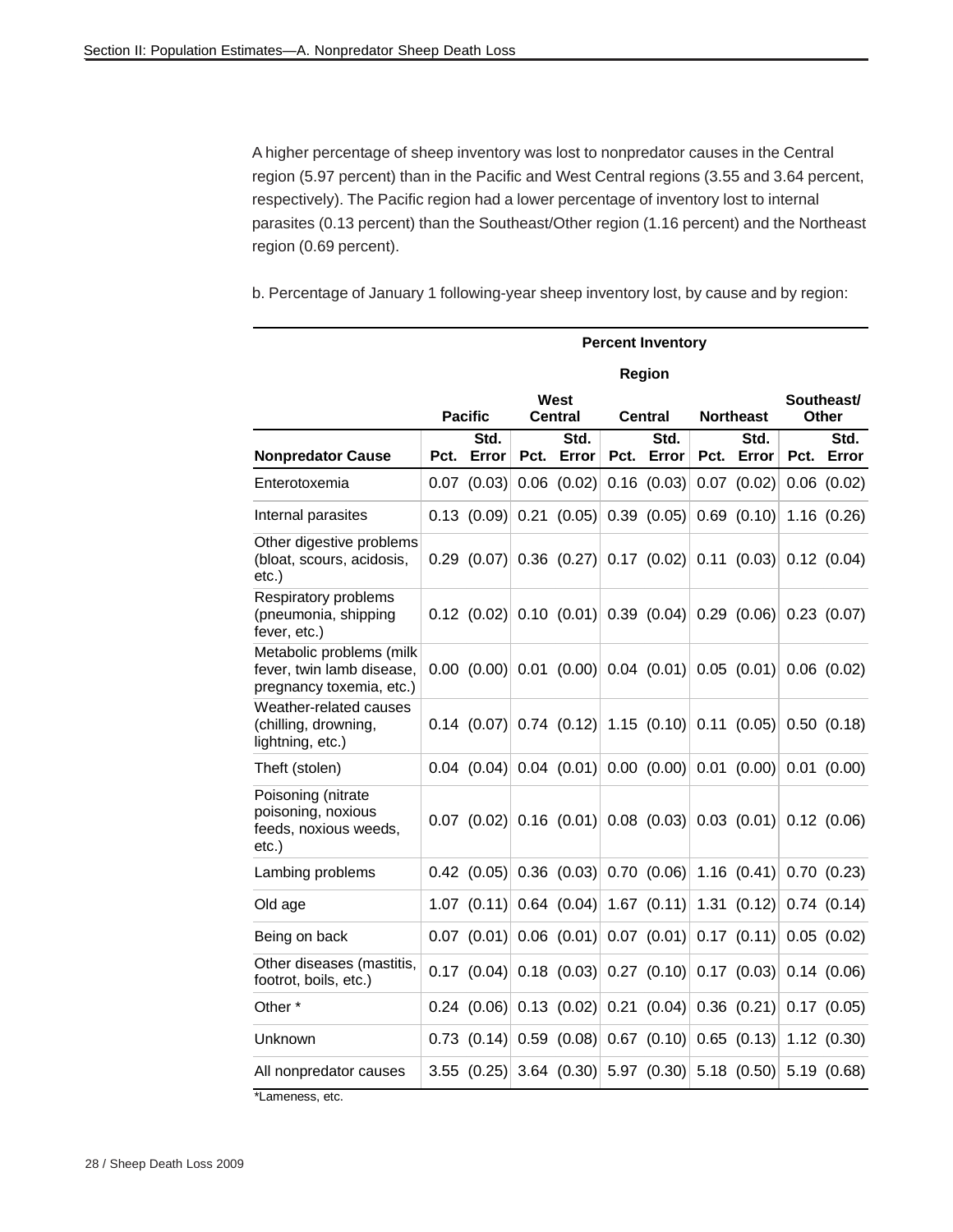#### **6. Cause of loss by region and by size of operation—2009**

In the Pacific region, old age and unknown nonpredator causes accounted for the highest percentage of sheep death loss.

a. For the *Pacific* region*,* percentage of sheep death loss by cause and by size of operation:

|                                                                                      | <b>Percent Nonpredator Loss</b> |          |           |                   |                                               |                |         |                  |                          |                   |  |
|--------------------------------------------------------------------------------------|---------------------------------|----------|-----------|-------------------|-----------------------------------------------|----------------|---------|------------------|--------------------------|-------------------|--|
|                                                                                      |                                 |          |           |                   | Size of Operation (Number of Sheep and Lambs) |                |         |                  |                          |                   |  |
|                                                                                      |                                 | $1 - 24$ | $25 - 99$ |                   |                                               | 100-999        |         | 1,000<br>or More | All<br><b>Operations</b> |                   |  |
|                                                                                      |                                 | Std.     |           | Std.              |                                               | Std.           |         | Std.             |                          | Std.              |  |
| <b>Nonpredator Cause</b>                                                             | Pct.                            | Error    | Pct.      | Error             |                                               | Pct. Error     |         | Pct. Error       |                          | Pct. Error        |  |
| Enterotoxemia                                                                        | 0.0                             | (0.0)    | 0.6       | (0.4)             | 0.4                                           | (0.2)          | 4.5     | (1.7)            | 2.0                      | (0.7)             |  |
| Internal parasites                                                                   | 0.4                             | (0.3)    | 11.7      | (9.3)             | 3.7                                           | (2.0)          | 0.5     | (0.1)            | 3.7                      | (2.3)             |  |
| Other digestive<br>problems (bloat,<br>scours, acidosis, etc.)                       | 0.6                             | (0.6)    |           | $2.2 \quad (0.9)$ |                                               | $2.4$ $(0.8)$  | 17.6    | (3.8)            |                          | $8.2$ $(2.0)$     |  |
| Respiratory problems<br>(pneumonia, shipping<br>fever, etc.)                         | 0.9                             | (0.7)    |           | $4.3$ $(2.2)$     |                                               | $2.6$ $(0.7)$  |         | 3.9(1.0)         |                          | $3.3 \quad (0.7)$ |  |
| Metabolic problems<br>(milk fever, twin lamb<br>disease, pregnancy<br>toxemia, etc.) | 0.0                             | $(--)$   |           | $0.2$ $(0.1)$     | 0.1                                           | (0.0)          | $0.0\,$ | (0.0)            | 0.1                      | (0.0)             |  |
| Weather-related<br>causes (chilling,<br>drowning,<br>lightning, etc.)                | 3.4                             | (1.9)    |           | $12.5$ $(8.1)$    |                                               | $1.5$ $(0.6)$  | 1.0     | (0.3)            | 4.0                      | (2.0)             |  |
| Theft (stolen)                                                                       | 0.0                             | $(--)$   | 0.0       | $(--)$            | 5.5                                           | (4.4)          | 0.0     | $(--)$           | 1.2                      | (1.0)             |  |
| Poisoning (nitrate<br>poisoning, noxious<br>feeds, noxious<br>weeds, etc.)           | 0.0                             | $(--)$   |           | $1.8$ $(1.2)$     |                                               | $0.2$ $(0.1)$  | 3.5     | (0.9)            | 1.8                      | (0.5)             |  |
| Lambing problems                                                                     | 13.5                            | (4.4)    | 9.8       | (2.6)             | 10.1                                          | (3.9)          | 12.9    | (1.5)            | 11.7                     | (1.4)             |  |
| Old age                                                                              | 38.5                            | (10.0)   |           | 34.2 (6.4)        | 36.0                                          | (6.7)          | 21.4    | (2.6)            | 30.1                     | (2.7)             |  |
| Being on back                                                                        | 2.1                             | (1.3)    | $1.2\,$   | (0.5)             | 3.3 <sub>2</sub>                              | (0.8)          | 1.7     | (0.4)            | 2.0                      | (0.3)             |  |
| Other diseases<br>(mastitis, footrot, boils,<br>etc.)                                | 1.8                             | (1.3)    | 4.1       | (1.9)             |                                               | 6.4(4.3)       | 5.1     | (1.6)            | 4.7                      | (1.3)             |  |
| Other*                                                                               | 5.2                             | (2.2)    | 8.2       | (3.9)             | 3.5                                           | (1.4)          | 8.2     | (3.5)            | 6.7                      | (1.7)             |  |
| Unknown                                                                              | 33.6                            | (13.0)   | 9.2       | (2.9)             |                                               | $24.3$ $(8.1)$ | 19.7    | (3.7)            | 20.5                     | (3.5)             |  |
| Total                                                                                | 100.0                           |          | 100.0     |                   | 100.0                                         |                | 100.0   |                  | 100.0                    |                   |  |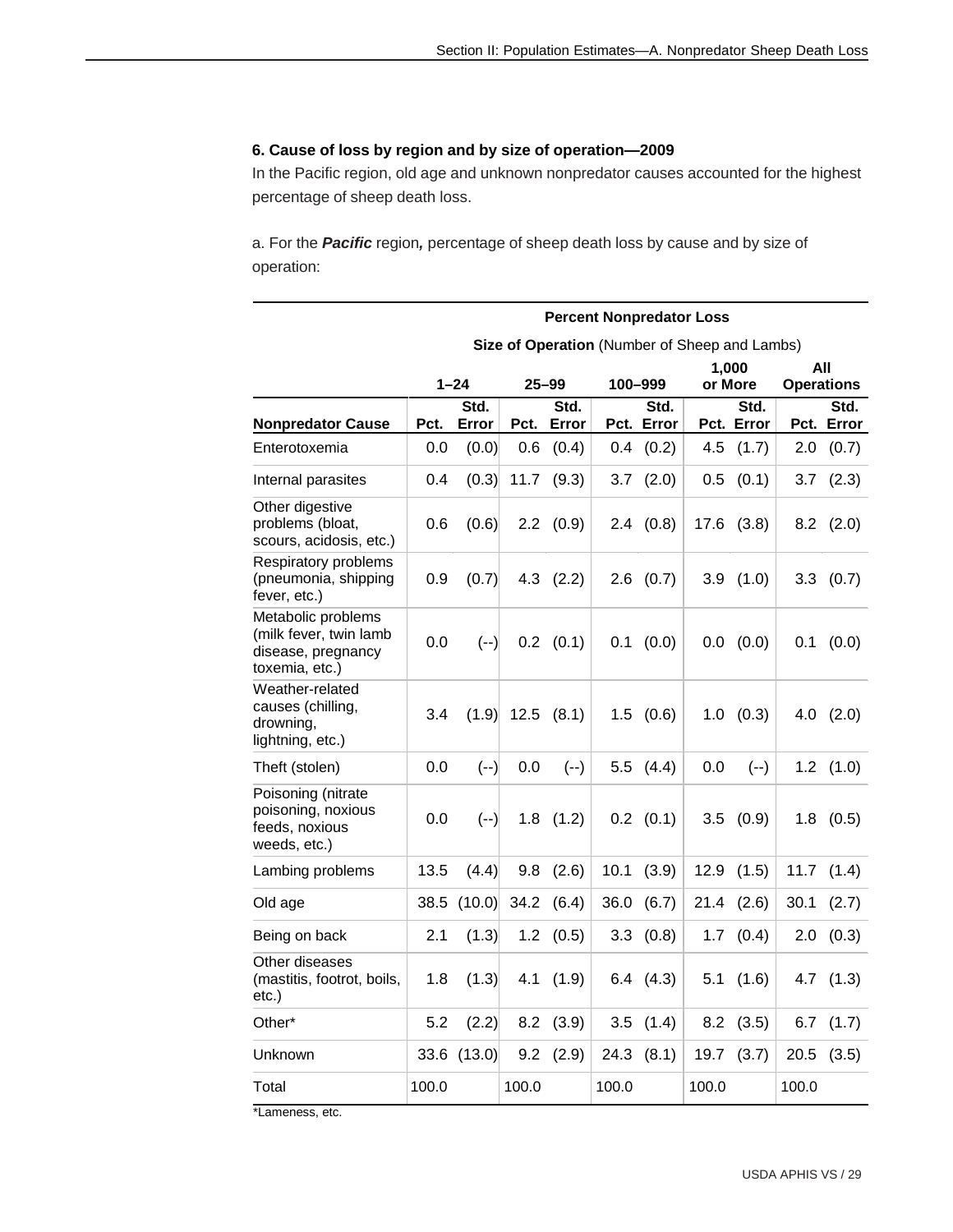In the West Central region, weather, old age, and unknown nonpredator causes combined accounted for 54.0 percent of sheep death loss.

b. For the *West Central* region*,* percentage of sheep death loss by cause and by size of operation:

|                                                                                      | <b>Percent Nonpredator Loss</b> |               |         |                |         |                    |                                               |                    |                   |                    |  |
|--------------------------------------------------------------------------------------|---------------------------------|---------------|---------|----------------|---------|--------------------|-----------------------------------------------|--------------------|-------------------|--------------------|--|
|                                                                                      |                                 |               |         |                |         |                    | Size of Operation (Number of Sheep and Lambs) |                    |                   |                    |  |
|                                                                                      |                                 |               |         |                |         |                    |                                               | 1,000              | All               |                    |  |
|                                                                                      |                                 | $1 - 24$      |         | $25 - 99$      | 100-999 |                    |                                               | or More            | <b>Operations</b> |                    |  |
| <b>Nonpredator Cause</b>                                                             | Pct.                            | Std.<br>Error | Pct.    | Std.<br>Error  |         | Std.<br>Pct. Error |                                               | Std.<br>Pct. Error |                   | Std.<br>Pct. Error |  |
| Enterotoxemia                                                                        | 3.3                             | (2.7)         | 0.5     | (0.2)          | 1.6     | (0.7)              | 1.2                                           | (0.2)              | 1.5               | (0.5)              |  |
|                                                                                      |                                 |               |         |                |         |                    |                                               |                    |                   |                    |  |
| Internal parasites                                                                   | 13.5                            | (9.7)         | 2.5     | (1.0)          | 7.2     | (1.7)              | 2.4                                           | (0.3)              | 5.6               | (1.5)              |  |
| Other digestive<br>problems (bloat,<br>scours, acidosis, etc.)                       |                                 | 46.2 (24.7)   |         | $1.6$ $(0.7)$  |         | 3.0 (0.6)          | 3.4                                           | (0.4)              | 10.0              | (6.6)              |  |
| Respiratory problems<br>(pneumonia, shipping<br>fever, etc.)                         | 1.9                             | (1.3)         |         | $3.2$ $(0.8)$  |         | $2.4$ $(0.5)$      | 3.1                                           | (0.5)              |                   | $2.7$ $(0.4)$      |  |
| Metabolic problems<br>(milk fever, twin lamb<br>disease, pregnancy<br>toxemia, etc.) | 0.4                             | (0.4)         |         | $0.8$ $(0.7)$  | 0.1     | (0.0)              |                                               | $0.3$ $(0.1)$      |                   | $0.3$ $(0.1)$      |  |
| Weather-related<br>causes (chilling,<br>drowning,<br>lightning, etc.)                | 5.0                             | (3.3)         |         | 14.1 (5.4)     | 32.1    | (7.6)              |                                               | $20.2$ $(1.9)$     |                   | $20.3$ $(3.2)$     |  |
| Theft (stolen)                                                                       | 0.0                             | $(--)$        | 0.5     | (0.5)          |         | $1.6$ $(0.8)$      | 1.7                                           | (0.4)              |                   | $1.2$ $(0.3)$      |  |
| Poisoning (nitrate<br>poisoning, noxious<br>feeds, noxious<br>weeds, etc.)           | 0.2                             | (0.1)         |         | $2.3$ $(0.7)$  |         | $2.7$ $(0.5)$      |                                               | $8.7$ $(0.5)$      |                   | $4.5$ $(0.5)$      |  |
| Lambing problems                                                                     | 4.7                             | (3.0)         |         | $9.7$ $(3.3)$  |         | $6.3$ $(1.0)$      |                                               | $15.2$ $(1.1)$     | 10.0              | (1.1)              |  |
| Old age                                                                              | 12.4                            | (6.3)         | 24.4    | (4.1)          |         | $18.3$ $(2.4)$     |                                               | $16.4$ $(0.8)$     | 17.6              | (1.7)              |  |
| Being on back                                                                        | 0.3                             | (0.2)         |         | $2.2$ (0.7)    |         | $1.3$ $(0.2)$      |                                               | $2.3$ $(0.2)$      | 1.7               | (0.2)              |  |
| Other diseases<br>(mastitis, footrot, boils,<br>etc.)                                | 1.1                             | (1.1)         |         | $12.4$ $(4.3)$ |         | $2.6$ $(0.4)$      | 5.5                                           | (0.5)              | 5.0               | (0.9)              |  |
| Other*                                                                               | 3.5                             | (2.4)         | $1.2\,$ | (0.3)          | 3.4     | (0.9)              |                                               | 4.4(0.4)           | 3.5               | (0.5)              |  |
| Unknown                                                                              | 7.5                             | (3.8)         | 24.6    | (6.6)          | 17.4    | (4.5)              | 15.2                                          | (2.2)              | 16.1              | (2.3)              |  |
| Total                                                                                | 100.0                           |               | 100.0   |                | 100.0   |                    | 100.0                                         |                    | 100.0             |                    |  |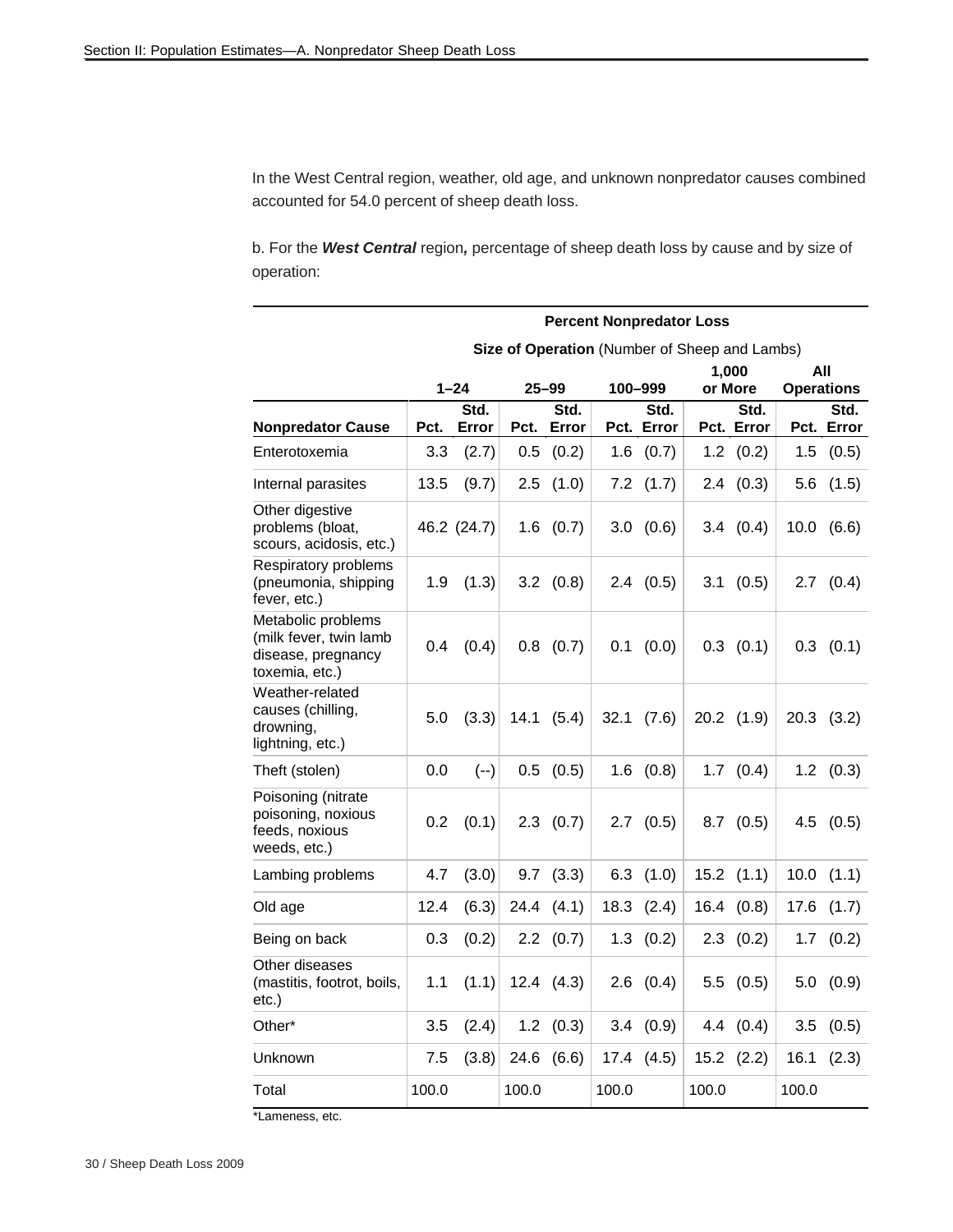For operations with fewer than 100 head in the Central region, old age accounted for the highest percentage of sheep death loss. On operations with 100 to 999 head, weather and old age accounted for the highest percentages of losses.

c. For the *Central* region*,* percentage of sheep death loss by cause and by size of operation:

|                                                                                      | <b>Percent Nonpredator Loss</b> |               |                                               |                |       |                |       |                  |       |                           |  |
|--------------------------------------------------------------------------------------|---------------------------------|---------------|-----------------------------------------------|----------------|-------|----------------|-------|------------------|-------|---------------------------|--|
|                                                                                      |                                 |               | Size of Operation (Number of Sheep and Lambs) |                |       |                |       |                  |       |                           |  |
|                                                                                      |                                 | $1 - 24$      | $25 - 99$                                     |                |       | 100-999        |       | 1,000<br>or More |       | All                       |  |
|                                                                                      |                                 | Std.          |                                               | Std.           |       | Std.           |       | Std.             |       | <b>Operations</b><br>Std. |  |
| <b>Nonpredator Cause</b>                                                             | Pct.                            | Error         | Pct.                                          | Error          |       | Pct. Error     |       | Pct. Error       |       | Pct. Error                |  |
| Enterotoxemia                                                                        | 3.1                             | (1.0)         | 3.0                                           | (1.0)          | 2.9   | (0.4)          | 1.0   | (0.2)            | 2.8   | (0.4)                     |  |
| Internal parasites                                                                   | 9.7                             | (3.7)         | 5.0                                           | (0.9)          | 6.6   | (0.9)          | 6.1   | (0.8)            | 6.6   | (0.8)                     |  |
| Other digestive<br>problems (bloat,<br>scours, acidosis, etc.)                       | 3.4                             | (1.1)         | 3.8                                           | (0.8)          |       | $2.5$ $(0.3)$  | 1.2   | (0.3)            | 2.9   | (0.3)                     |  |
| Respiratory problems<br>(pneumonia, shipping<br>fever, etc.)                         |                                 | $4.6$ $(2.2)$ |                                               | $7.8$ $(1.4)$  |       | $6.8$ $(0.7)$  | 4.9   | (0.9)            |       | $6.5$ $(0.6)$             |  |
| Metabolic problems<br>(milk fever, twin lamb<br>disease, pregnancy<br>toxemia, etc.) |                                 | $0.6$ $(0.4)$ |                                               | $0.6$ $(0.2)$  |       | $0.8$ $(0.2)$  |       | $0.2$ $(0.1)$    |       | $0.6$ $(0.1)$             |  |
| Weather-related<br>causes (chilling,<br>drowning,<br>lightning, etc.)                |                                 | $7.4$ $(2.6)$ |                                               | 9.9(1.6)       |       | $22.6$ $(2.1)$ | 45.5  | (6.5)            | 18.9  | (1.3)                     |  |
| Theft (stolen)                                                                       | 0.1                             | (0.0)         |                                               | 0.0 (0.0)      | 0.1   | (0.0)          | 0.0   | $(--)$           | 0.0   | (0.0)                     |  |
| Poisoning (nitrate<br>poisoning, noxious<br>feeds, noxious<br>weeds, etc.)           |                                 | $2.5$ $(1.5)$ |                                               | $2.6$ $(1.1)$  |       | $0.3$ $(0.1)$  | 0.1   | (0.0)            |       | $1.3$ $(0.4)$             |  |
| Lambing problems                                                                     | 14.4                            | (3.0)         | 16.8                                          | (2.0)          | 8.9   | (0.9)          | 5.3   | (0.9)            | 11.8  | (0.9)                     |  |
| Old age                                                                              | 32.5                            | (4.4)         |                                               | $33.2$ $(3.2)$ | 25.0  | (2.0)          | 18.9  | (9.9)            | 28.0  | (1.9)                     |  |
| Being on back                                                                        | 1.4                             | (0.8)         | 0.9                                           | (0.2)          |       | $1.2$ $(0.2)$  | 1.4   | (0.3)            |       | $1.2$ $(0.2)$             |  |
| Other diseases<br>(mastitis, footrot, boils,<br>etc.)                                | 6.0                             | (2.5)         | 2.6                                           | (0.5)          | 6.1   | (3.7)          | 2.3   | (0.5)            | 4.6   | (1.6)                     |  |
| Other*                                                                               | 2.7                             | (0.7)         |                                               | $6.2$ $(1.8)$  | 2.6   | (0.7)          | 0.5   | (0.2)            | 3.5   | (0.6)                     |  |
| Unknown                                                                              | 11.6                            | (2.5)         | 7.6                                           | (1.1)          | 13.6  | (3.6)          | 12.6  | (2.1)            | 11.3  | (1.6)                     |  |
| Total                                                                                | 100.0                           |               | 100.0                                         |                | 100.0 |                | 100.0 |                  | 100.0 |                           |  |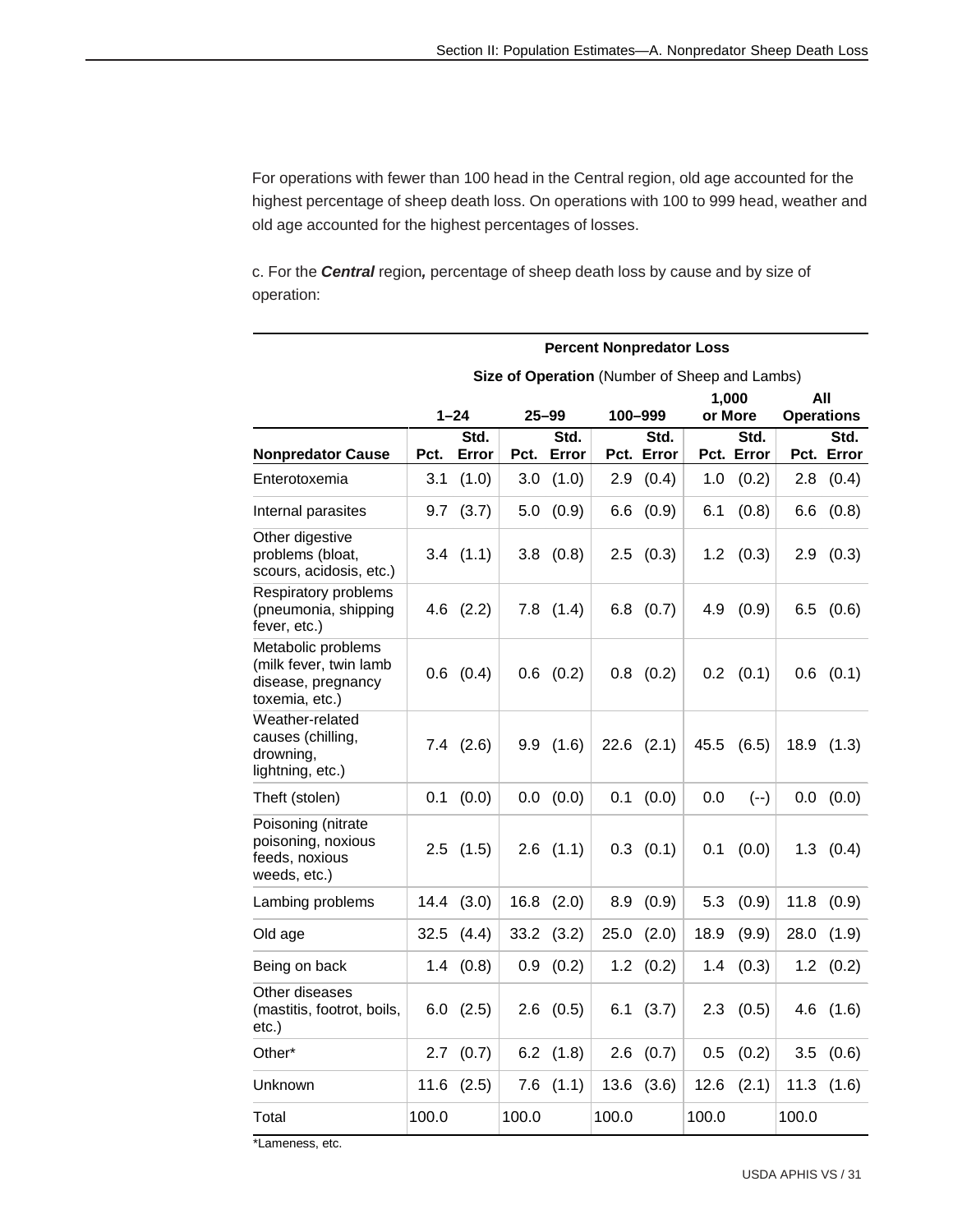In the Northeast region, the percentage of sheep death loss due to internal parasites was higher for operations with 1,000 or more head than for operations with 1 to 24 head (22.5 and 7.3 percent, respectively).

d. For the *Northeast* region, percentage of sheep death loss by cause and by flock size:

|                                                                                      | <b>Percent Nonpredator Loss</b> |               |       |               |       |                    |                                               |                    |       |                          |  |
|--------------------------------------------------------------------------------------|---------------------------------|---------------|-------|---------------|-------|--------------------|-----------------------------------------------|--------------------|-------|--------------------------|--|
|                                                                                      |                                 |               |       |               |       |                    | Size of Operation (Number of Sheep and Lambs) |                    |       |                          |  |
|                                                                                      |                                 | $1 - 24$      |       | $25 - 99$     |       | 100-999            |                                               | 1,000<br>or More   |       | All<br><b>Operations</b> |  |
| <b>Nonpredator Cause</b>                                                             | Pct.                            | Std.<br>Error | Pct.  | Std.<br>Error |       | Std.<br>Pct. Error |                                               | Std.<br>Pct. Error |       | Std.<br>Pct. Error       |  |
| Enterotoxemia                                                                        | 1.6                             | (0.9)         | 0.9   | (0.4)         | 1.6   | (0.6)              | 4.5                                           | (0.7)              | 1.4   | (0.4)                    |  |
| Internal parasites                                                                   | 7.3                             | (3.8)         | 13.1  | (2.7)         | 22.1  | (4.0)              | 22.5                                          | (3.3)              | 13.3  | (2.2)                    |  |
| Other digestive<br>problems (bloat,<br>scours, acidosis, etc.)                       | 1.3                             | (0.8)         | 1.9   | (1.3)         |       | 3.9(0.7)           | 4.8                                           | (0.7)              |       | $2.2 \quad (0.6)$        |  |
| Respiratory problems<br>(pneumonia, shipping<br>fever, etc.)                         | 6.1                             | (3.1)         |       | $4.3$ $(1.1)$ |       | $6.0$ $(1.0)$      | 9.8                                           | (0.8)              |       | $5.4$ $(1.2)$            |  |
| Metabolic problems<br>(milk fever, twin lamb<br>disease, pregnancy<br>toxemia, etc.) | 0.2                             | (0.2)         |       | $1.3$ $(0.6)$ |       | $0.8$ $(0.4)$      |                                               | $6.4$ $(1.0)$      | 0.9   | (0.3)                    |  |
| Weather-related<br>causes (chilling,<br>drowning,<br>lightning, etc.)                | 3.3                             | (2.9)         | 1.1   | (0.3)         |       | $2.8$ $(0.7)$      | 0.0                                           | $(--)$             |       | $2.2$ $(1.0)$            |  |
| Theft (stolen)                                                                       | 0.0                             | $(--)$        | 0.0   | $(--)$        |       | $0.4$ $(0.4)$      | 0.0                                           | $(--)$             | 0.1   | (0.1)                    |  |
| Poisoning (nitrate<br>poisoning, noxious<br>feeds, noxious<br>weeds, etc.)           | 0.5                             | (0.3)         | 0.5   | (0.4)         | 1.0   | (0.4)              | 0.0                                           | $(--)$             | 0.6   | (0.2)                    |  |
| Lambing problems                                                                     |                                 | 35.8 (16.0)   | 17.3  | (3.2)         | 12.9  | (1.6)              | 8.0                                           | (1.2)              | 22.6  | (6.8)                    |  |
| Old age                                                                              | 20.5                            | (6.0)         | 26.6  | (3.9)         | 30.7  | (2.7)              | 27.4                                          | (3.6)              | 25.3  | (3.0)                    |  |
| Being on back                                                                        | 6.1                             | (5.8)         | 1.2   | (0.4)         | 2.9   | (0.5)              | 3.5                                           | (0.8)              | 3.4   | (2.1)                    |  |
| Other diseases<br>(mastitis, footrot, boils,<br>etc.)                                | 2.0                             | (1.2)         | 3.0   | (0.9)         | 5.0   | (1.0)              | 11.2                                          | (1.2)              | 3.3   | (0.6)                    |  |
| Other*                                                                               | 1.7                             | (1.4)         | 13.5  | (8.5)         | 2.8   | (0.6)              | 0.9                                           | (0.4)              | 6.7   | (3.7)                    |  |
| Unknown                                                                              | 13.6                            | (5.9)         | 15.3  | (3.0)         | 7.1   | (1.2)              | 1.0                                           | (0.1)              | 12.6  | (2.4)                    |  |
| Total                                                                                | 100.0                           |               | 100.0 |               | 100.0 |                    | 100.0                                         |                    | 100.0 |                          |  |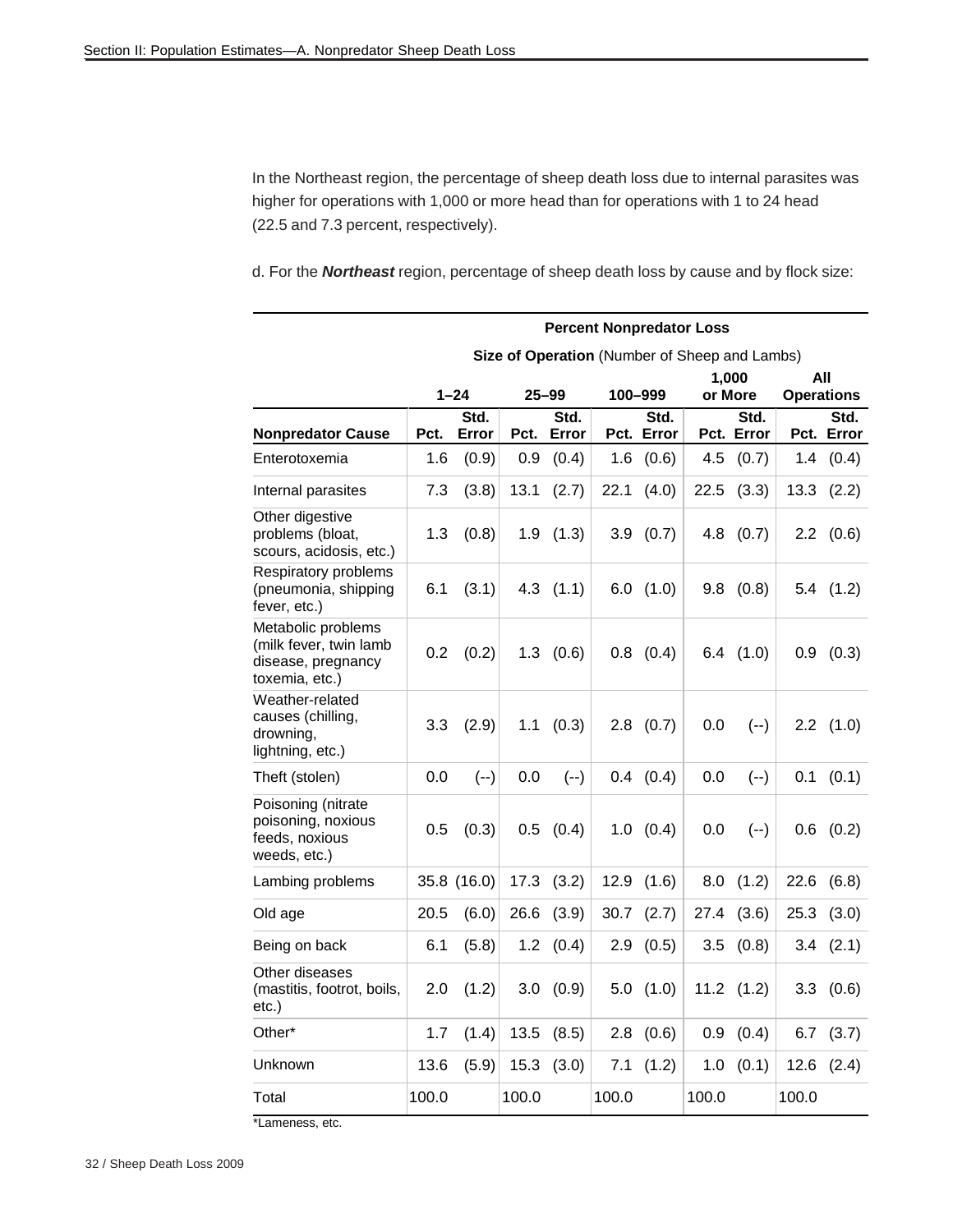|                                                                                      |       | <b>Percent Nonpredator Loss</b> |                  |                   |       |                 |                                               |       |                           |  |  |  |  |
|--------------------------------------------------------------------------------------|-------|---------------------------------|------------------|-------------------|-------|-----------------|-----------------------------------------------|-------|---------------------------|--|--|--|--|
|                                                                                      |       |                                 |                  |                   |       |                 | Size of Operation (Number of Sheep and Lambs) |       |                           |  |  |  |  |
|                                                                                      |       |                                 |                  |                   |       |                 | 1,000                                         |       | All                       |  |  |  |  |
|                                                                                      |       | $1 - 24$<br>Std.                |                  | $25 - 99$<br>Std. |       | 100-999<br>Std. | or More <sup>1</sup><br>Std.                  |       | <b>Operations</b><br>Std. |  |  |  |  |
| <b>Nonpredator Cause</b>                                                             | Pct.  | Error                           |                  | Pct. Error        |       | Pct. Error      | Pct. Error                                    |       | Pct. Error                |  |  |  |  |
| Enterotoxemia                                                                        | 0.1   | (0.0)                           | $2.2\phantom{0}$ | (0.9)             | 1.1   | (0.1)           |                                               |       | $1.2$ $(0.3)$             |  |  |  |  |
| Internal parasites                                                                   | 19.0  | (5.5)                           | 23.0             | (8.7)             | 30.5  | (2.1)           |                                               |       | $22.6$ $(4.1)$            |  |  |  |  |
| Other digestive<br>problems (bloat,<br>scours, acidosis, etc.)                       |       | $3.7$ $(1.7)$                   | 0.3              | (0.2)             |       | $4.8$ $(2.7)$   |                                               |       | $2.3$ $(0.8)$             |  |  |  |  |
| Respiratory problems<br>(pneumonia, shipping<br>fever, etc.)                         |       | $5.1$ $(2.8)$                   | 5.5              | (2.2)             |       | $2.7$ $(0.3)$   |                                               |       | 4.4 (1.2)                 |  |  |  |  |
| Metabolic problems<br>(milk fever, twin lamb<br>disease, pregnancy<br>toxemia, etc.) |       | $0.3$ $(0.3)$                   | 0.0              | $(--)$            |       | 1.0 (0.3)       |                                               |       | $1.1$ $(0.4)$             |  |  |  |  |
| Weather-related<br>causes (chilling,<br>drowning,<br>lightning, etc.)                |       | $7.9$ $(4.0)$                   | 10.2             | (6.7)             |       | $12.9$ $(1.3)$  |                                               |       | $9.7$ $(3.1)$             |  |  |  |  |
| Theft (stolen)                                                                       |       | $0.2$ $(0.2)$                   | 0.2              | (0.1)             | 0.1   | (0.0)           |                                               |       | $0.1$ $(0.1)$             |  |  |  |  |
| Poisoning (nitrate<br>poisoning, noxious<br>feeds, noxious<br>weeds, etc.)           |       | 5.1(3.9)                        | 1.7              | (1.0)             |       | $0.6$ $(0.4)$   |                                               |       | $2.4$ $(1.2)$             |  |  |  |  |
| Lambing problems                                                                     | 11.0  | (4.0)                           | 19.9             | (8.7)             | 7.5   | (1.8)           |                                               | 13.5  | (4.1)                     |  |  |  |  |
| Old age                                                                              | 13.0  | (3.3)                           | 9.2              | (2.4)             | 10.9  | (1.2)           |                                               |       | $14.2$ $(2.2)$            |  |  |  |  |
| Being on back                                                                        |       | $1.2$ $(0.8)$                   | 0.3              | (0.2)             | 2.2   | (1.5)           |                                               | 1.0   | (0.4)                     |  |  |  |  |
| Other diseases<br>(mastitis, footrot, boils,<br>$etc.$ )                             |       | $6.6$ $(4.1)$                   | 0.8              | (0.3)             |       | $1.9$ $(0.4)$   |                                               |       | $2.7$ $(1.2)$             |  |  |  |  |
| Other $^2$                                                                           |       | $3.9$ $(2.3)$                   | 2.8              | (1.0)             |       | $4.3$ $(1.0)$   |                                               |       | 3.3(0.8)                  |  |  |  |  |
| Unknown                                                                              | 22.9  | (5.9)                           |                  | 23.9 $(10.0)$     | 19.5  | (2.3)           |                                               | 21.5  | (4.8)                     |  |  |  |  |
| Total                                                                                | 100.0 |                                 | 100.0            |                   | 100.0 |                 |                                               | 100.0 |                           |  |  |  |  |

e. For the *Southeast/Other* region, percentage of sheep death loss by cause and by size of operation:

<sup>1</sup>Too few operations to report.<br><sup>2</sup>Lameness, etc.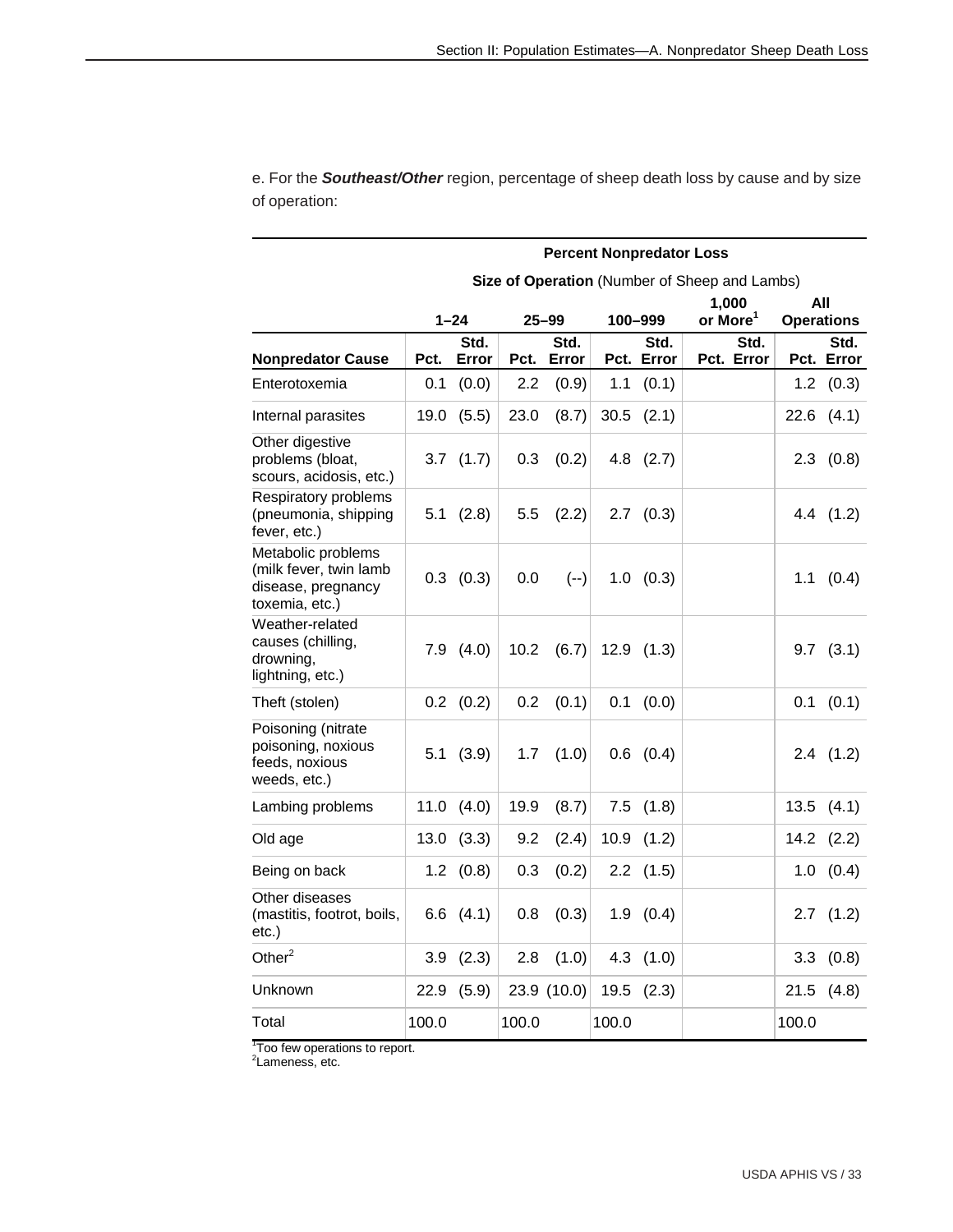#### **B. Nonpredator Lamb Death Loss**

#### **1. Losses—2009**

Overall, producers lost 6.2 percent of their lamb crop to nonpredator causes. As seen for sheep losses, operations with fewer than 1,000 sheep and lambs had the highest percentage of nonpredator losses. The Pacific and West Central regions lost a substantially lower percentage of their lamb crop (1.4 and 2.6 percent, respectively) than the Central, Northeast, and Southeast/Other regions (11.0, 9.8, and 13.2 percent, respectively). However, loss estimates for the Pacific and West Central regions were made postdocking, while estimates for the Central, Northeast, and Southeast regions were made from birth, which may partially explain the difference. Due to the way sheep are managed in these regions, predocking losses are difficult for producers to quantify accurately. For a discussion of predocking losses see Appendix I, p 55.

|                     | <b>Percent Lamb Crop</b>                      |               |      |               |      |               |      |                  |                          |               |  |  |  |
|---------------------|-----------------------------------------------|---------------|------|---------------|------|---------------|------|------------------|--------------------------|---------------|--|--|--|
|                     | Size of Operation (Number of Sheep and Lambs) |               |      |               |      |               |      |                  |                          |               |  |  |  |
|                     |                                               | $1 - 24$      |      | $25 - 99$     |      | 100-999       |      | 1,000<br>or More | All<br><b>Operations</b> |               |  |  |  |
| Region              | Pct.                                          | Std.<br>Error | Pct. | Std.<br>Error | Pct. | Std.<br>Error | Pct. | Std.<br>Error    | Pct.                     | Std.<br>Error |  |  |  |
| Pacific             | 1.4                                           | (0.5)         | 1.7  | (0.3)         | 2.4  | (0.3)         | 0.9  | (0.1)            | 1.4                      | (0.1)         |  |  |  |
| <b>West Central</b> | 3.5                                           | (1.1)         | 3.3  | (0.6)         | 2.8  | (0.3)         | 2.3  | (0.2)            | 2.6                      | (0.1)         |  |  |  |
| Central             | 14.5                                          | (1.4)         | 11.3 | (0.9)         | 9.3  | (0.4)         | 12.7 | (1.0)            | 11.0                     | (0.4)         |  |  |  |
| Northeast           | 13.2                                          | (2.6)         | 8.5  | (0.8)         | 8.7  | (0.4)         | 12.4 | (1.6)            | 9.8                      | (0.7)         |  |  |  |
| Southeast/<br>Other | 15.5                                          | (2.3)         | 13.4 | (2.7)         | 11.7 | (1.2)         | *    |                  | 13.2                     | (1.2)         |  |  |  |
| All operations      | 10.2                                          | (1.0)         | 8.4  | (0.5)         | 6.5  | (0.2)         | 3.2  | (0.2)            | 6.2                      | (0.2)         |  |  |  |

a. Percentage of lamb crop lost, by size of operation and by region:

\*Too few operations to report.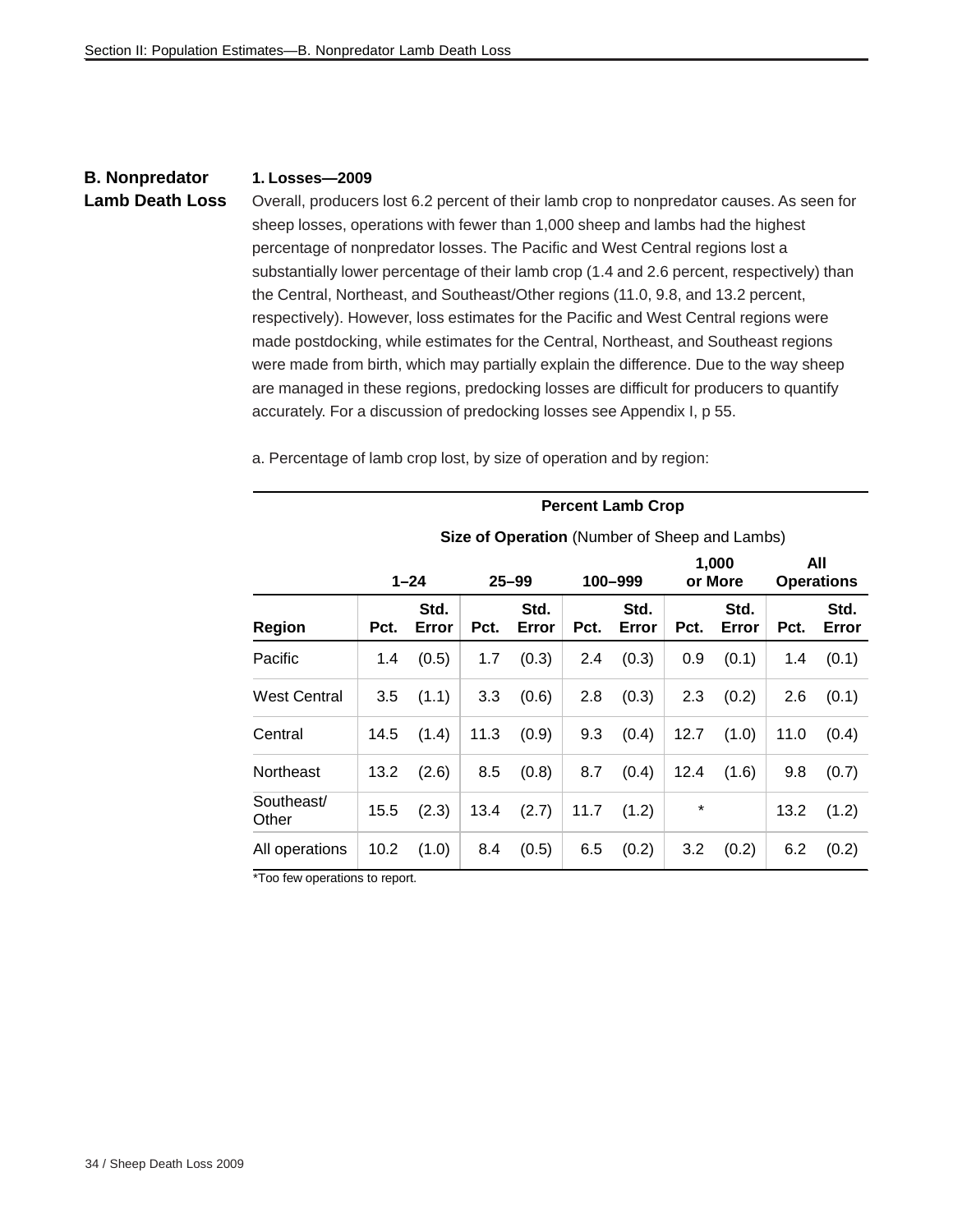

### Percentage of Lamb Crop Lost, by Operation Size and by Region

\*Too few operations to report.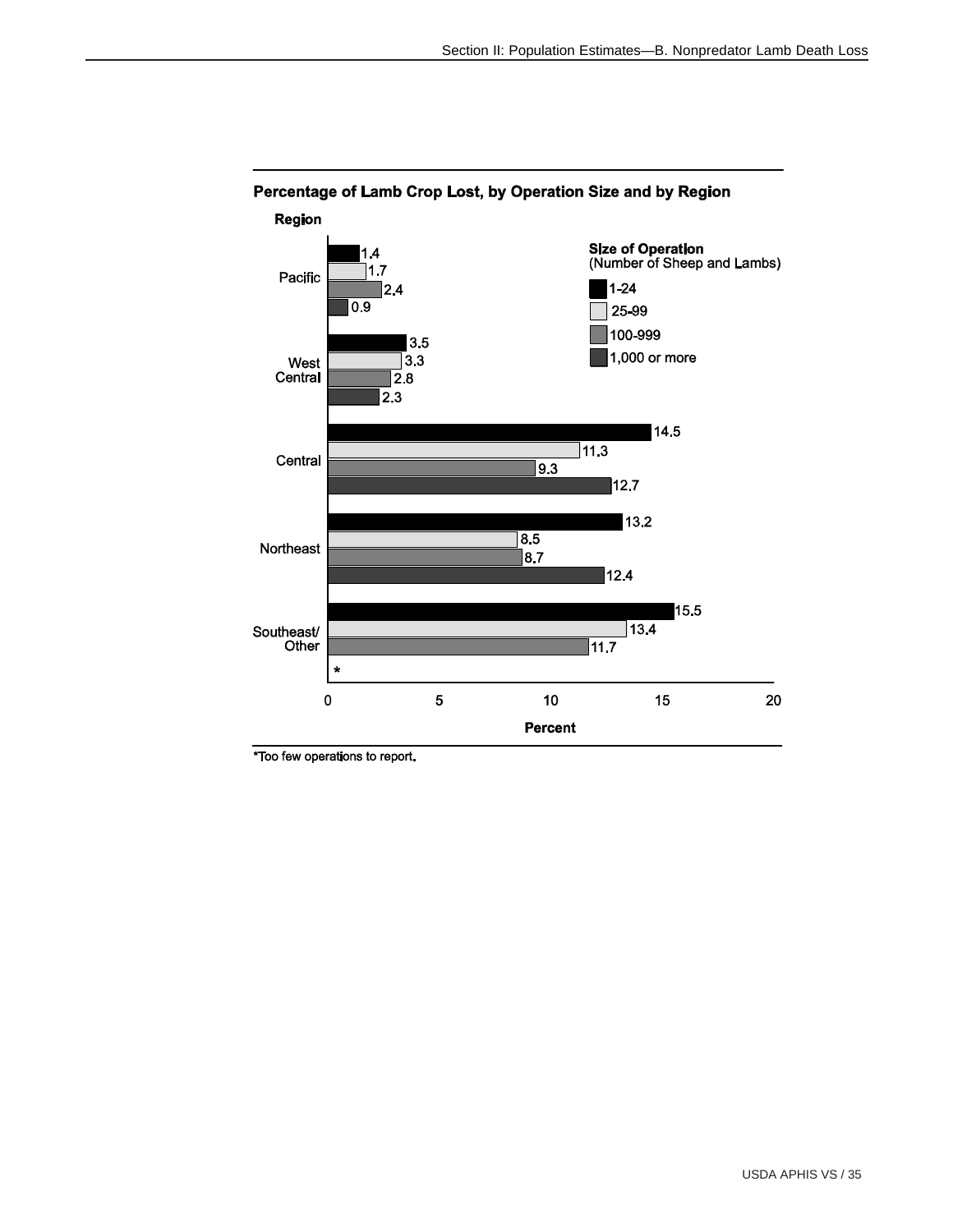#### **2. Cause of loss—1994, 1999, 2004, and 2009**

In 2009, respiratory problems accounted for a lower percentage of lamb deaths than in 1994 through 2004, while weather-related causes accounted for a higher percentage.

a. Percentage of lamb death loss by cause and by year:

|                                                                                    |       |       | <b>Percent Nonpredator Loss</b> |       |
|------------------------------------------------------------------------------------|-------|-------|---------------------------------|-------|
|                                                                                    |       |       | Year                            |       |
| <b>Nonpredator Cause</b>                                                           | 1994  | 1999  | 2004                            | 2009  |
| Digestive problems (bloat,<br>scours, parasites,<br>enterotoxemia, acidosis, etc.) | 19.3  | 17.4  | 19.8                            | 120.1 |
| Enterotoxemia <sup>2</sup>                                                         |       |       |                                 | 6.3   |
| Internal parasites <sup>2</sup>                                                    |       |       |                                 | 7.9   |
| Other digestive problems<br>(bloat, scours, acidosis, etc.) <sup>2</sup>           |       |       |                                 | 5.9   |
| Respiratory problems<br>(pneumonia, shipping fever,<br>$etc.$ )                    | 19.4  | 21.9  | 22.8                            | 12.6  |
| Metabolic problems (milk<br>fever, twin lamb disease,<br>pregnancy toxemia, etc.)  | 3.9   | 3.2   | 2.8                             | 0.8   |
| Weather-related causes<br>(chilling, drowning, lightning,<br>$etc.$ )              | 16.9  | 12.8  | 14.8                            | 25.6  |
| Theft (stolen)                                                                     | 1.8   | 0.9   | 0.7                             | 0.5   |
| Poisoning (nitrate poisoning,<br>noxious feeds, noxious<br>weeds, etc.)            | 2.5   | 1.8   | 2.0                             | 2.2   |
| Lambing problems <sup>3</sup>                                                      | 10.5  | 10.4  | 14.7                            | 14.5  |
| Other diseases (mastitis,<br>footrot, boils, etc.)                                 |       | 3.8   | 3.3                             | 2.7   |
| Other $4$                                                                          | 8.2   | 13.1  | 5.8                             | 6.9   |
| Unknown                                                                            | 17.5  | 14.7  | 13.3                            | 14.1  |
| Total                                                                              | 100.0 | 100.0 | 100.0                           | 100.0 |

<sup>1</sup><br>Percentage represents the sum of 2009 estimates for cause of loss due to enterotoxemia, internal parasites, and other digestive problems.

 $2<sup>2</sup>$ In 2009, the category digestive problems was broken out into enterotoxemia, internal parasites, and other digestive problems.<br><sup>3</sup>Does not include Pacific and West Central regions.

4 Being on back, lameness, etc. (includes "other diseases" in 1994).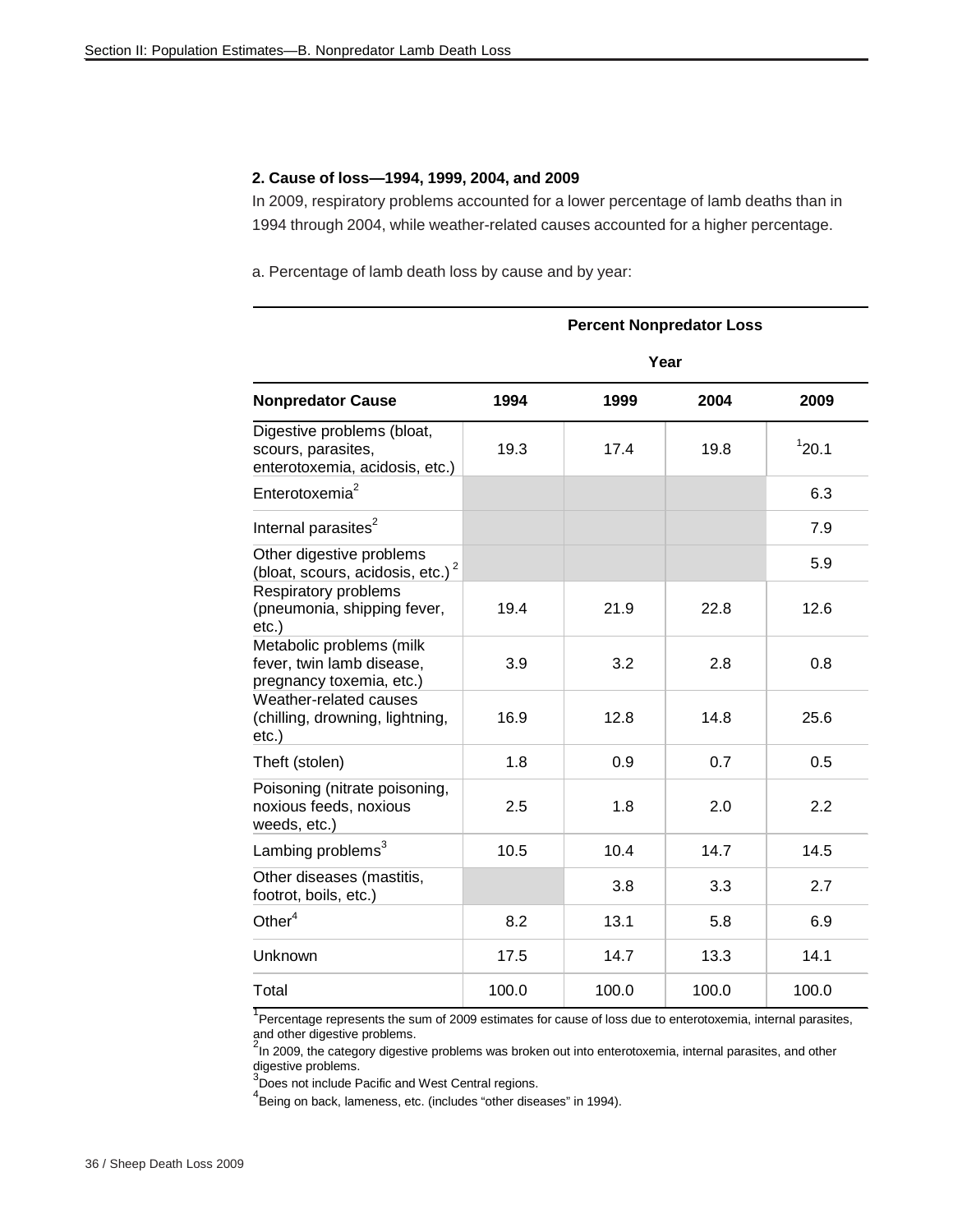Across all four study years, producers lost about 6 percent of their lamb crop to nonpredator causes.

b. Percentage of lamb crop lost, by cause and by year:

|                                                                                    |      |      | <b>Percent Lamb Crop</b> |            |
|------------------------------------------------------------------------------------|------|------|--------------------------|------------|
|                                                                                    |      |      | Year                     |            |
| <b>Nonpredator Cause</b>                                                           | 1994 | 1999 | 2004                     | 2009       |
| Digestive problems (bloat,<br>scours, parasites, enterotoxemia,<br>acidosis, etc.) | 1.12 | 0.97 | 1.10                     | $1.25^{1}$ |
| Enteroxtoxemia <sup>2</sup>                                                        |      |      |                          | 0.39       |
| Internal parasites <sup>2</sup>                                                    |      |      |                          | 0.49       |
| Other digestive problem<br>(bloat, scours, acidosis, etc.) <sup>2</sup>            |      |      |                          | 0.37       |
| Respiratory problems<br>(pneumonia, shipping fever, etc.)                          | 1.13 | 1.21 | 1.26                     | 0.78       |
| Metabolic problems (milk fever,<br>twin lamb disease,<br>pregnancy toxemia, etc.)  | 0.23 | 0.18 | 0.15                     | 0.05       |
| Weather-related causes<br>(chilling, drowning, lightning, etc.)                    | 0.98 | 0.71 | 0.82                     | 1.58       |
| Theft (stolen)                                                                     | 0.11 | 0.05 | 0.04                     | 0.03       |
| Poisoning (nitrate poisoning,<br>noxious feeds, noxious weeds,<br>$etc.$ )         | 0.15 | 0.10 | 0.11                     | 0.14       |
| Lambing problems <sup>3</sup>                                                      | 0.61 | 0.57 | 0.82                     | 0.90       |
| Other diseases<br>(mastitis, footrot, boils, etc.)                                 |      | 0.21 | 0.19                     | 0.17       |
| Other $4$                                                                          | 0.48 | 0.73 | 0.32                     | 0.42       |
| Unknown                                                                            | 1.02 | 0.82 | 0.74                     | 0.87       |
| All nonpredator causes                                                             | 5.83 | 5.55 | 5.55                     | 6.19       |

<sup>1</sup> Percentage represents the sum of 2009 estimates for cause of loss due to enterotoxemia, internal parasites, and other digestive problems.<br><sup>2</sup>In 2009, the category digestive problems was broken out into enterotoxemia, internal parasites, and other

digestive problems.

<sup>3</sup>Does not include Pacific and West Central regions.

4 Being on back, lameness, etc. (includes "other diseases" in 1994).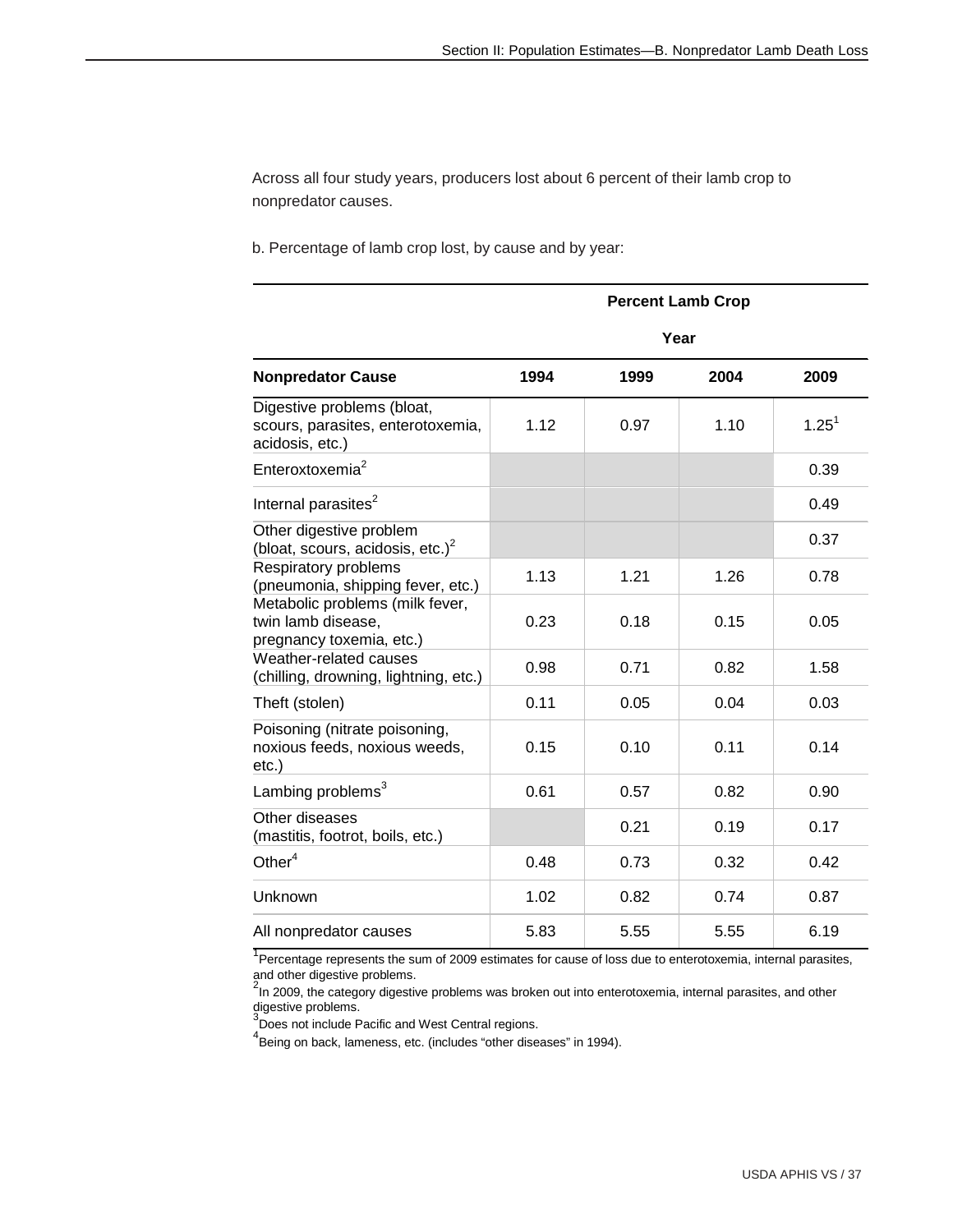#### **3. Cause of loss by region—1994, 1999, 2004, and 2009**

In the Pacific region, lamb death loss due to respiratory problems declined from 35.1 percent of total nonpredator losses in 1994 to 13.1 percent in 2009.

a. For the *Pacific* region, percentage of lamb death loss by cause and by year:

|                                                                                          |                   | <b>Percent Nonpredator Loss</b> |       |               |       |               |          |               |  |  |  |  |
|------------------------------------------------------------------------------------------|-------------------|---------------------------------|-------|---------------|-------|---------------|----------|---------------|--|--|--|--|
|                                                                                          | 1994 <sup>1</sup> |                                 | 1999  |               |       | 2004          | 2009     |               |  |  |  |  |
| <b>Nonpredator Cause</b>                                                                 | Pct.              | Std.<br>Error                   | Pct.  | Std.<br>Error | Pct.  | Std.<br>Error | Pct.     | Std.<br>Error |  |  |  |  |
| Digestive problems (bloat,<br>scours, parasites,<br>enterotoxemia, acidosis,<br>$etc.$ ) | 22.3              |                                 | 22.5  | (2.4)         | 19.6  | (2.9)         | $19.8^2$ |               |  |  |  |  |
| Enterotoxemia <sup>3</sup>                                                               |                   |                                 |       |               |       |               | 4.4      | (1.8)         |  |  |  |  |
| Internal parasites <sup>3</sup>                                                          |                   |                                 |       |               |       |               | 1.8      | (0.5)         |  |  |  |  |
| Other digestive<br>problems (bloat,<br>scours, acidosis, etc.) <sup>3</sup>              |                   |                                 |       |               |       |               | 13.6     | (6.0)         |  |  |  |  |
| Respiratory problems<br>(pneumonia, shipping<br>fever, etc.)                             | 35.1              |                                 | 21.8  | (2.2)         | 30.8  | (2.7)         | 13.1     | (1.9)         |  |  |  |  |
| Metabolic problems (milk<br>fever, twin<br>lamb disease, pregnancy<br>toxemia, etc.)     | 5.1               |                                 | 3.3   | (1.4)         | 3.4   | (1.1)         | 0.5      | (0.2)         |  |  |  |  |
| Weather-related causes<br>(chilling, drowning,<br>lightning, etc.)                       | 10.2              |                                 | 13.3  | (2.0)         | 12.0  | (3.7)         | 9.9      | (2.1)         |  |  |  |  |
| Theft (stolen)                                                                           | 3.3               |                                 | 0.1   | (0.1)         | 0.9   | (0.5)         | 0.0      | $(--)$        |  |  |  |  |
| Poisoning (nitrate<br>poisoning,<br>noxious feeds, noxious<br>weeds, etc.)               | 1.2               |                                 | 0.6   | (0.2)         | 2.2   | (1.1)         | 0.6      | (0.2)         |  |  |  |  |
| Lambing Problems                                                                         |                   |                                 |       |               |       |               |          |               |  |  |  |  |
| Other diseases<br>(mastitis, footrot,<br>boils, etc.)                                    |                   |                                 | 3.1   | (1.4)         | 3.7   | (0.9)         | 5.2      | (1.6)         |  |  |  |  |
| Other <sup>4</sup>                                                                       | 7.0               |                                 | 6.3   | (1.2)         | 7.9   | (2.2)         | 9.2      | (2.8)         |  |  |  |  |
| Unknown                                                                                  | 15.8              |                                 | 29.0  | (3.5)         | 19.5  | (3.2)         | 41.7     | (4.6)         |  |  |  |  |
| All nonpredator causes                                                                   | 100.0             |                                 | 100.0 |               | 100.0 |               | 100.0    |               |  |  |  |  |

<sup>1</sup>Standard errors not available.

<sup>2</sup> Percentage represents the sum of 2009 estimates for cause of loss due to enterotoxemia, internal parasites, and other digestive problems.

3<sup>3</sup> In 2009, the category digestive problems was broken out into enterotoxemia, internal parasites, and other digestive problems.<br><sup>4</sup>Being on back, lameness, etc. (includes "other diseases" in 1994).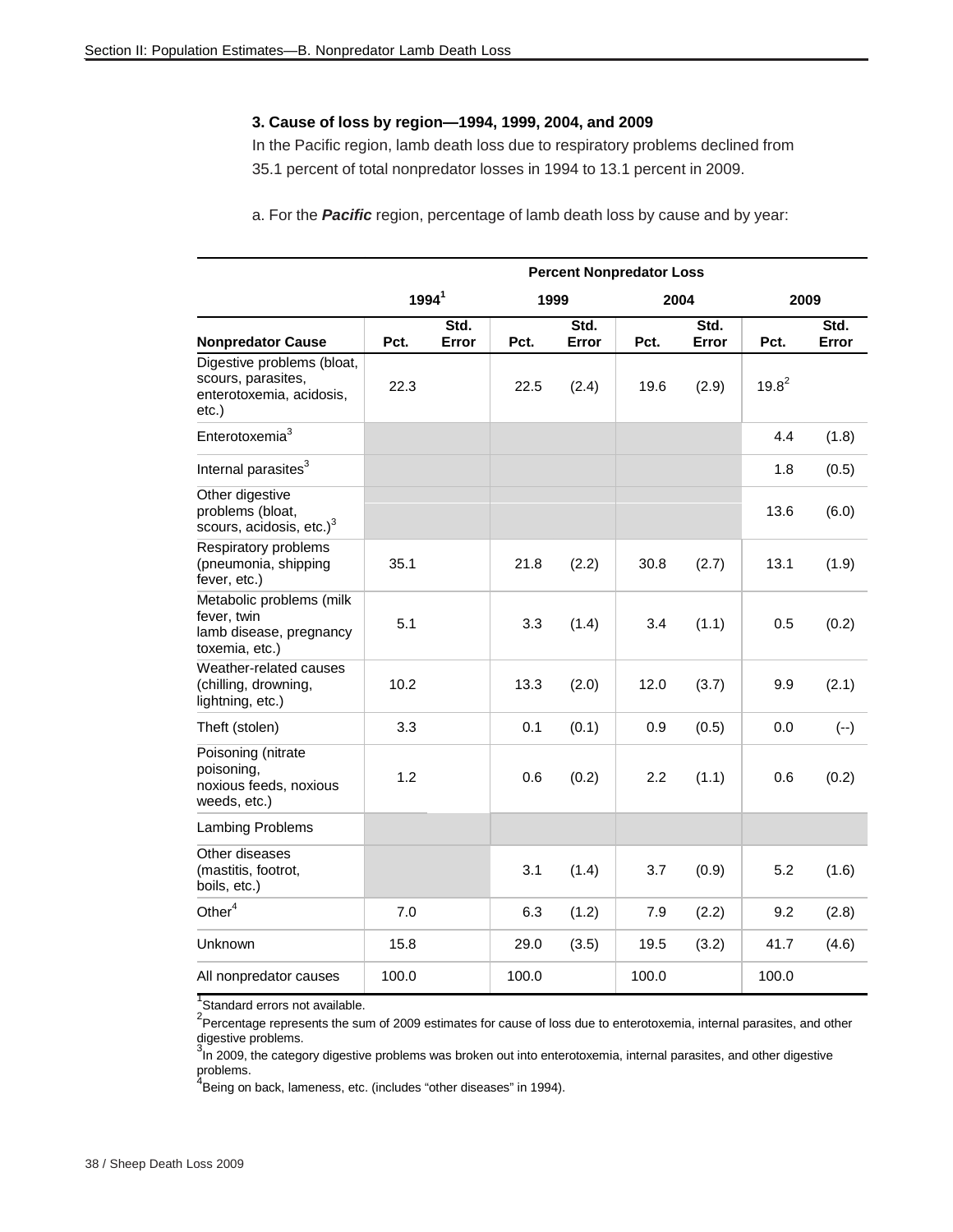In the West Central region, the percentage of lamb death loss for individual nonpredator causes remained relatively steady from 1994 to 2009.

|                                                                                          | <b>Percent Nonpredator Loss</b> |               |       |               |       |               |          |               |  |
|------------------------------------------------------------------------------------------|---------------------------------|---------------|-------|---------------|-------|---------------|----------|---------------|--|
|                                                                                          | 1994 <sup>1</sup>               |               | 1999  |               |       | 2004          |          | 2009          |  |
| <b>Nonpredator Cause</b>                                                                 | Pct.                            | Std.<br>Error | Pct.  | Std.<br>Error | Pct.  | Std.<br>Error | Pct.     | Std.<br>Error |  |
| Digestive problems<br>(bloat, scours,<br>parasites,<br>enterotoxemia,<br>acidosis, etc.) | 25.9                            |               | 15.4  | (1.0)         | 27.9  | (1.4)         | $23.5^2$ |               |  |
| Enterotoxemia <sup>3</sup>                                                               |                                 |               |       |               |       |               | 7.5      | (0.8)         |  |
| Internal parasites <sup>3</sup>                                                          |                                 |               |       |               |       |               | 6.6      | (1.2)         |  |
| Other digestive<br>problems (bloat,<br>scours, acidosis, etc.) <sup>3</sup>              |                                 |               |       |               |       |               | 9.4      | (0.7)         |  |
| Respiratory problems<br>(pneumonia, shipping<br>fever, etc.)                             | 13.6                            |               | 16.0  | (1.2)         | 20.5  | (1.1)         | 12.5     | (2.4)         |  |
| Metabolic problems<br>(milk fever, twin<br>lamb disease,<br>pregnancy toxemia,<br>etc.)  | 3.2                             |               | 2.7   | (0.8)         | 2.0   | (0.3)         | 0.6      | (0.1)         |  |
| Weather-related causes<br>(chilling, drowning,<br>lightning, etc.)                       | 8.8                             |               | 11.3  | (1.5)         | 13.1  | (1.1)         | 18.9     | (2.0)         |  |
| Theft (stolen)                                                                           | 3.5                             |               | 2.1   | (0.5)         | 2.2   | (1.0)         | 1.1      | (0.6)         |  |
| Poisoning (nitrate<br>poisoning,<br>noxious feeds, noxious<br>weeds, etc.)               | 6.5                             |               | 3.8   | (0.3)         | 5.2   | (0.5)         | 4.7      | (0.5)         |  |
| <b>Lambing Problems</b>                                                                  | N/A                             |               | N/A   |               | N/A   |               | N/A      |               |  |
| Other diseases<br>(mastitis, footrot,<br>boils, etc.)                                    |                                 |               | 5.3   | (2.2)         | 3.4   | (0.4)         | 2.3      | (0.3)         |  |
| Other $\mathrm{^4}$                                                                      | 11.5                            |               | 26.3  | (2.2)         | 5.2   | (0.6)         | 9.7      | (1.9)         |  |
| Unknown                                                                                  | 27.0                            |               | 17.1  | (1.1)         | 20.5  | (1.2)         | 26.7     | (2.3)         |  |
| All nonpredator causes                                                                   | 100.0                           |               | 100.0 |               | 100.0 |               | 100.0    |               |  |

b. For the *West Central* region, percentage of lamb death loss by cause and by year:

<sup>1</sup>Standard errors not available.

<sup>2</sup>Percentage represents the sum of 2009 estimates for cause of loss due to enterotoxemia, internal parasites, and other

digestive problems.<br><sup>3</sup>In 2009, the category digestive problems was broken out into enterotoxemia, internal parasites, and other digestive

problems.<br><sup>4</sup>Being on back, lameness, etc. (includes "other diseases" in 1994).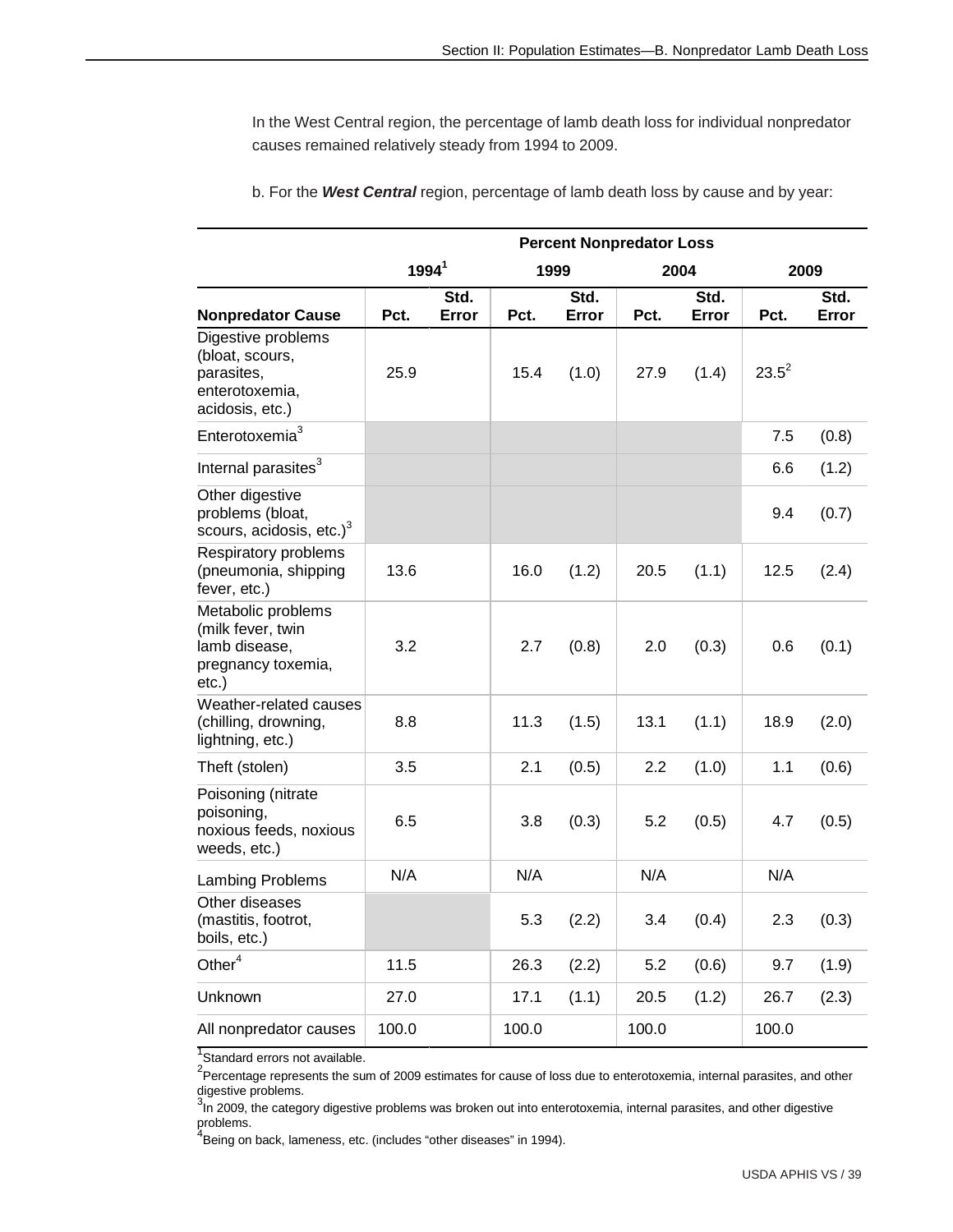In the Central region, weather-related causes accounted for the highest percentage of nonpredator lamb death loss in 2009. The percentage of lamb death loss due to respiratory problems was lower in 2009 than in 1994, 1999, and 2004.

|                                                                                          | <b>Percent Nonpredator Loss</b> |               |       |               |       |               |            |               |  |  |  |
|------------------------------------------------------------------------------------------|---------------------------------|---------------|-------|---------------|-------|---------------|------------|---------------|--|--|--|
|                                                                                          | $1994^1$                        |               | 1999  |               |       | 2004          | 2009       |               |  |  |  |
| <b>Nonpredator Cause</b>                                                                 | Pct.                            | Std.<br>Error | Pct.  | Std.<br>Error | Pct.  | Std.<br>Error | Pct.       | Std.<br>Error |  |  |  |
| Digestive problems (bloat,<br>scours, parasites,<br>enterotoxemia, acidosis,<br>$etc.$ ) | 15.9                            |               | 18.8  | (1.1)         | 16.0  | (1.0)         | $15.3^{2}$ |               |  |  |  |
| Enterotoxemia $3$                                                                        |                                 |               |       |               |       |               | 4.8        | (0.5)         |  |  |  |
| Internal parasites <sup>3</sup>                                                          |                                 |               |       |               |       |               | 6.0        | (0.6)         |  |  |  |
| Other digestive problems<br>(bloat,<br>scours, acidosis, etc.) <sup>3</sup>              |                                 |               |       |               |       |               | 4.5        | (0.6)         |  |  |  |
| Respiratory problems<br>(pneumonia, shipping<br>fever, etc.)                             | 24.7                            |               | 26.8  | (1.3)         | 25.1  | (1.7)         | 13.7       | (0.9)         |  |  |  |
| Metabolic problems (milk<br>fever, twin<br>lamb disease, pregnancy<br>toxemia, etc.)     | 3.8                             |               | 3.5   | (0.4)         | 2.1   | (0.3)         | 0.8        | (0.1)         |  |  |  |
| Weather-related causes<br>(chilling, drowning,<br>lightning, etc.)                       | 20.9                            |               | 12.4  | (1.1)         | 13.1  | (0.9)         | 34.4       | (2.2)         |  |  |  |
| Theft (stolen)                                                                           | 1.0                             |               | 0.5   | (0.1)         | 0.2   | (0.1)         | 0.4        | (0.2)         |  |  |  |
| Poisoning (nitrate<br>poisoning,<br>noxious feeds, noxious<br>weeds, etc.)               | 0.6                             |               | 0.8   | (0.2)         | 0.8   | (0.3)         | 0.7        | (0.3)         |  |  |  |
| Lambing problems                                                                         | 13.7                            |               | 15.3  | (1.5)         | 20.9  | (1.2)         | 16.2       | (1.1)         |  |  |  |
| Other diseases<br>(mastitis, footrot,<br>boils, etc.)                                    |                                 |               | 2.0   | (0.2)         | 3.2   | (0.4)         | 2.4        | (0.7)         |  |  |  |
| Other $4$                                                                                | 6.7                             |               | 7.4   | (1.2)         | 6.0   | (0.8)         | 6.1        | (1.1)         |  |  |  |
| Unknown                                                                                  | 12.7                            |               | 12.5  | (1.1)         | 12.6  | (1.8)         | 10.0       | (0.9)         |  |  |  |
| All nonpredator causes                                                                   | 100.0                           |               | 100.0 |               | 100.0 |               | 100.0      |               |  |  |  |

c. For the *Central* region, percentage of lamb death loss by cause and by year:

<sup>1</sup>Standard errors not available.

<sup>2</sup>Percentage represents the sum of 2009 estimates for cause of loss due to enterotoxemia, internal parasites, and other

digestive problems.<br><sup>3</sup>In 2009, the category digestive problems was broken out into enterotoxemia, internal parasites, and other digestive problems.<br><sup>4</sup>Being on back, lameness, etc. (includes "other diseases" in 1994).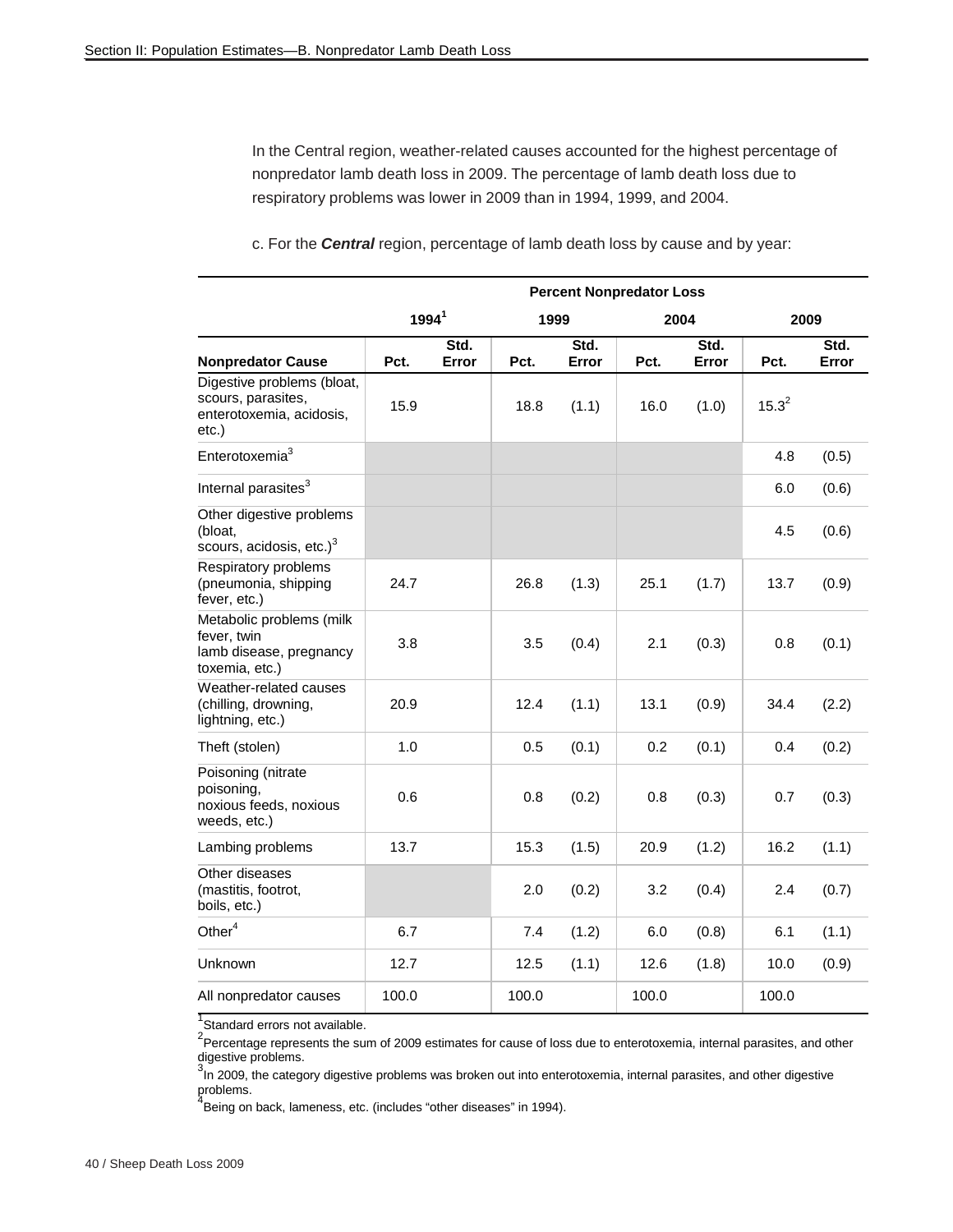Lambing problems accounted for 34.2 percent nonpredator lamb death loss in the Northeast region in 2009.

|                                                                                       | <b>Percent Nonpredator Loss</b> |               |       |               |       |               |          |               |  |  |  |
|---------------------------------------------------------------------------------------|---------------------------------|---------------|-------|---------------|-------|---------------|----------|---------------|--|--|--|
|                                                                                       | $1994^1$                        |               | 1999  |               | 2004  |               | 2009     |               |  |  |  |
| <b>Nonpredator Cause</b>                                                              | Pct.                            | Std.<br>Error | Pct.  | Std.<br>Error | Pct.  | Std.<br>Error | Pct.     | Std.<br>Error |  |  |  |
| Digestive problems (bloat,<br>scours, parasites,<br>enterotoxemia, acidosis,<br>etc.) | 14.9                            |               | 15.6  | (1.7)         | 14.4  | (1.9)         | $21.5^2$ |               |  |  |  |
| Enterotoxemia <sup>3</sup>                                                            |                                 |               |       |               |       |               | 2.8      | (0.5)         |  |  |  |
| Internal parasites <sup>3</sup>                                                       |                                 |               |       |               |       |               | 12.7     | (1.6)         |  |  |  |
| Other digestive problems<br>(bloat,<br>scours, acidosis, etc.) <sup>3</sup>           |                                 |               |       |               |       |               | 6.0      | (1.8)         |  |  |  |
| Respiratory problems<br>(pneumonia, shipping<br>fever, etc.)                          | 13.1                            |               | 22.2  | (1.9)         | 15.4  | (2.1)         | 8.1      | (1.1)         |  |  |  |
| Metabolic problems (milk<br>fever, twin<br>lamb disease, pregnancy<br>toxemia, etc.)  | 5.8                             |               | 2.9   | (0.6)         | 3.7   | (1.0)         | 1.2      | (0.3)         |  |  |  |
| Weather-related causes<br>(chilling, drowning,<br>lightning, etc.)                    | 21.3                            |               | 14.8  | (2.9)         | 22.2  | (2.8)         | 14.4     | (2.5)         |  |  |  |
| Theft (stolen)                                                                        | 0.2                             |               | 0.0   | (0.0)         | 0.6   | (0.3)         | 0.2      | (0.1)         |  |  |  |
| Poisoning (nitrate<br>poisoning,<br>noxious feeds, noxious<br>weeds, etc.)            | 0.7                             |               | 1.0   | (0.3)         | 1.1   | (0.4)         | 0.8      | (0.5)         |  |  |  |
| Lambing problems                                                                      | 25.0                            |               | 14.7  | (1.9)         | 19.3  | (2.6)         | 34.2     | (5.8)         |  |  |  |
| Other diseases<br>(mastitis, footrot,<br>boils, etc.)                                 |                                 |               | 3.8   | (1.0)         | 1.3   | (0.6)         | 2.3      | (0.5)         |  |  |  |
| Other $4$                                                                             | 7.1                             |               | 9.1   | (1.2)         | 6.1   | (1.1)         | 6.1      | (2.0)         |  |  |  |
| Unknown                                                                               | 11.9                            |               | 15.9  | (1.7)         | 15.9  | (2.0)         | 11.2     | (1.8)         |  |  |  |
| All nonpredator causes                                                                | 100.0                           |               | 100.0 |               | 100.0 |               | 100.0    |               |  |  |  |

d. For the *Northeast* region, percentage of lamb death loss by cause and by year:

<sup>1</sup>Standard errors not available.

<sup>2</sup>Percentage represents the sum of 2009 estimates for cause of loss due to enterotoxemia, internal parasites, and other digestive problems.<br><sup>3</sup>In 2009, the category digestive problems was broken out into enterotoxemia, internal parasites, and other digestive

problems.<br><sup>4</sup>Being on back, lameness, etc. (includes "other diseases" in 1994).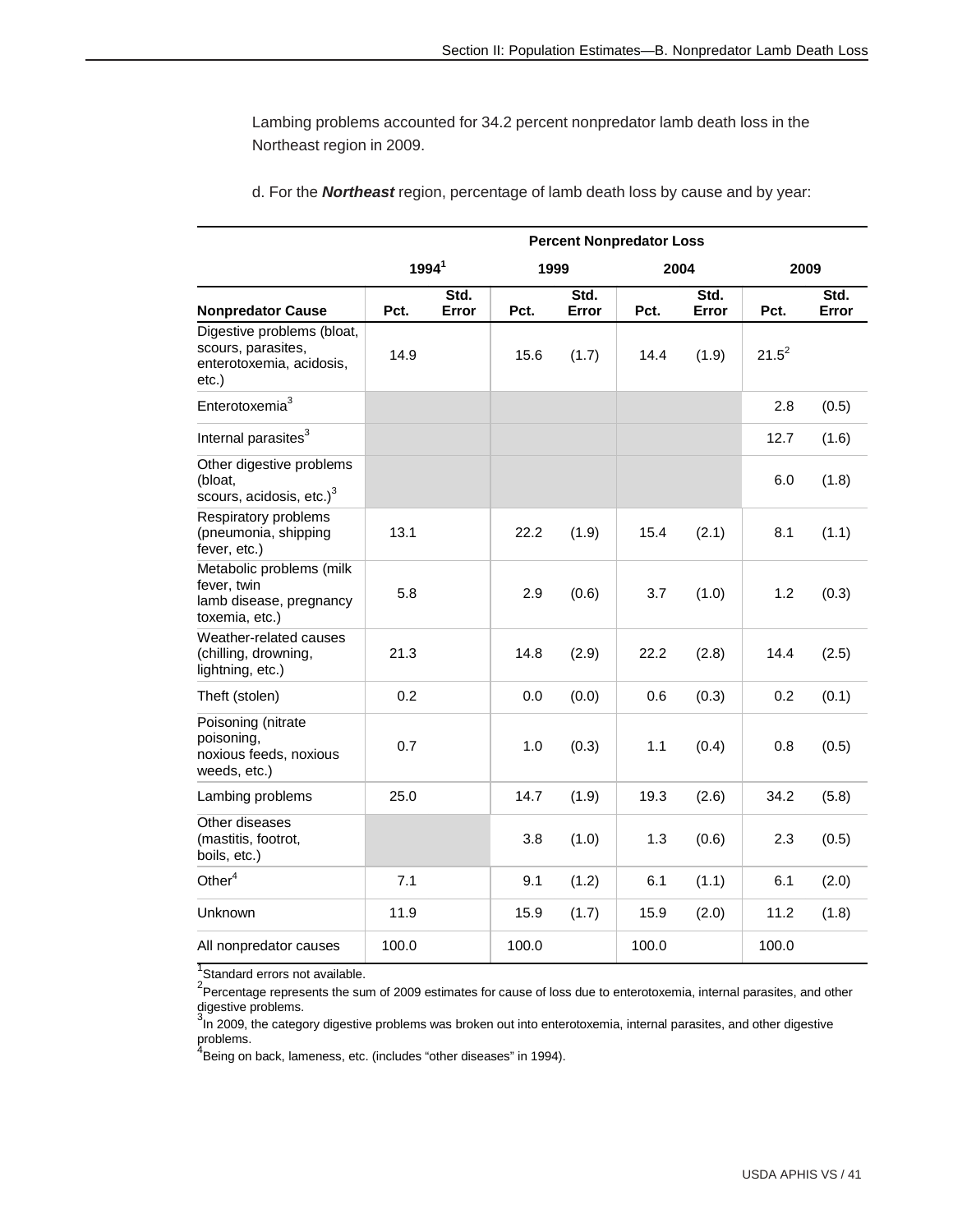In the Southeast/Other region, the percentage of lamb death loss for individual nonpredator causes remained relatively steady from 1994 to 2009.

e. For the *Southeast/Other* region, percentage of lamb death loss by cause and by year:

|                                                                                          | <b>Percent Nonpredator Loss</b> |               |       |               |       |               |          |               |  |  |  |
|------------------------------------------------------------------------------------------|---------------------------------|---------------|-------|---------------|-------|---------------|----------|---------------|--|--|--|
|                                                                                          | 1994 <sup>1</sup>               |               | 1999  |               |       | 2004          |          | 2009          |  |  |  |
| <b>Nonpredator Cause</b>                                                                 | Pct.                            | Std.<br>Error | Pct.  | Std.<br>Error | Pct.  | Std.<br>Error | Pct.     | Std.<br>Error |  |  |  |
| Digestive problems (bloat,<br>scours, parasites,<br>enterotoxemia, acidosis,<br>$etc.$ ) | 16.8                            |               | 17.3  | (4.5)         | 38.0  | (14.6)        | $40.5^2$ |               |  |  |  |
| Enterotoxemia <sup>3</sup>                                                               |                                 |               |       |               |       |               | 17.2     | (13.1)        |  |  |  |
| Internal parasites <sup>3</sup>                                                          |                                 |               |       |               |       |               | 21.1     | (5.0)         |  |  |  |
| Other digestive problems<br>(bloat,<br>scours, acidosis, etc.) $3$                       |                                 |               |       |               |       |               | 2.2      | (0.7)         |  |  |  |
| Respiratory problems<br>(pneumonia, shipping<br>fever, etc.)                             | 8.0                             |               | 7.7   | (2.0)         | 9.5   | (3.7)         | 4.6      | (1.1)         |  |  |  |
| Metabolic problems (milk<br>fever, twin<br>lamb disease, pregnancy<br>toxemia, etc.)     | 2.3                             |               | 4.5   | (1.9)         | 3.5   | (2.6)         | 0.5      | (0.2)         |  |  |  |
| Weather-related causes<br>(chilling, drowning,<br>lightning, etc.)                       | 28.3                            |               | 19.0  | (4.8)         | 15.2  | (5.0)         | 8.9      | (2.3)         |  |  |  |
| Theft (stolen)                                                                           | 1.0                             |               | 0.3   | (0.1)         | 0.0   | (0.0)         | 0.1      | (0.0)         |  |  |  |
| Poisoning (nitrate<br>poisoning,<br>noxious feeds, noxious<br>weeds, etc.)               | 0.9                             |               | 2.1   | (1.1)         | 0.0   | (0.0)         | 9.5      | (7.3)         |  |  |  |
| Lambing problems                                                                         | 18.1                            |               | 20.1  | (9.8)         | 12.6  | (4.9)         | 12.5     | (3.8)         |  |  |  |
| Other diseases<br>(mastitis, footrot,<br>boils, etc.)                                    |                                 |               | 13.2  | (5.4)         | 1.8   | (0.7)         | 2.1      | (0.9)         |  |  |  |
| Other $3$                                                                                | 5.5                             |               | 7.2   | (3.1)         | 6.9   | (2.9)         | 6.2      | (2.3)         |  |  |  |
| <b>Unknown</b>                                                                           | 19.1                            |               | 8.6   | (2.6)         | 12.5  | (3.5)         | 15.1     | (3.9)         |  |  |  |
| All nonpredator causes                                                                   | 100.0                           |               | 100.0 |               | 100.0 |               | 100.0    |               |  |  |  |

<sup>1</sup>Standard errors not available.

<sup>2</sup>Percentage represents the sum of 2009 estimates for cause of loss due to enterotoxemia, internal parasites, and other digestive problems.

<sup>3</sup>In 2009, the category digestive problems was broken out into enterotoxemia, internal parasites, and other digestive problems.

<sup>4</sup><br>Being on back, lameness, etc. (includes "other diseases" in 1994).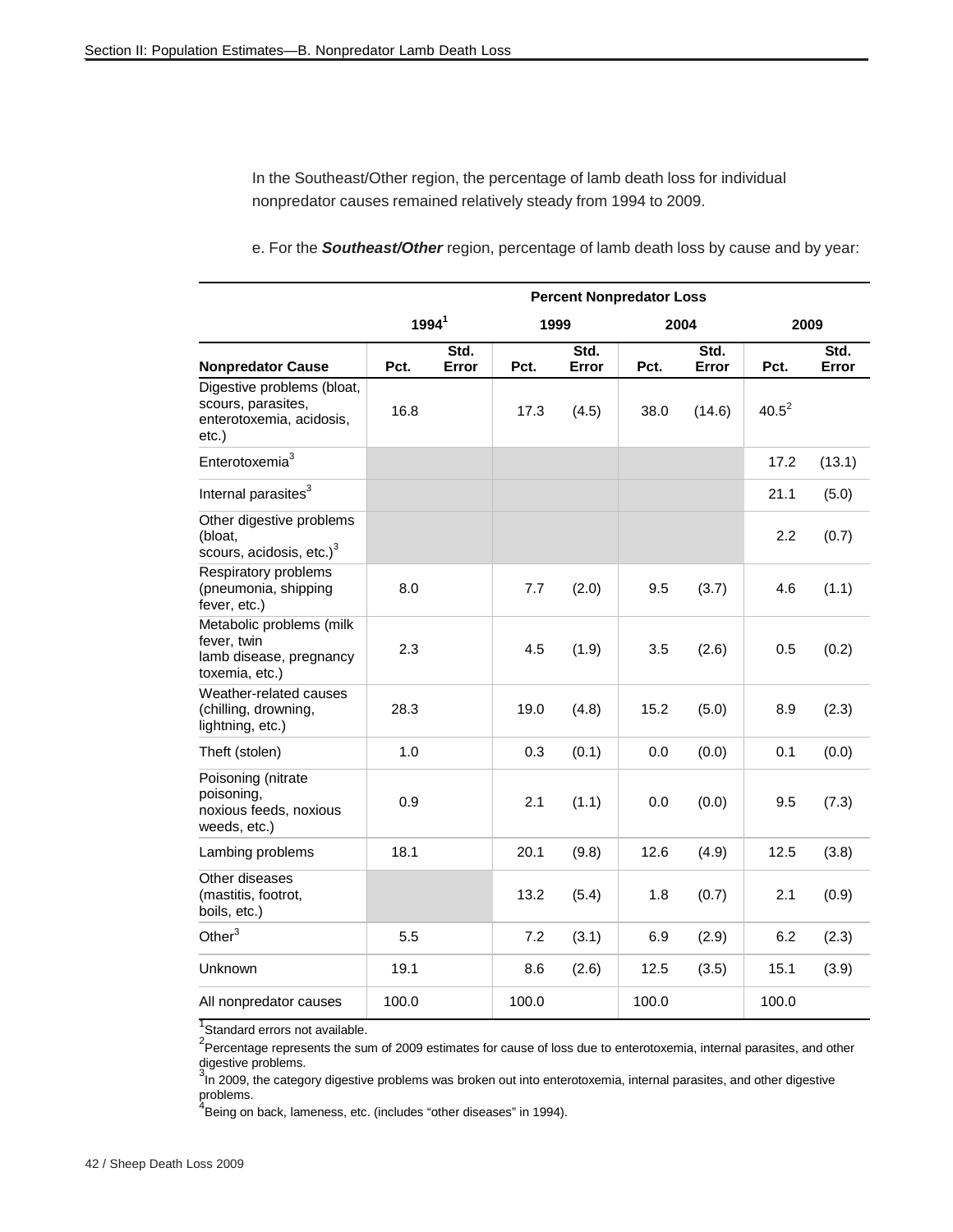**Percent Nonpredator Loss** 

#### **4. Cause of loss by size of operation—2009**

Lambing problems accounted for a substantially lower percentage of lamb losses on operations with 1,000 or more sheep and lambs compared with the other operation sizes, which might be because questions about losses due to lambing problems were not asked in the Pacific and West Central regions where many of the largest operations exist. In addition, losses as a result of lambing may be harder to observe on large operations. This same reasoning might explain why this largest flock size had a higher percentage of losses due to unknown nonpredator causes compared with the smaller flock sizes.

a. Percentage of lamb death loss by cause and by size of operation:

#### **Size of Operation** (Number of Sheep and Lambs)  **1–24 25–99 100–999 1,000 or More Nonpredator Cause Pct. Std.**  Error Pct. **Std.**  Error Pct. **Std.**  Error Pct. **Std. Error**  Enterotoxemia 2.5 (0.7) 3.8 (0.8) 8.9 (3.7) 7.9 (0.8) Internal parasites  $\vert$  9.0 (1.9) 8.7 (1.3) 9.6 (0.8) 4.7 (0.6) Other digestive problems (bloat, scours, acidosis, etc.) 6.4  $(1.8)$  4.8  $(0.8)$  4.8  $(0.6)$  8.2  $(0.6)$ Respiratory problems (pneumonia, shipping fever, etc.) 10.1  $(1.8)$  11.4  $(1.4)$  13.8  $(1.0)$  10.5  $(2.2)$ Metabolic problems (milk fever, twin lamb disease, pregnancy toxemia, etc.)  $0.4$  (0.2) 0.7 (0.2) 1.0 (0.2) 0.7 (0.1) Weather-related causes (chilling, drowning, lightning, etc.) 16.2 (2.3) 25.7 (3.8) 27.3 (1.7) 30.9 (3.6) Theft 0.9 (0.5) 0.0 (0.0) 0.7 (0.3) 0.4 (0.1) Poisoning (nitrate poisoning, noxious feeds, noxious weeds, etc.) 1.7  $(0.8)$  3.8  $(2.3)$  0.4  $(0.1)$  4.0  $(0.4)$ Lambing problems<sup>1</sup> 26.9 (5.5) 18.0 (1.8) 12.6 (1.0) 3.4 (0.4) Other diseases Unier diseases<br>(mastitis, footrot, boils, etc.)  $1.3 \t(0.4) 4.0 \t(1.2) 1.5 \t(0.2) 2.8 \t(0.4)$  $O$ ther<sup>2</sup>  $\vert$  11.8 (3.2) 5.7 (1.1) 5.8 (1.1) 6.1 (0.7) Unknown 12.8 (1.9) 13.4 (1.5) 13.6 (1.6) 20.4 (1.6) Total 100.0 100.0 100.0 100.0 100.0

<sup>1</sup> Does not include Pacific and West Central regions.

<sup>2</sup>Being on back, lameness, etc.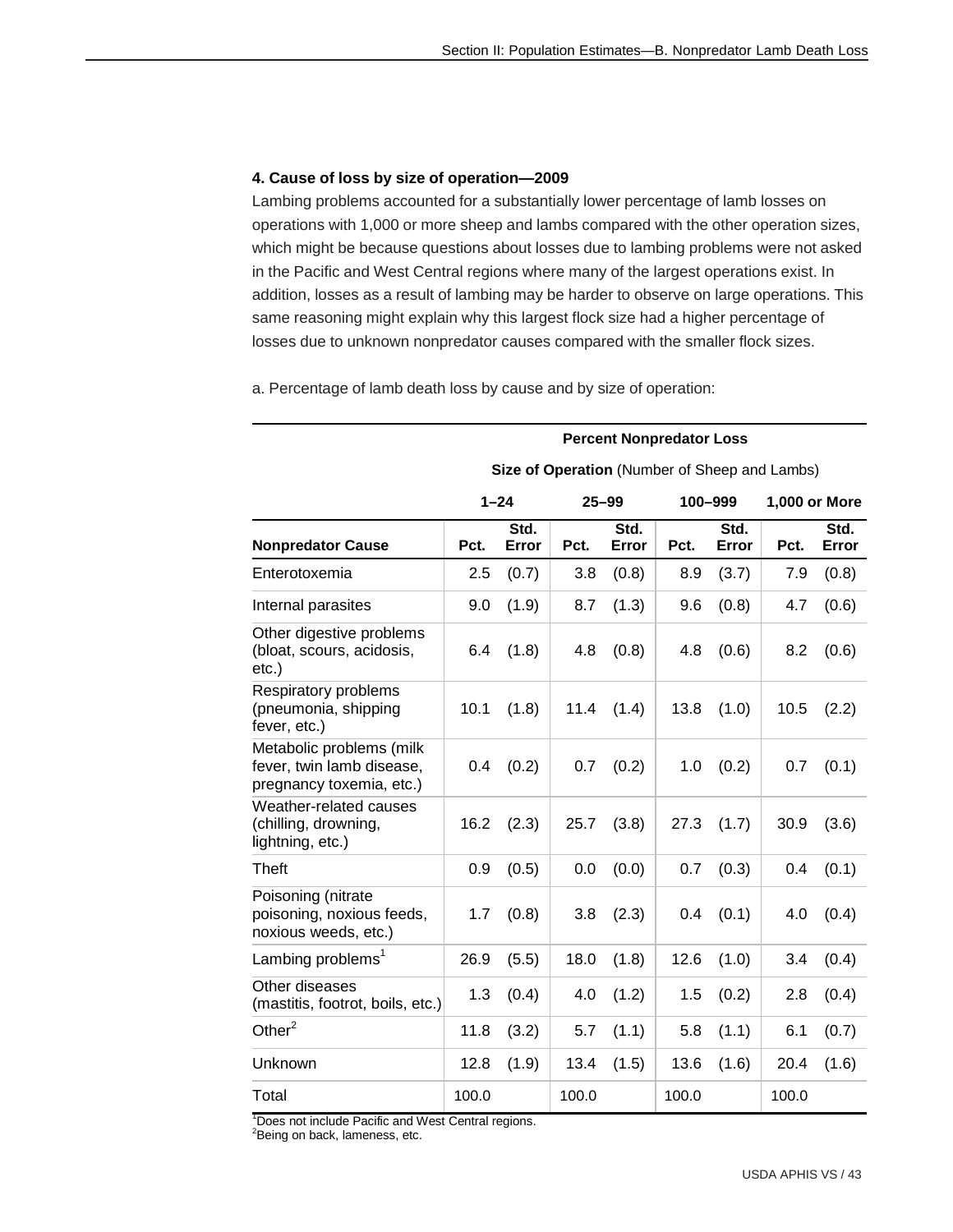Operations with 1 to 24 head lost a substantially higher percentage of their lamb crop to nonpredator causes than operations with 100 or more head.

b. Percentage of lamb crop lost, by cause and by size of operation:

|                                                                                            | <b>Percent Lamb Crop</b> |               |      |                                               |      |               |      |               |  |  |  |  |
|--------------------------------------------------------------------------------------------|--------------------------|---------------|------|-----------------------------------------------|------|---------------|------|---------------|--|--|--|--|
|                                                                                            |                          |               |      | Size of Operation (Number of Sheep and Lambs) |      |               |      |               |  |  |  |  |
|                                                                                            |                          | $1 - 24$      |      | 25–99                                         |      | 100-999       |      | 1,000 or More |  |  |  |  |
| <b>Nonpredator Cause</b>                                                                   | Pct.                     | Std.<br>Error | Pct. | Std.<br>Error                                 | Pct. | Std.<br>Error | Pct. | Std.<br>Error |  |  |  |  |
| Enterotoxemia                                                                              | 0.26                     | (0.07)        | 0.32 | (0.07)                                        | 0.57 | (0.25)        | 0.25 | (0.03)        |  |  |  |  |
| Internal parasites                                                                         | 0.92                     | (0.20)        | 0.73 | (0.11)                                        | 0.61 | (0.05)        | 0.15 | (0.02)        |  |  |  |  |
| Other digestive<br>problems (bloat,<br>scours, acidosis,<br>$etc.$ )                       | 0.65                     | (0.19)        | 0.40 | (0.07)                                        | 0.31 | (0.04)        | 0.26 | (0.02)        |  |  |  |  |
| Respiratory<br>problems<br>(pneumonia,<br>shipping fever, etc.)                            | 1.03                     | (0.20)        | 0.97 | (0.11)                                        | 0.89 | (0.06)        | 0.34 | (0.08)        |  |  |  |  |
| Metabolic problems<br>(milk fever, twin<br>lamb disease,<br>pregnancy toxemia,<br>$etc.$ ) | 0.04                     | (0.02)        | 0.06 | (0.01)                                        | 0.06 | (0.01)        | 0.02 | (0.00)        |  |  |  |  |
| Weather-related<br>causes (chilling,<br>drowning, lightning,<br>$etc.$ )                   | 1.66                     | (0.24)        | 2.16 | (0.39)                                        | 1.79 | (0.12)        | 1.00 | (0.15)        |  |  |  |  |
| <b>Theft</b>                                                                               | 0.09                     | (0.05)        | 0.00 | (0.00)                                        | 0.05 | (0.02)        | 0.01 | (0.00)        |  |  |  |  |
| Poisoning (nitrate<br>poisoning, noxious<br>feeds, noxious<br>weeds, etc.)                 | 0.17                     | (0.08)        | 0.31 | (0.20)                                        | 0.02 | (0.00)        | 0.13 | (0.01)        |  |  |  |  |
| Lambing problems <sup>1</sup>                                                              | 2.75                     | (0.71)        | 1.53 | (0.15)                                        | 0.82 | (0.07)        | 0.11 | (0.01)        |  |  |  |  |
| Other diseases<br>(mastitis, footrot,<br>boils, etc.)                                      | 0.14                     | (0.04)        | 0.33 | (0.10)                                        | 0.10 | (0.02)        | 0.09 | (0.01)        |  |  |  |  |
| Other $2$                                                                                  | 1.20                     | (0.36)        | 0.49 | (0.10)                                        | 0.37 | (0.08)        | 0.20 | (0.02)        |  |  |  |  |
| Unknown                                                                                    | 1.32                     | (0.20)        | 1.13 | (0.12)                                        | 0.87 | (0.09)        | 0.65 | (0.05)        |  |  |  |  |
| All nonpredator<br>causes                                                                  | 10.25                    | (1.03)        | 8.43 | (0.51)                                        | 6.45 | (0.25)        | 3.21 | (0.17)        |  |  |  |  |

<sup>1</sup>Does not include Pacific and West Central regions.<br><sup>2</sup>Being on back, lameness, etc.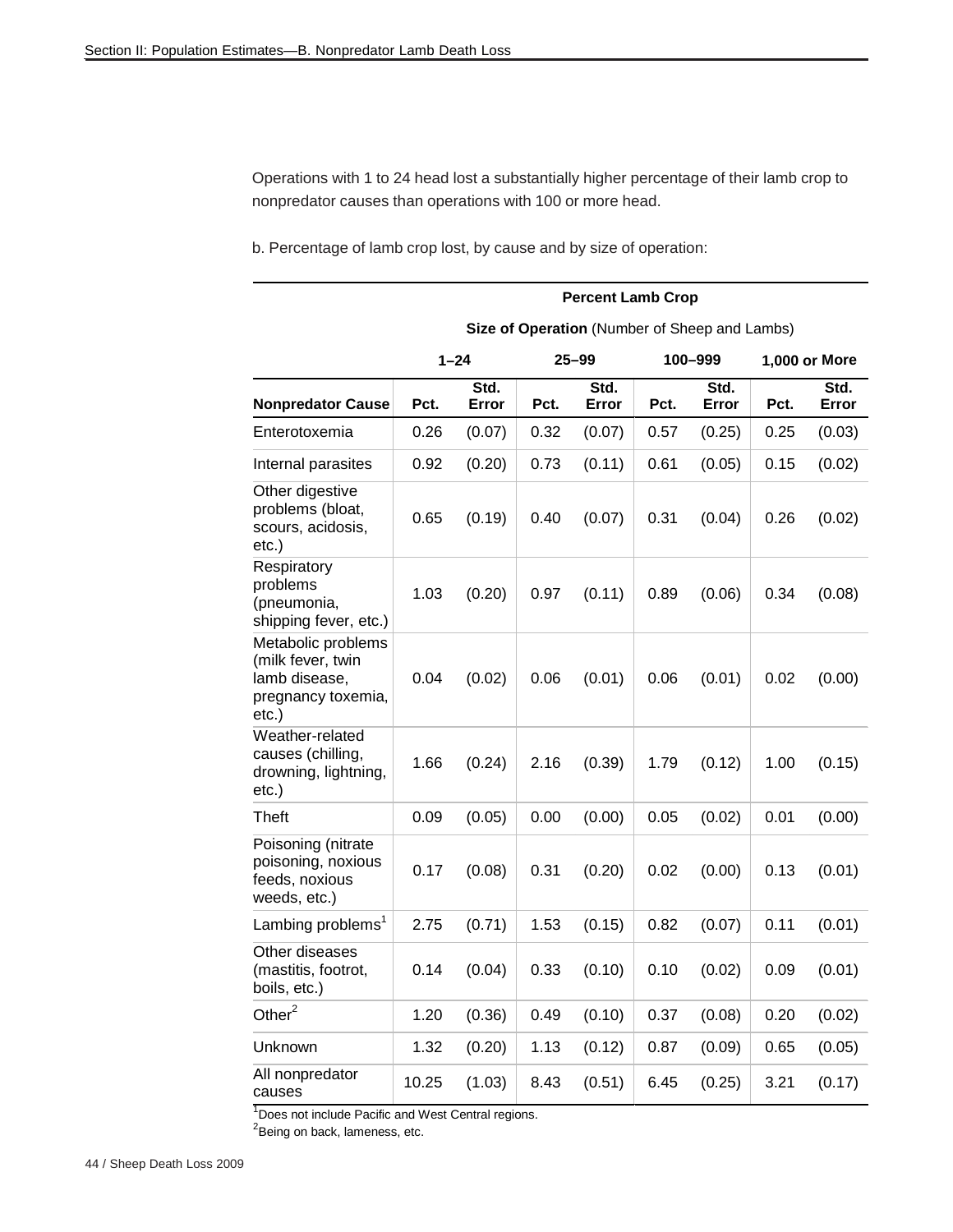#### **5. Cause of loss by region—2009**

Operations in the Pacific and West Central regions had a substantially higher percentage of lamb losses due to unknown nonpredator causes (41.7 and 26.7 percent, respectively) than operations in the other regions, where losses due to unknown nonpredator causes ranged from 10 to 15 percent.

a. Percentage of lamb death loss, by cause and by region:

|                                                                                      | <b>Percent Nonpredator Loss</b> |                |       |                     |       |                |       |                  |       |                     |  |  |
|--------------------------------------------------------------------------------------|---------------------------------|----------------|-------|---------------------|-------|----------------|-------|------------------|-------|---------------------|--|--|
|                                                                                      |                                 |                |       |                     |       | Region         |       |                  |       |                     |  |  |
|                                                                                      |                                 | <b>Pacific</b> |       | <b>West Central</b> |       | <b>Central</b> |       | <b>Northeast</b> |       | Southeast/<br>Other |  |  |
| <b>Nonpredator Cause</b>                                                             | Pct.                            | Std.<br>Error  | Pct.  | Std.<br>Error       | Pct.  | Std.<br>Error  | Pct.  | Std.<br>Error    | Pct.  | Std.<br>Error       |  |  |
| Enterotoxemia                                                                        | 4.4                             | (1.8)          | 7.5   | (0.8)               | 4.8   | (0.5)          | 2.8   | (0.5)            | 17.2  | (13.1)              |  |  |
| Internal parasites                                                                   | 1.8                             | (0.5)          | 6.6   | (1.2)               | 6.0   | (0.6)          | 12.7  | (1.6)            | 21.1  | (5.0)               |  |  |
| Other digestive<br>problems (bloat,<br>scours, acidosis, etc.)                       | 13.6                            | (6.0)          | 9.4   | (0.7)               | 4.5   | (0.6)          | 6.0   | (1.8)            | 2.2   | (0.7)               |  |  |
| Respiratory problems<br>(pneumonia, shipping<br>fever, etc.)                         | 13.1                            | (1.9)          | 12.5  | (2.4)               | 13.7  | (0.9)          | 8.1   | (1.1)            | 4.6   | (1.1)               |  |  |
| Metabolic problems<br>(milk fever, twin lamb<br>disease, pregnancy<br>toxemia, etc.) | 0.5                             | (0.2)          | 0.6   | (0.1)               | 0.8   | (0.1)          | 1.2   | (0.3)            | 0.5   | (0.2)               |  |  |
| Weather-related<br>causes (chilling,<br>drowning, lightning,<br>$etc.$ )             | 9.9                             | (2.1)          | 18.9  | (2.0)               | 34.4  | (2.2)          | 14.4  | (2.5)            | 8.9   | (2.3)               |  |  |
| Theft                                                                                | 0.0                             | $(--)$         | 1.1   | (0.6)               | 0.4   | (0.2)          | 0.2   | (0.1)            | 0.1   | (0.0)               |  |  |
| Poisoning (nitrate<br>poisoning, noxious<br>feeds, noxious<br>weeds, etc.)           | 0.6                             | (0.2)          | 4.7   | (0.5)               | 0.7   | (0.3)          | 0.8   | (0.5)            | 9.5   | (7.3)               |  |  |
| Lambing problems                                                                     |                                 |                |       |                     | 16.2  | (1.1)          | 34.2  | (5.8)            | 12.5  | (3.8)               |  |  |
| Other diseases<br>(mastitis, footrot,<br>boils, etc.)                                | 5.2                             | (1.6)          | 2.3   | (0.3)               | 2.4   | (0.7)          | 2.3   | (0.5)            | 2.1   | (0.9)               |  |  |
| Other*                                                                               | 9.2                             | (2.8)          | 9.7   | (1.9)               | 6.1   | (1.1)          | 6.1   | (2.0)            | 6.2   | (2.3)               |  |  |
| Unknown                                                                              | 41.7                            | (4.6)          | 26.7  | (2.3)               | 10.0  | (0.9)          | 11.2  | (1.8)            | 15.1  | (3.9)               |  |  |
| Total                                                                                | 100.0                           |                | 100.0 |                     | 100.0 |                | 100.0 |                  | 100.0 |                     |  |  |

\*Being on back, lameness, etc.

NA = not available for Pacific and West Central regions because lamb losses in those regions are measured after docking.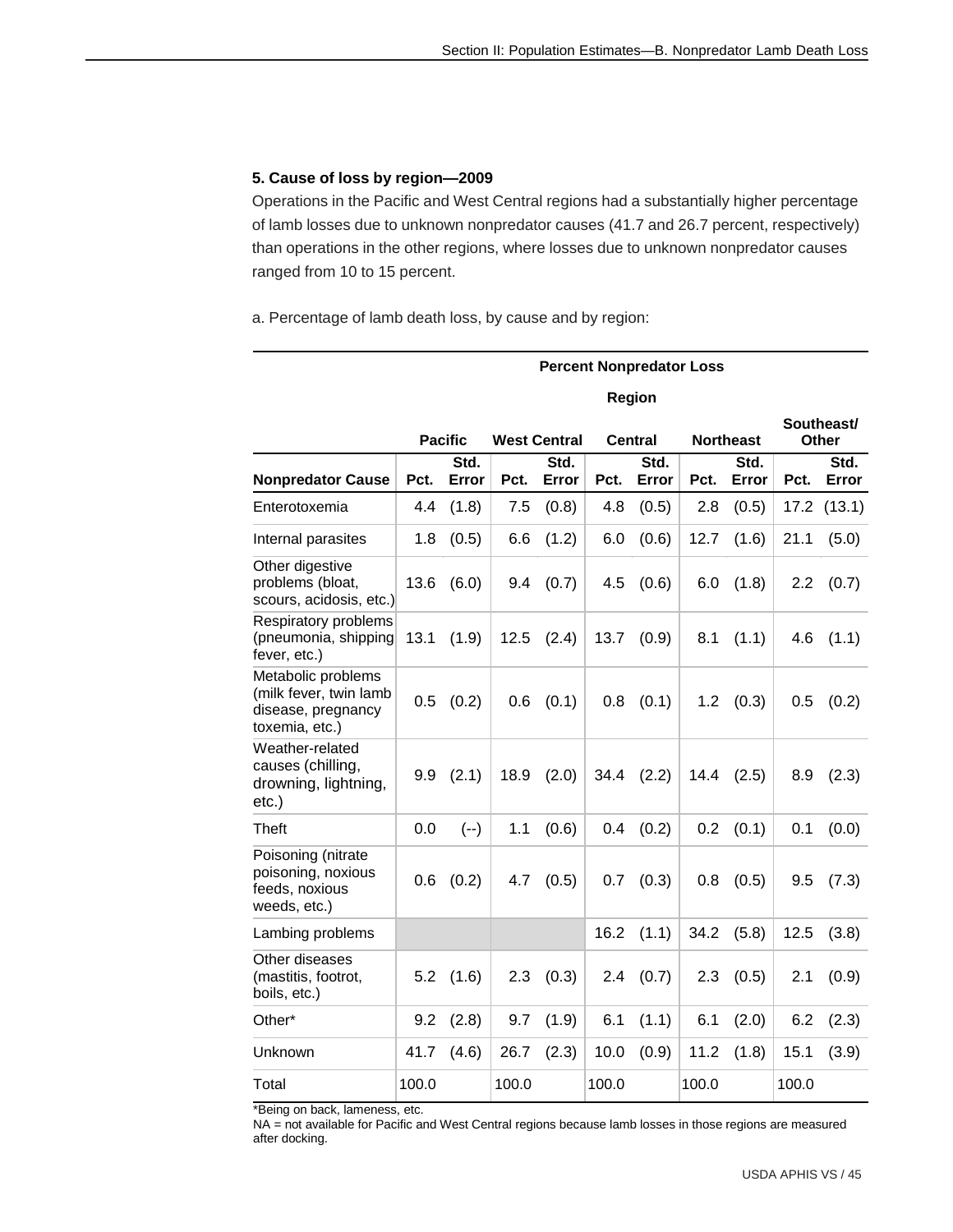The percentages of lamb crop lost to weather-related causes and respiratory problems were higher in the Central region compared with all other regions.

b. Percentage of lamb crop lost, by cause and by region:

|                                                                                         | <b>Percent Nonpredator Loss</b> |                |      |                     |      |                |      |                  |      |                     |  |
|-----------------------------------------------------------------------------------------|---------------------------------|----------------|------|---------------------|------|----------------|------|------------------|------|---------------------|--|
|                                                                                         |                                 |                |      |                     |      | Region         |      |                  |      |                     |  |
|                                                                                         |                                 | <b>Pacific</b> |      | <b>West Central</b> |      | <b>Central</b> |      | <b>Northeast</b> |      | Southeast/<br>Other |  |
| Nonpredator<br>Cause                                                                    | Pct.                            | Std.<br>Error  | Pct. | Std.<br>Error       | Pct. | Std.<br>Error  | Pct. | Std.<br>Error    | Pct. | Std.<br>Error       |  |
| Enterotoxemia                                                                           | 0.06                            | (0.02)         | 0.19 | (0.02)              | 0.53 | (0.06)         | 0.27 | (0.04)           | 2.27 | (1.76)              |  |
| Internal parasites                                                                      | 0.02                            | (0.01)         | 0.17 | (0.03)              | 0.65 | (0.07)         | 1.22 | (0.12)           | 2.78 | (0.61)              |  |
| Other digestive<br>problems (bloat,<br>scours, acidosis,<br>etc.)                       | 0.19                            | (0.09)         | 0.24 | (0.02)              | 0.50 | (0.06)         | 0.59 | (0.17)           | 0.30 | (0.09)              |  |
| Respiratory<br>problems<br>(pneumonia,<br>shipping fever, etc.)                         | 0.18                            | (0.02)         | 0.32 | (0.07)              | 1.51 | (0.10)         | 0.80 | (0.08)           | 0.61 | (0.13)              |  |
| Metabolic problems<br>(milk fever, twin<br>lamb disease,<br>pregnancy toxemia,<br>etc.) | 0.01                            | (0.00)         | 0.01 | (0.00)              | 0.08 | (0.01)         | 0.12 | (0.03)           | 0.07 | (0.02)              |  |
| Weather-related<br>causes (chilling,<br>drowning,<br>lightning, etc.)                   | 0.14                            | (0.03)         | 0.49 | (0.06)              | 3.81 | (0.31)         | 1.41 | (0.23)           | 1.19 | (0.29)              |  |
| Theft                                                                                   | 0.00                            | $(--)$         | 0.03 | (0.01)              | 0.05 | (0.02)         | 0.01 | (0.01)           | 0.01 | (0.01)              |  |
| Poisoning (nitrate<br>poisoning, noxious<br>feeds, noxious<br>weeds, etc.)              | 0.01                            | (0.00)         |      | $0.12$ $(0.01)$     | 0.08 | (0.03)         | 0.08 | (0.05)           | 1.25 | (1.04)              |  |
| Lambing problems                                                                        |                                 |                |      |                     | 1.78 | (0.13)         | 3.32 | (0.76)           | 1.66 | (0.47)              |  |
| Other diseases<br>(mastitis, footrot,<br>boils, etc.)                                   | 0.07                            | (0.02)         | 0.06 | (0.01)              | 0.27 | (0.07)         | 0.23 | (0.05)           | 0.28 | (0.11)              |  |
| Other*                                                                                  | 0.13                            | (0.04)         | 0.25 | (0.05)              | 0.66 | (0.12)         | 0.60 | (0.21)           | 0.82 | (0.31)              |  |
| Unknown                                                                                 | 0.57                            | (0.07)         | 0.69 | (0.06)              | 1.10 | (0.09)         | 1.09 | (0.15)           | 1.99 | (0.51)              |  |
| All nonpredator<br>causes                                                               | 1.37                            | (0.11)         | 2.60 | (0.14)              |      | 11.01 (0.41)   | 9.76 | (0.73)           |      | 13.23 (1.19)        |  |

\*Being on back, lameness, etc.

NA = not available for Pacific and West Central regions because lamb losses in those regions are measured after docking.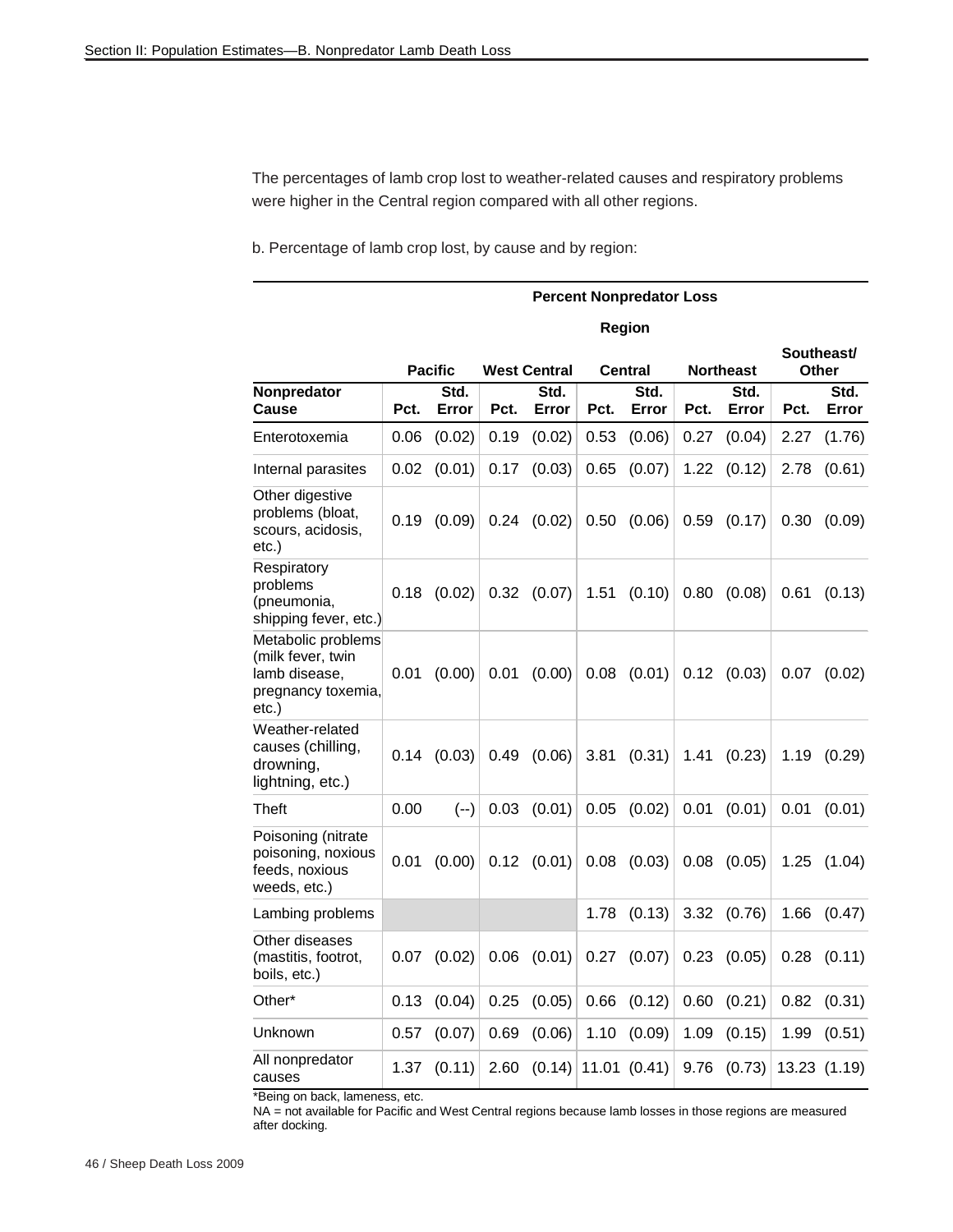**Percent Nonpredator Loss** 

#### **6. Cause of loss by region and by size of operation—2009**

In the Pacific region, unknown nonpredator causes accounted for one-third to two-thirds of all nonpredator lamb deaths across operation size.

a. For the *Pacific* region, percentage of lamb death loss by cause and by size of operation:

|                                                                                      | Size of Operation (Number of Sheep and Lambs) |               |       |                 |       |               |       |                  |       |                          |  |
|--------------------------------------------------------------------------------------|-----------------------------------------------|---------------|-------|-----------------|-------|---------------|-------|------------------|-------|--------------------------|--|
|                                                                                      |                                               | $1 - 24$      |       | $25 - 99$       |       | 100-999       |       | 1,000<br>or More |       | All<br><b>Operations</b> |  |
| <b>Nonpredator Cause</b>                                                             | Pct.                                          | Std.<br>Error | Pct.  | Std.<br>Error   | Pct.  | Std.<br>Error | Pct.  | Std.<br>Error    | Pct.  | Std.<br>Error            |  |
| Enterotoxemia                                                                        | 0.0                                           | $(--)$        | 3.3   | (1.6)           | 7.0   | (4.7)         |       | 3.4(1.2)         | 4.4   | (1.8)                    |  |
| Internal parasites                                                                   | 0.0                                           | $(--)$        | 3.2   | (2.4)           | 1.8   | (0.6)         |       | $1.3$ $(0.5)$    |       | $1.8$ $(0.5)$            |  |
| Other digestive<br>problems (bloat,<br>scours, acidosis,<br>$etc.$ )                 | 7.2                                           | (5.2)         | 5.4   | (2.2)           |       | 20.4 (15.2)   |       | $12.9$ $(3.4)$   | 13.6  | (6.0)                    |  |
| Respiratory<br>problems<br>(pneumonia,<br>shipping fever, etc.)                      | 5.7                                           | (4.4)         | 15.0  | (5.5)           | 16.0  | (4.2)         |       | $10.9$ $(1.6)$   |       | 13.1(1.9)                |  |
| Metabolic problems<br>(milk fever, twin lamb<br>disease, pregnancy<br>toxemia, etc.) | 0.0                                           | $(--)$        | 1.1   | (0.7)           | 0.7   | (0.4)         |       | $0.2$ $(0.0)$    |       | $0.5$ $(0.2)$            |  |
| Weather-related<br>causes (chilling,<br>drowning, lightning,<br>$etc.$ )             |                                               | 19.1 (13.7)   | 15.5  | (6.8)           | 3.7   | (1.3)         |       | $10.8$ $(2.1)$   |       | $9.9$ $(2.1)$            |  |
| Theft (stolen)                                                                       | 0.0                                           | $(--)$        | 0.0   | $(--)$          | 0.0   | $(--)$        | 0.0   | $(--)$           | 0.0   | $(--)$                   |  |
| Poisoning (nitrate<br>poisoning, noxious<br>feeds, noxious<br>weeds, etc.)           | 0.0                                           | $(--)$        | 0.0   | $(--)$          | 0.9   | (0.5)         |       | $0.7$ $(0.4)$    |       | $0.6$ $(0.2)$            |  |
| Other diseases<br>(mastitis, footrot,<br>boils, etc.)                                | 0.0                                           | $(--)$        | 5.6   | (3.2)           | 3.6   | (2.2)         |       | $7.7$ $(3.3)$    |       | $5.2$ $(1.6)$            |  |
| Other*                                                                               | 3.1                                           | (3.1)         |       | 18.6 (11.3)     | 9.3   | (3.5)         |       | $5.4$ $(2.0)$    |       | $9.2$ $(2.8)$            |  |
| Unknown                                                                              |                                               | 64.9 (14.7)   |       | $32.3$ $(11.3)$ | 36.6  | (9.6)         |       | 46.7 (4.1)       | 41.7  | (4.6)                    |  |
| Total                                                                                | 100.0                                         |               | 100.0 |                 | 100.0 |               | 100.0 |                  | 100.0 |                          |  |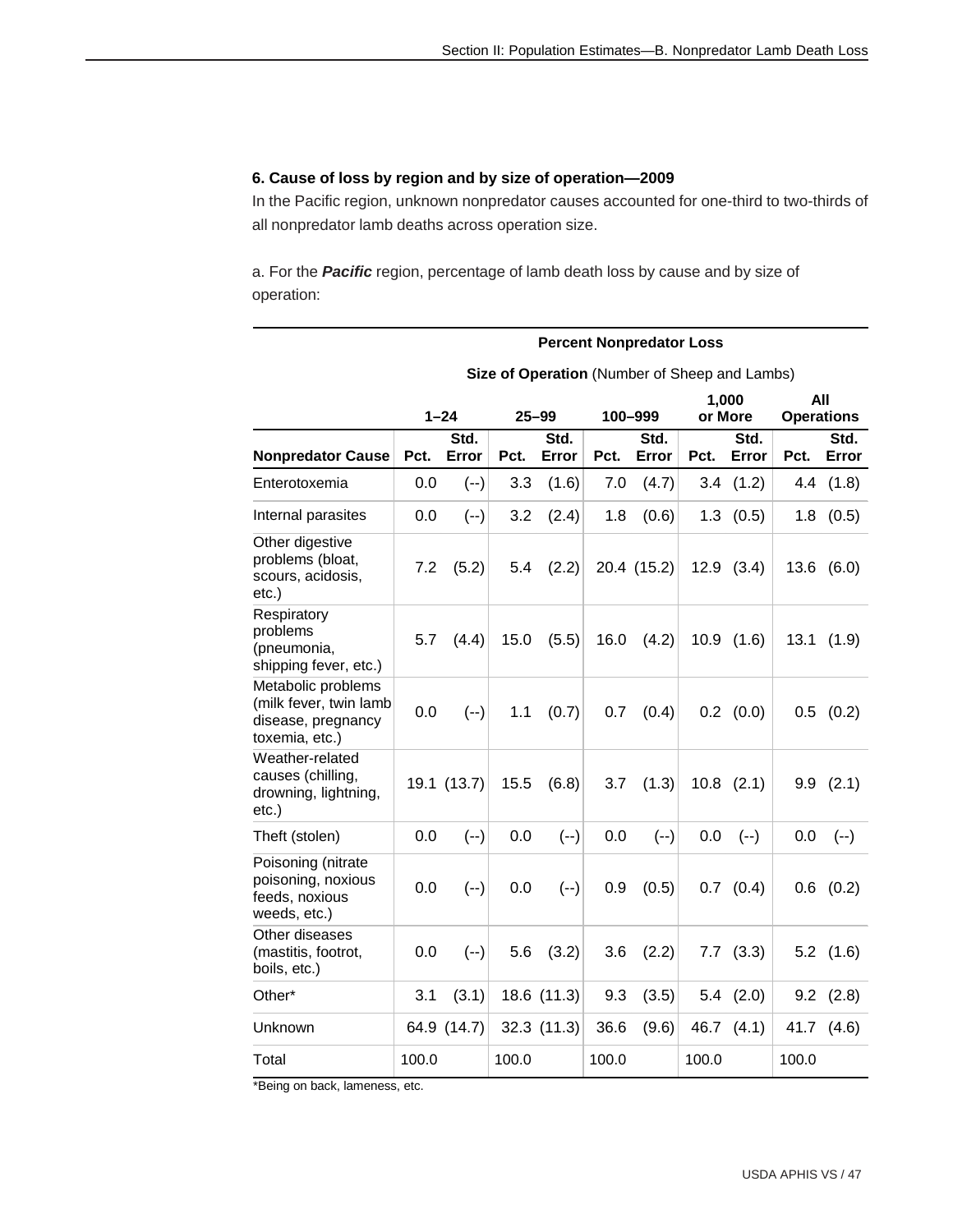In the West Central region, operations with 1,000 or more head had a higher percentage of lamb death loss due to poisoning than the other operation sizes.

b. For the *West Central* region, percentage of lamb death loss by cause and by size of operation:

|                                                                                      |       | <b>Percent Nonpredator Loss</b> |       |                                               |       |                |       |                  |       |                          |  |  |
|--------------------------------------------------------------------------------------|-------|---------------------------------|-------|-----------------------------------------------|-------|----------------|-------|------------------|-------|--------------------------|--|--|
|                                                                                      |       |                                 |       | Size of Operation (Number of Sheep and Lambs) |       |                |       |                  |       |                          |  |  |
|                                                                                      |       | $1 - 24$                        |       | $25 - 99$                                     |       | 100-999        |       | 1,000<br>or More |       | All<br><b>Operations</b> |  |  |
| <b>Nonpredator Cause</b>                                                             | Pct.  | Std.<br>Error                   | Pct.  | Std.<br>Error                                 | Pct.  | Std.<br>Error  | Pct.  | Std.<br>Error    | Pct.  | Std.<br>Error            |  |  |
| Enterotoxemia                                                                        | 2.1   | (1.4)                           | 5.7   | (2.1)                                         | 5.4   | (0.8)          | 9.9   | (1.3)            | 7.5   | (0.8)                    |  |  |
| Internal parasites                                                                   | 23.5  | (9.7)                           | 6.2   | (3.8)                                         | 7.1   | (1.9)          | 3.7   | (0.7)            | 6.6   | (1.2)                    |  |  |
| Other digestive<br>problems (bloat,<br>scours, acidosis,<br>etc.)                    | 10.1  | (5.7)                           |       | $4.0$ $(1.3)$                                 | 5.6   | (0.9)          |       | $12.7$ $(0.8)$   | 9.4   | (0.7)                    |  |  |
| Respiratory<br>problems<br>(pneumonia,<br>shipping fever, etc.)                      | 23.3  | (9.6)                           | 4.9   | (1.4)                                         | 11.1  | (2.7)          |       | $13.3$ $(4.1)$   |       | $12.5$ $(2.4)$           |  |  |
| Metabolic problems<br>(milk fever, twin lamb<br>disease, pregnancy<br>toxemia, etc.) | 0.1   | (0.1)                           | 1.0   | (0.5)                                         | 0.7   | (0.2)          |       | $0.4$ $(0.1)$    | 0.6   | (0.1)                    |  |  |
| Weather-related<br>causes (chilling,<br>drowning, lightning,<br>etc.)                | 11.6  | (4.4)                           |       | 29.6 (10.0)                                   |       | $25.9$ $(4.6)$ |       | $13.7$ $(1.2)$   | 18.9  | (2.0)                    |  |  |
| Theft (stolen)                                                                       | 1.1   | (1.0)                           |       | $0.2$ $(0.1)$                                 |       | $2.4$ $(1.9)$  |       | $0.7$ $(0.2)$    | 1.1   | (0.6)                    |  |  |
| Poisoning (nitrate<br>poisoning, noxious<br>feeds, noxious<br>weeds, etc.)           | 0.9   | (0.6)                           |       | $2.4$ $(1.3)$                                 |       | $1.6$ $(0.3)$  |       | $7.6$ $(0.9)$    | 4.7   | (0.5)                    |  |  |
| Other diseases<br>(mastitis, footrot,<br>boils, etc.)                                | 0.5   | (0.4)                           | 4.1   | (1.8)                                         |       | $1.3$ $(0.3)$  | 2.8   | (0.3)            |       | $2.3$ $(0.3)$            |  |  |
| Other*                                                                               | 5.7   | (2.3)                           | 7.5   | (2.8)                                         | 14.4  | (6.2)          | 8.3   | (0.9)            | 9.7   | (1.9)                    |  |  |
| Unknown                                                                              | 21.1  | (8.6)                           | 34.4  | (7.6)                                         | 24.5  | (5.7)          | 26.9  | (2.5)            | 26.7  | (2.3)                    |  |  |
| Total                                                                                | 100.0 |                                 | 100.0 |                                               | 100.0 |                | 100.0 |                  | 100.0 |                          |  |  |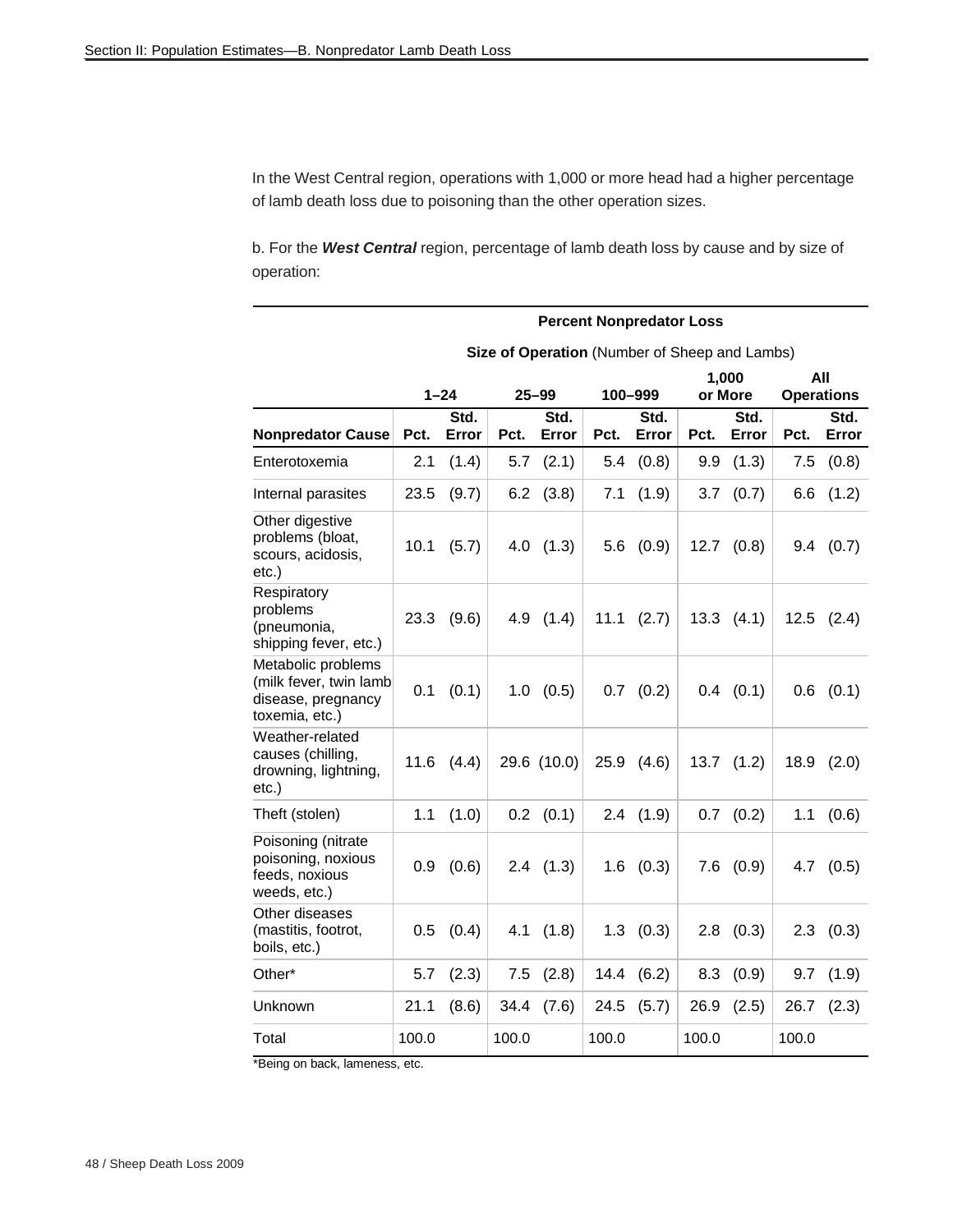In the Central region, weather-related causes, respiratory problems, and lambing problems combined accounted for nearly two-thirds of nonpredator lamb death loss, regardless of operation size.

c. For the *Central* region, percentage of lamb death loss by cause and by size of operation:

|                                                                                      |                                           | <b>Percent Nonpredator Loss</b> |           |               |                                               |               |      |               |      |                   |  |  |
|--------------------------------------------------------------------------------------|-------------------------------------------|---------------------------------|-----------|---------------|-----------------------------------------------|---------------|------|---------------|------|-------------------|--|--|
|                                                                                      |                                           |                                 |           |               | Size of Operation (Number of Sheep and Lambs) |               |      |               |      |                   |  |  |
|                                                                                      |                                           |                                 |           |               |                                               |               |      | 1,000         |      | All               |  |  |
|                                                                                      |                                           | $1 - 24$                        | $25 - 99$ |               | 100-999                                       |               |      | or More       |      | <b>Operations</b> |  |  |
| <b>Nonpredator Cause</b>                                                             | Pct.                                      | Std.<br>Error                   | Pct.      | Std.<br>Error | Pct.                                          | Std.<br>Error | Pct. | Std.<br>Error | Pct. | Std.<br>Error     |  |  |
| Enterotoxemia                                                                        | 3.0                                       | (1.2)                           | 4.7       | (1.3)         | 5.2                                           | (0.5)         | 6.2  | (1.1)         | 4.8  | (0.5)             |  |  |
| Internal parasites                                                                   | 7.0                                       | (2.4)                           | 5.2       | (0.9)         | 7.0                                           | (0.9)         | 3.7  | (0.7)         | 6.0  | (0.6)             |  |  |
| Other digestive<br>problems (bloat,<br>scours, acidosis,<br>$etc.$ )                 | 5.2                                       | (2.0)                           | 5.5       | (1.3)         | 4.2                                           | (0.4)         | 2.3  | (0.4)         | 4.5  | (0.6)             |  |  |
| Respiratory<br>problems<br>(pneumonia,<br>shipping fever, etc.)                      | 11.8                                      | (2.5)                           | 14.3      | (2.1)         | 16.7                                          | (1.0)         | 6.7  | (1.1)         | 13.7 | (0.9)             |  |  |
| Metabolic problems<br>(milk fever, twin lamb<br>disease, pregnancy<br>toxemia, etc.) | 0.7                                       | (0.5)                           | 0.6       | (0.2)         | 0.9                                           | (0.2)         | 0.8  | (0.2)         | 0.8  | (0.1)             |  |  |
| Weather-related<br>causes (chilling,<br>drowning, lightning,<br>$etc.$ )             | 20.0                                      | (3.0)                           | 30.2      | (5.5)         | 35.4                                          | (1.8)         | 57.9 | (5.4)         | 34.4 | (2.2)             |  |  |
| Theft (stolen)                                                                       | 1.3                                       | (0.8)                           | 0.0       | (0.0)         | 0.5                                           | (0.2)         | 0.0  | (0.0)         | 0.4  | (0.2)             |  |  |
| Poisoning (nitrate<br>poisoning, noxious<br>feeds, noxious<br>weeds, etc.)           | 2.3                                       | (1.4)                           | 0.9       | (0.4)         | 0.1                                           | (0.0)         | 0.1  | (0.0)         | 0.7  | (0.3)             |  |  |
| Lambing problems                                                                     | 22.8                                      | (3.0)                           | 19.8      | (2.6)         | 14.2                                          | (1.3)         | 5.7  | (1.0)         | 16.2 | (1.1)             |  |  |
| Other diseases<br>(mastitis, footrot,<br>boils, etc.)                                | 0.8                                       | (0.4)                           | 4.8       | (2.0)         | 1.2                                           | (0.2)         | 2.3  | (0.7)         | 2.4  | (0.7)             |  |  |
| Other*                                                                               | 15.8                                      | (5.4)                           | 4.4       | (0.8)         | 4.0                                           | (0.5)         | 3.9  | (1.2)         | 6.1  | (1.1)             |  |  |
| Unknown                                                                              | 9.3                                       | (2.1)                           | 9.6       | (1.4)         | 10.6                                          | (1.8)         | 10.4 | (1.3)         | 10.0 | (0.9)             |  |  |
| Total                                                                                | 100.0<br>100.0<br>100.0<br>100.0<br>100.0 |                                 |           |               |                                               |               |      |               |      |                   |  |  |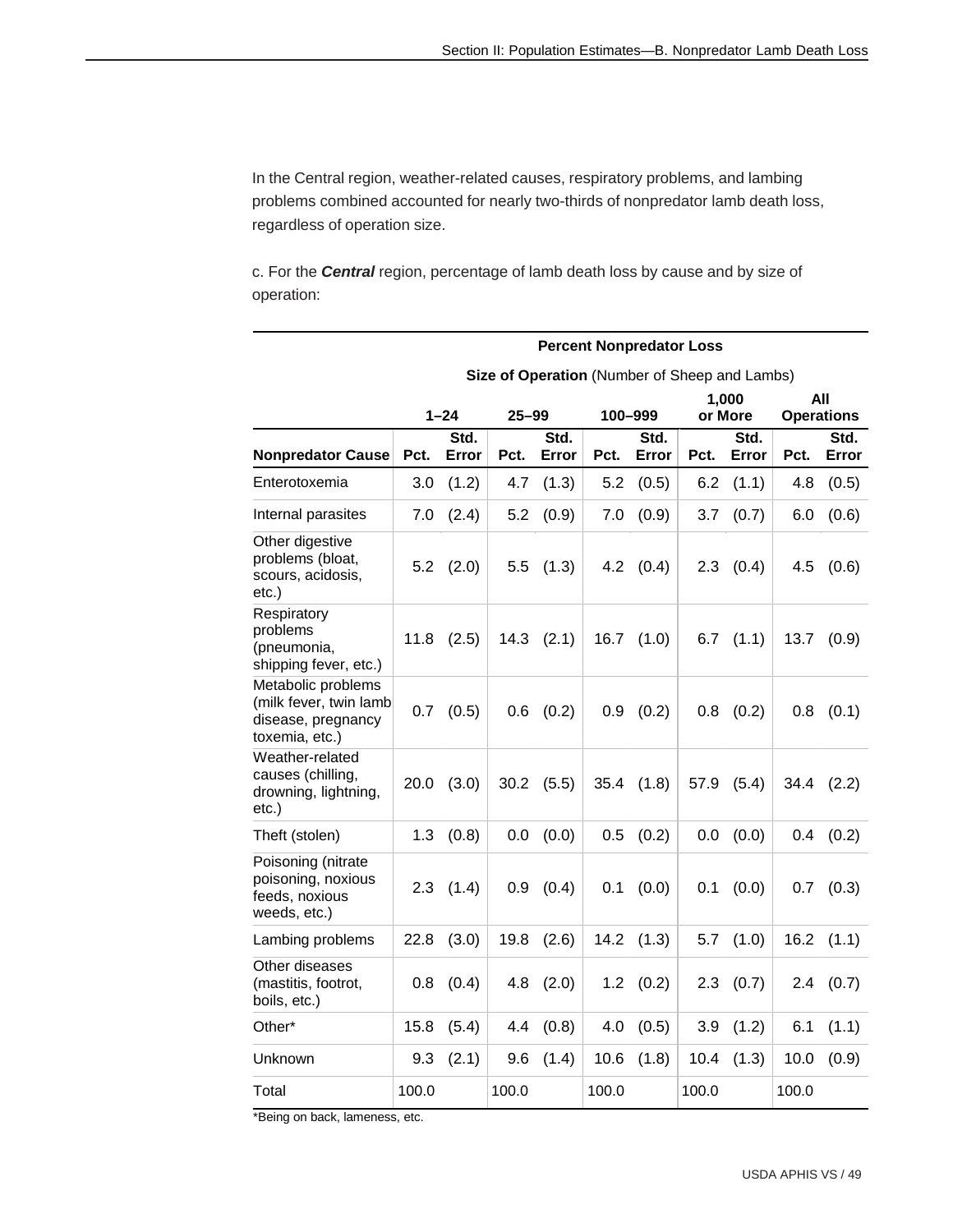In the Northeast region, lambing problems generally accounted for the highest percentage of lamb death loss.

d. For the *Northeast* region, percentage of lamb death loss by cause and by size of operation:

|                                                                                         | <b>Percent Nonpredator Loss</b> |               |           |               |       |                                               |       |                  |                          |               |  |
|-----------------------------------------------------------------------------------------|---------------------------------|---------------|-----------|---------------|-------|-----------------------------------------------|-------|------------------|--------------------------|---------------|--|
|                                                                                         |                                 |               |           |               |       | Size of Operation (Number of Sheep and Lambs) |       |                  |                          |               |  |
|                                                                                         |                                 | $1 - 24$      | $25 - 99$ |               |       | 100-999                                       |       | 1,000<br>or More | All<br><b>Operations</b> |               |  |
| Nonpredator Cause                                                                       | Pct.                            | Std.<br>Error | Pct.      | Std.<br>Error | Pct.  | Std.<br>Error                                 | Pct.  | Std.<br>Error    | Pct.                     | Std.<br>Error |  |
| Enterotoxemia,                                                                          | 1.4                             | (0.8)         | 1.8       | (0.5)         | 5.1   | (0.9)                                         | 5.3   | (1.4)            | 2.8                      | (0.5)         |  |
| Internal parasites                                                                      | 3.3                             | (1.4)         | 13.0      | (2.3)         | 17.9  | (1.9)                                         | 39.8  | (7.3)            | 12.7                     | (1.6)         |  |
| Other digestive<br>problems (bloat,<br>scours, acidosis,<br>etc.)                       | 8.0                             | (5.5)         | 4.9       | (1.3)         | 5.8   | (1.7)                                         | 3.6   | (1.1)            | 6.0                      | (1.8)         |  |
| Respiratory<br>problems<br>(pneumonia,<br>shipping fever, etc.)                         | 5.3                             | (2.2)         | 8.2       | (1.6)         | 10.0  | (1.2)                                         | 12.9  | (2.9)            | 8.1                      | (1.1)         |  |
| Metabolic problems<br>(milk fever, twin<br>lamb disease,<br>pregnancy toxemia,<br>etc.) | 0.0                             | $(--)$        | 1.5       | (0.6)         | 2.2   | (0.9)                                         | 0.0   | $(--)$           | 1.2                      | (0.3)         |  |
| Weather-related<br>causes (chilling,<br>drowning, lightning,<br>etc.)                   | 11.5                            | (5.1)         | 20.0      | (4.8)         | 12.9  | (2.3)                                         | 0.4   | (0.2)            | 14.4                     | (2.5)         |  |
| Theft (stolen)                                                                          | 0.4                             | (0.4)         | 0.0       | $(--)$        | 0.1   | (0.0)                                         | 0.0   | $(--)$           | 0.2                      | (0.1)         |  |
| Poisoning (nitrate<br>poisoning, noxious<br>feeds, noxious<br>weeds, etc.)              | 0.1                             | (0.1)         | 2.0       | (1.5)         | 0.2   | (0.1)                                         | 0.0   | $(--)$           | 0.8                      | (0.5)         |  |
| Lambing problems                                                                        | 51.1                            | (14.3)        | 25.6      | (3.5)         | 26.8  | (2.8)                                         | 37.0  | (5.0)            | 34.2                     | (5.8)         |  |
| Other diseases<br>(mastitis, footrot,<br>boils, etc.)                                   | 1.2                             | (0.8)         | 2.2       | (0.7)         | 3.8   | (1.2)                                         | 0.0   | $(--)$           | 2.3                      | (0.5)         |  |
| Other*                                                                                  | 4.5                             | (2.2)         | 9.4       | (5.1)         | 4.8   | (0.7)                                         | 0.0   | $(--)$           | 6.1                      | (2.0)         |  |
| Unknown                                                                                 | 13.2                            | (4.7)         | 11.4      | (2.5)         | 10.4  | (2.7)                                         | 1.0   | (0.3)            | 11.2                     | (1.8)         |  |
| Total                                                                                   | 100.0                           |               | 100.0     |               | 100.0 |                                               | 100.0 |                  | 100.0                    |               |  |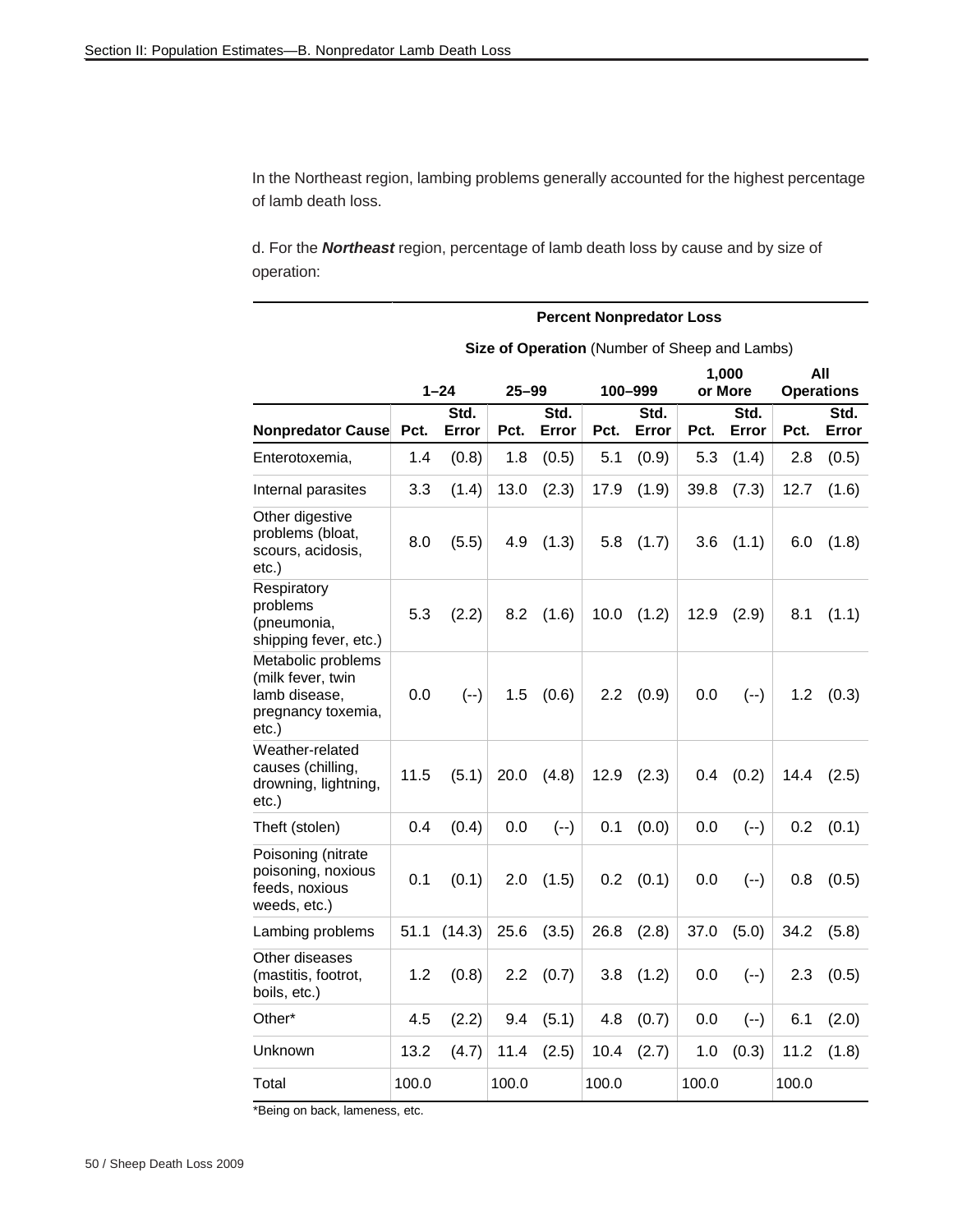For operations in the Southeast/Other region with 100 to 999 sheep and lambs, digestive causes, including enterotoxemia, internal parasites, and other digestive problems, accounted for 68.6 percent of lamb death loss.

e. For the *Southeast/Other* region, percentage of lamb death loss by cause and by size of operation:

|                                                                                            | <b>Percent Nonpredator Loss</b> |               |       |               |         |                                               |                      |               |               |                          |  |  |
|--------------------------------------------------------------------------------------------|---------------------------------|---------------|-------|---------------|---------|-----------------------------------------------|----------------------|---------------|---------------|--------------------------|--|--|
|                                                                                            |                                 |               |       |               |         | Size of Operation (Number of Sheep and Lambs) |                      |               |               |                          |  |  |
|                                                                                            |                                 | $1 - 24$      |       | $25 - 99$     | 100-999 |                                               | or More <sup>1</sup> | 1,000         |               | All<br><b>Operations</b> |  |  |
| <b>Nonpredator Cause</b>                                                                   | Pct.                            | Std.<br>Error | Pct.  | Std.<br>Error | Pct.    | Std.<br>Error                                 | Pct.                 | Std.<br>Error | Pct.          | Std.<br>Error            |  |  |
| Enterotoxemia                                                                              | 3.2                             | (1.6)         | 0.9   | (0.4)         |         | 45.8 (24.2)                                   |                      |               |               | 17.2 (13.1)              |  |  |
| Internal parasites                                                                         | 18.6                            | (5.4)         | 22.4  | (8.7)         | 21.5    | (9.7)                                         |                      |               | 21.1          | (5.0)                    |  |  |
| Other digestive<br>problems (bloat,<br>scours, acidosis,<br>$etc.$ )                       |                                 | $5.2$ $(2.3)$ | 1.2   | (0.4)         | 1.3     | (0.6)                                         |                      |               | $2.2^{\circ}$ | (0.7)                    |  |  |
| Respiratory<br>problems<br>(pneumonia,<br>shipping fever, etc.)                            | 3.6                             | (1.4)         |       | $5.8$ $(1.9)$ | 3.9     | (2.0)                                         |                      |               | 4.6           | (1.1)                    |  |  |
| Metabolic problems<br>(milk fever, twin<br>lamb disease,<br>pregnancy toxemia,<br>$etc.$ ) | $0.2\,$                         | (0.2)         | 0.1   | (0.0)         | $0.2\,$ | (0.1)                                         |                      |               | 0.5           | (0.2)                    |  |  |
| Weather-related<br>causes (chilling,<br>drowning, lightning,<br>$etc.$ )                   | 13.1                            | (5.6)         | 9.9   | (3.1)         | 5.0     | (2.5)                                         |                      |               | 8.9           | (2.3)                    |  |  |
| Theft (stolen)                                                                             | 0.0                             | $(-)$         | 0.1   | (0.1)         | 0.1     | (0.1)                                         |                      |               | 0.1           | (0.0)                    |  |  |
| Poisoning (nitrate<br>poisoning, noxious<br>feeds, noxious<br>weeds, etc.)                 | 3.0                             | (2.6)         |       | 22.2 (15.7)   | 0.1     | (0.1)                                         |                      |               | 9.5           | (7.3)                    |  |  |
| Lambing problems                                                                           | 17.7                            | (9.4)         | 13.0  | (5.1)         | 8.4     | (4.1)                                         |                      |               | 12.5          | (3.8)                    |  |  |
| Other diseases<br>(mastitis, footrot,<br>boils, etc.)                                      | 4.7                             | (2.4)         | 2.1   | (1.4)         | 0.2     | (0.1)                                         |                      |               | 2.1           | (0.9)                    |  |  |
| Other $2$                                                                                  | 15.0                            | (7.3)         | 3.9   | (1.8)         | 2.4     | (1.1)                                         |                      |               | 6.2           | (2.3)                    |  |  |
| Unknown                                                                                    | 15.7                            | (5.4)         | 18.4  | (7.4)         | 11.1    | (5.1)                                         |                      |               | 15.1          | (3.9)                    |  |  |
| Total                                                                                      | 100.0                           |               | 100.0 |               | 100.0   |                                               |                      |               | 100.0         |                          |  |  |

<sup>1</sup> Too few operations to report.

<sup>2</sup>Being on back, lameness, etc.

USDA APHIS VS / 51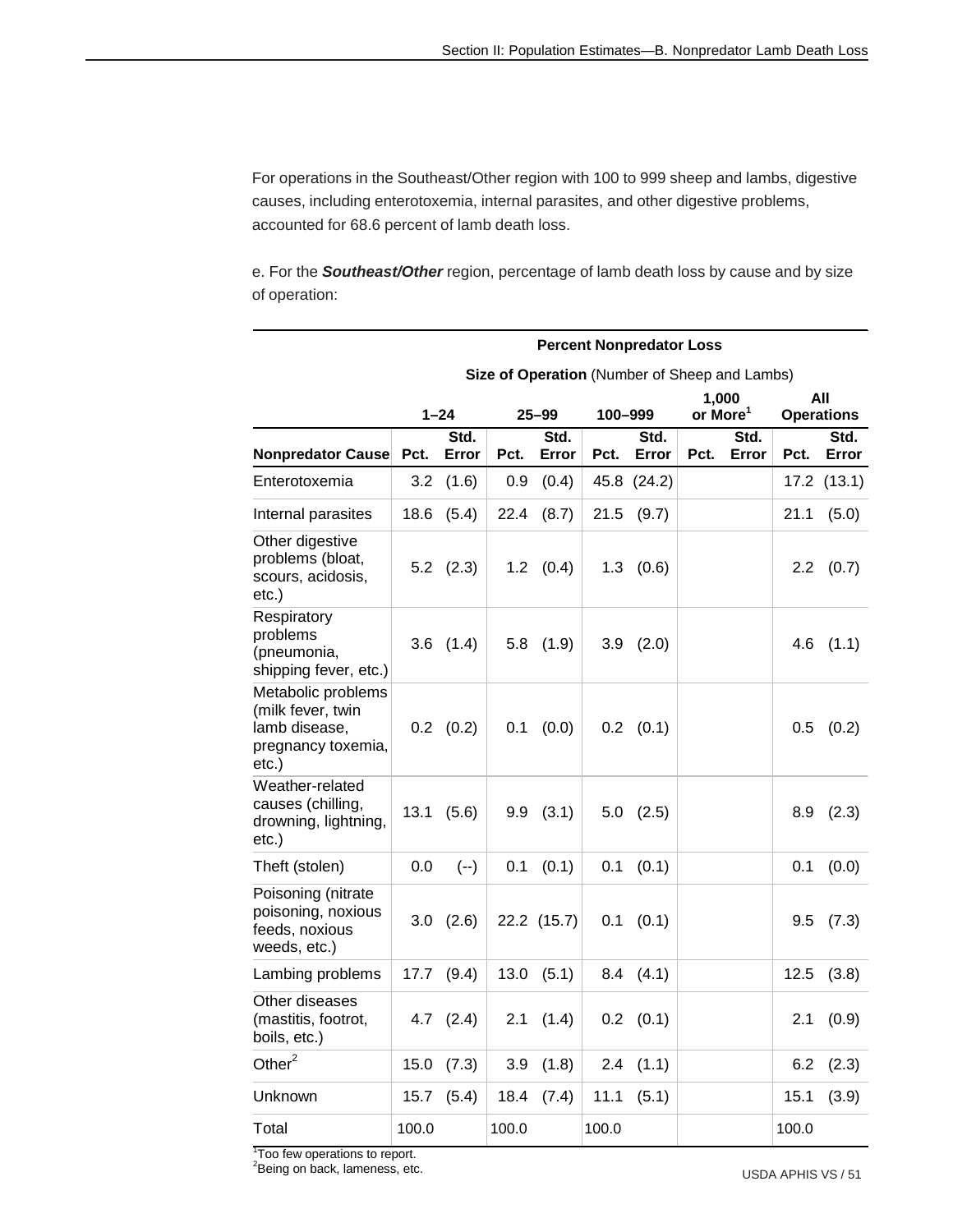### **Section III: Methodology**

### **A. 2009 Death Loss Study**

#### **1. Survey procedures**

A random sample of U.S. producers was surveyed by NASS to provide data for these estimates. Survey procedures ensured that all sheep producers, regardless of operation size, had an opportunity to be included in the survey. Large operations were sampled more heavily than small operations. About 23,000 operations were contacted during the first half of January 2010 by mail, telephone, and face-to-face interviews. For 2009, data were collected for known predator losses, unknown predator losses, and cause of loss for nonpredator losses. Detailed losses by predator type are available for Colorado, Idaho, Montana, Utah, and Wyoming. This information is provided through State-level funding. These data can be found by accessing the NASS home page at: www.nass.usda.gov and going to individual State Web sites.

#### **2. Estimation procedures**

Total death losses from all causes for sheep and lambs were reported in the "Meat Animals, Production, Disposition, and Income" 2009 report (released April 29, 2010). In setting the predator and nonpredator loss estimates, total predator and nonpredator losses were estimated as a percentage of total losses, then specific predator and nonpredator losses were estimated as a percentage of total predator and nonpredator losses. Death losses by predator and nonpredator cause of loss were published in the "Sheep and Goats Death Loss" report (released May 27, 2010).

Nonpredator cause of loss percentages, by cause of loss by region and size of operation, were generated by APHIS based on analysis of the data collected in January 2010.

#### **3. Revision policy**

Revisions to previous estimates of total death losses are made to improve the current estimate. Previous-year estimates are subject to revision when current estimates are made. Estimates for losses from all causes are subject to revision in the following year's Meat Animals, Production, Disposition, and Income*.*

#### **B. 2004 Death 1. Survey procedures**

**Loss Study**

A random sample of U.S. producers was surveyed by NASS to provide data for these estimates. Survey procedures ensured that all sheep producers, regardless of operation size, had an opportunity to be included in the survey. Large operations were sampled more heavily than small operations. About 22,000 operations were contacted during the first half of January 2005 by mail, telephone, and face-to-face interviews.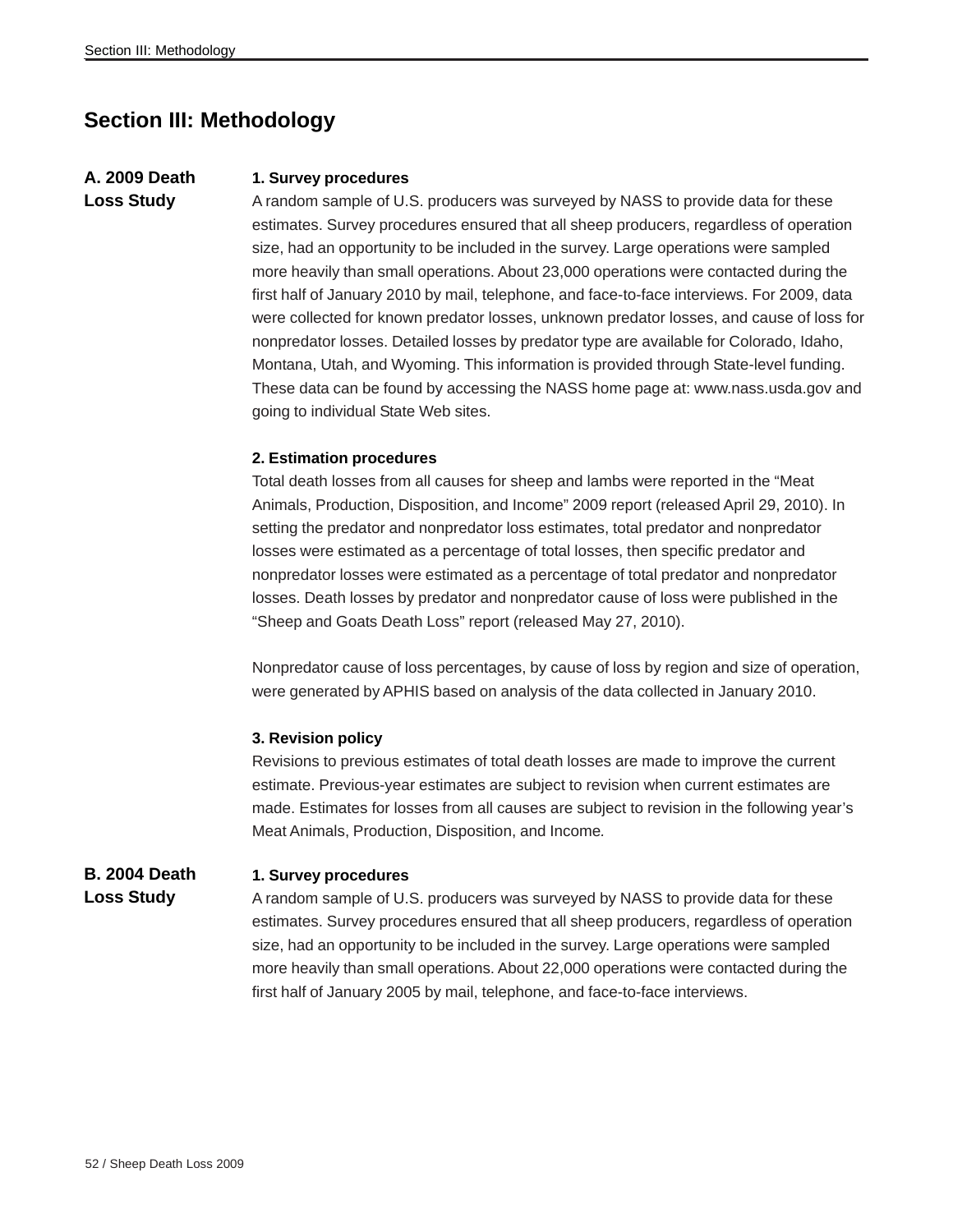#### **2. Estimation procedures**

Total death losses from all causes for sheep and lambs were as reported in the "Meat Animals, Production, Disposition, and Income"2004 report (released April 2005). In setting the predator and nonpredator loss estimates, total predator and nonpredator losses were estimated as a percentage of total losses, then specific predator and nonpredator losses were estimated as a percentage of total predator and nonpredator losses. Death losses by predator and nonpredator cause of loss were published in the "Sheep and Goats Death Loss" report (released May 6, 2005).

Nonpredator cause of loss percentages, by cause of loss by region and operation, were generated by APHIS based on analysis of the data collected in January 2005.

#### **3. Revision policy**

Revisions to previous estimates of total death losses are made to improve the current estimate. Previous-year estimates are subject to revision when current estimates are made. Estimates for losses from all causes are subject to revision in the following year's "Meat Animals, Production, Disposition, and Income" report*.*

#### **C. 1999 Death 1. Survey procedures**

**Loss Study**

A random sample of U.S. producers was surveyed by NASS to provide data for these estimates. Survey procedures ensured that all sheep producers, regardless of operation size, had an opportunity to be included in the survey. Large operations were sampled more heavily than small operations. About 13,800 producers were contacted during the first half of January by mail, telephone, and face-to-face interviews.

#### **2. Estimation procedures**

Total death losses from all causes for sheep and lambs were as reported in the "Meat Animals Production, Disposition, and Income" 2000 report (released April 27, 2000).

In setting predator loss estimates, total predator losses were estimated as a percentage of total losses, and specific predator losses were estimated as a percentage of total predator losses. The "Sheep and Goats Predator Loss" report was published May 5, 2000, by NASS. Nonpredator loss percentages by cause of loss were generated by APHIS based on analysis of the data collected in January 1999.

#### **3. Revision policy**

Revisions to previous estimates of total death losses are made to improve the current estimate. Previous-year estimates are subject to revision when current estimates are made. Estimates for losses from all causes are subject to revision in the following year's "Meat Animals, Production, Disposition, and Income" report*.*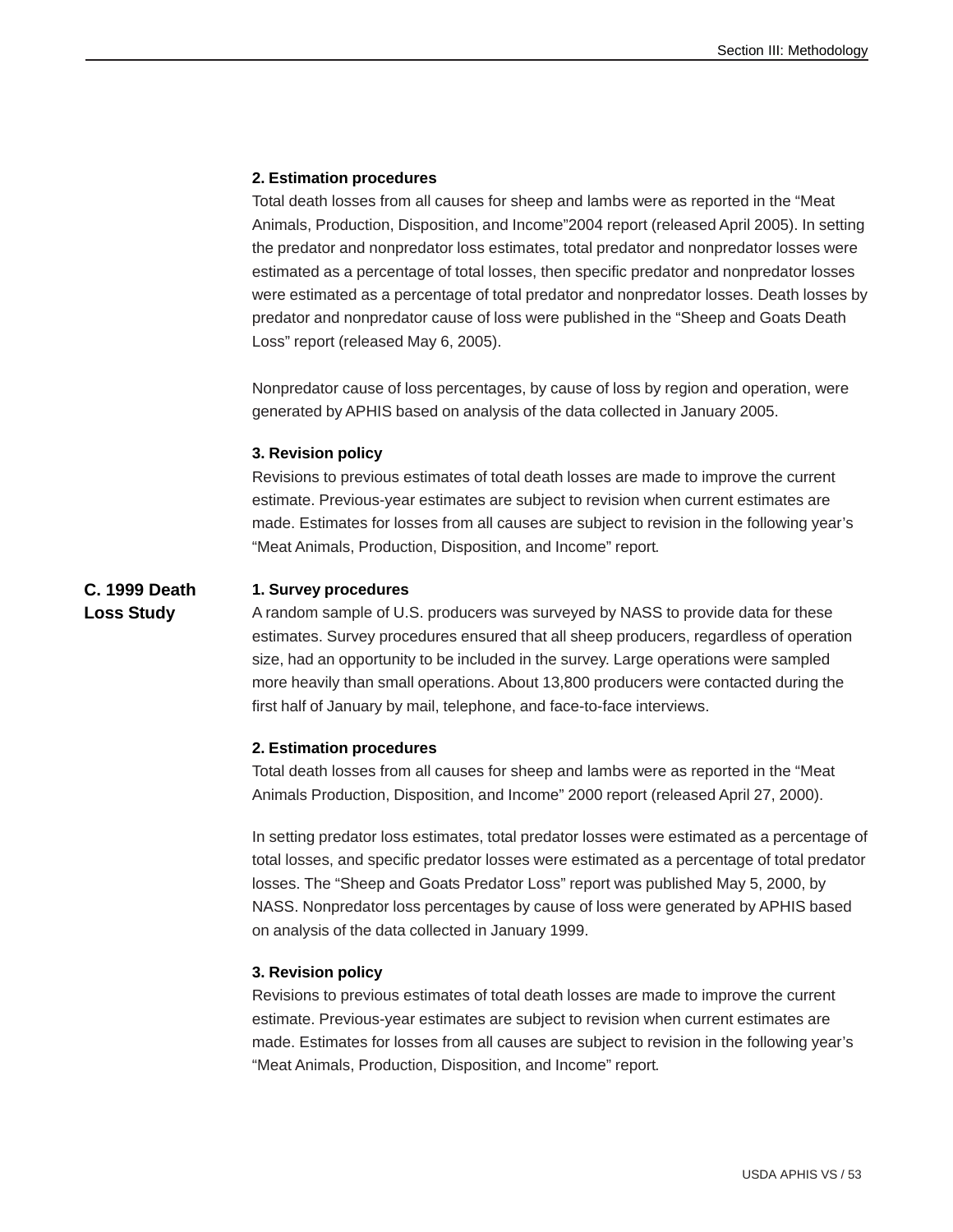### **D. 1994 Death Loss Study**

#### **1. Survey procedures**

A random sample of U.S. producers was surveyed by NASS to provide data for these estimates. Survey procedures ensured that all producers (except those in Alaska) had an opportunity to be included in the survey, regardless of operation size. Data were collected from approximately 75,000 cattle and sheep producers during the first half of January by mail, telephone, and face-to-face interviews. Large operations were sampled more heavily than small operations. An additional nonprobability survey was also conducted in a few western States. Regardless of when producers responded, they were asked to report death losses for sheep and lambs for the 1994 calendar year. Based on the original data collected during January, a report entitled "Sheep and Goat Predator Loss" was issued April 27, 1995. This report contained data for death loss by cause for predators only and was on a State and regional level. Value of the losses was also included.

#### **2. Estimation procedures**

Total sheep and lamb death losses from all causes were published in the "Meat Animals Production, Disposition, and Income"1994 Summary report by NASS released April 13, 1995. In setting the estimates for the report, total predator and nonpredator losses were estimated as a percentage of total losses set previously, and specific predator and nonpredator losses were estimated as a percentage of total predator and nonpredator losses, respectively.

#### **3. Reliability**

Since all sheep producers were not included in the sample, survey estimates are subject to sampling variability. Survey results are also subject to nonsampling errors, such as omissions, duplications, and mistakes in reporting, recording, and data processing. The effects of these nonsampling errors cannot be measured directly. They are minimized through rigid quality controls in the data collection process and through a careful review of all reported data for consistency and reasonableness.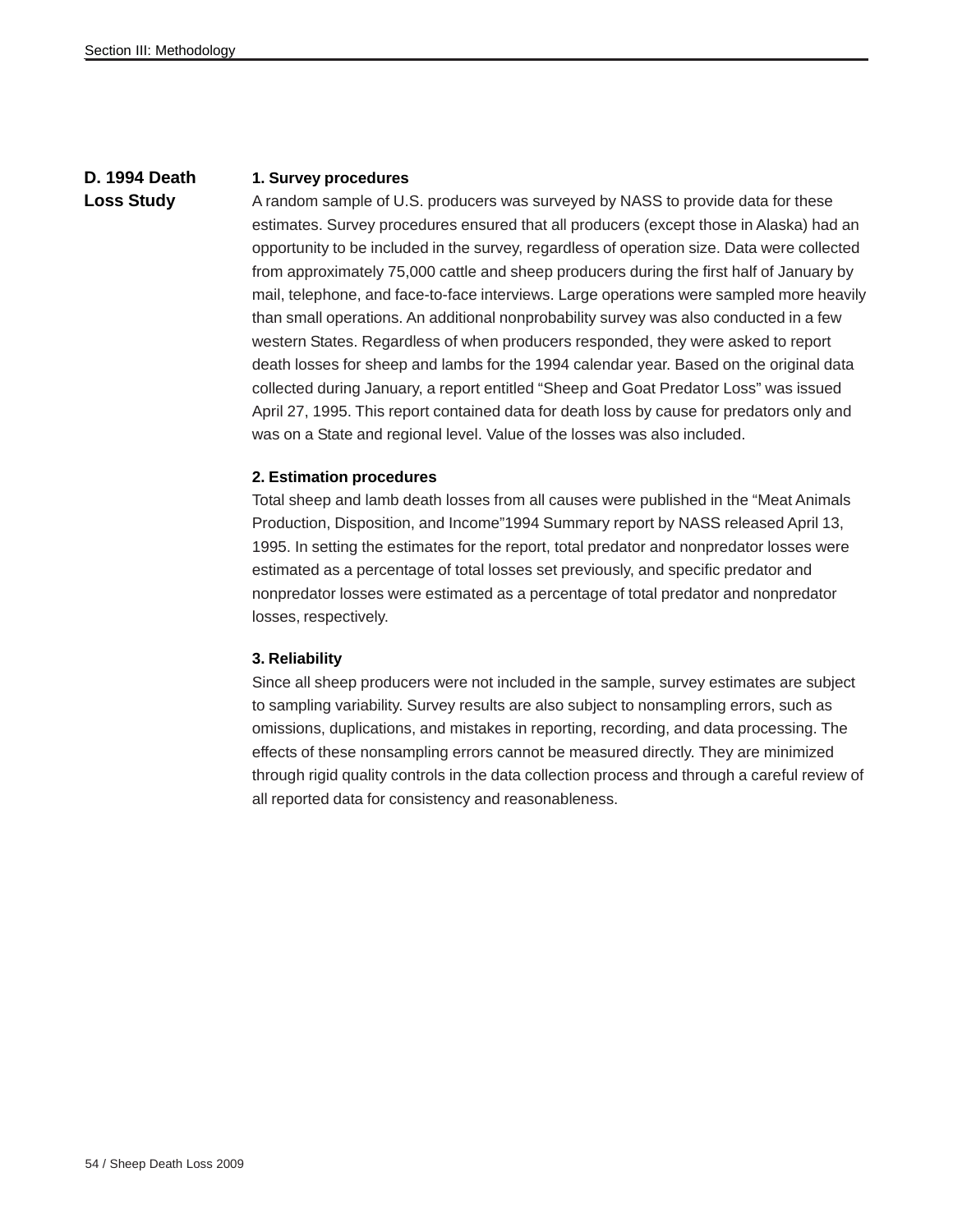### **Appendix I: Discussion of Pre- and Postdocking Losses**

The National Agricultural Statistics Service defines lamb crop as those lambs marked, docked, or branded in the Western States (AZ, CA, CO, ID, OR, MT, NM, NV, TX, UT, WA, WY). These States make up the Pacific and West Central regions in this report. In the remaining States, lamb crop is defined as lambs born. The individual State versions of the NASS January 1 "Sheep and Goats" survey questionnaire reflect these differences.

NASS also reports lamb losses only after docking or branding in the Pacific and West Central regions listed above. However, the questionnaire used in these States does include a question regarding the lambs lost before docking, branding, or marking. While the State level estimates published in the national report include only those losses that occurred postdocking, five States—Colorado, Idaho, Montana, Utah, and Wyoming publish State-level losses separated into pre- and post docking. In addition, these States conduct cause-of- loss surveys on a yearly or biyearly basis (see table a.).

The exclusion of predocking losses from the national report is due to the fact that lambs in the Pacific and West Central regions are usually born on-range and, therefore, less likely to be observed. Therefore, it is difficult for producers to accurately estimate the number of lambs both born and lost before marking, docking, or branding. However, this method leads to the exclusion of a large number of lamb losses. In addition, no lambs lost due to lambing problems are counted in these States; as these losses would obviously all occur in the predocking period. Examination of the published predocking losses in the five States can give an estimate of the magnitude of losses that occur before docking.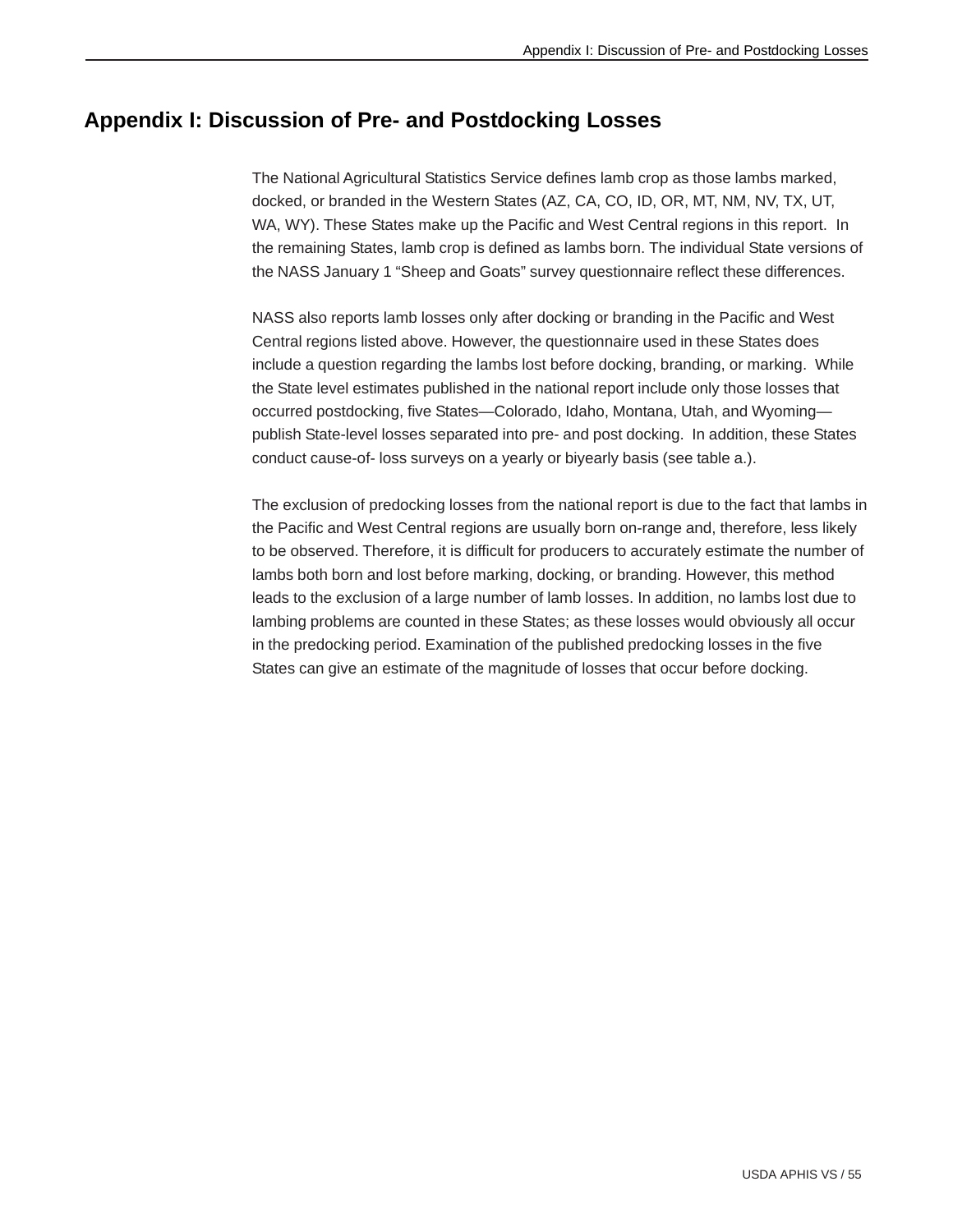With the exception of Colorado and Wyoming, over one-half of all reported lamb losses occurred in the predocking period. In Colorado, 37.0 percent of all losses occurred predocking. In Wyoming, 45.1 percent of all losses occurred predocking.

a. Number of postdocking lamb losses, predocking lamb losses, and predocking lamb losses as a percentage of total lamb losses, by State:

| <b>Number of Lamb Losses-2009</b> |                                                      |                                        |              |                                                                                    |  |  |  |  |  |  |
|-----------------------------------|------------------------------------------------------|----------------------------------------|--------------|------------------------------------------------------------------------------------|--|--|--|--|--|--|
| <b>State</b>                      | <b>Postdocking</b><br><b>NASS</b><br><b>Reported</b> | Predocking<br><b>State</b><br>Reported | <b>Total</b> | <b>Predocking</b><br>Losses as a<br><b>Percentage</b><br>of Total<br><b>Losses</b> |  |  |  |  |  |  |
| Colorado                          | 17,000                                               | 10,000                                 | 27,000       | 37.0                                                                               |  |  |  |  |  |  |
| Idaho                             | 10,000                                               | 11,000                                 | 21,000       | 52.4                                                                               |  |  |  |  |  |  |
| Montana                           | 20,000                                               | 21,000                                 | 41,000       | 51.2                                                                               |  |  |  |  |  |  |
| Utah                              | 16,000                                               | 17,700                                 | 33,700       | 52.5                                                                               |  |  |  |  |  |  |
| Wyoming                           | 18,000                                               | 14,800                                 | 32,800       | 45.1                                                                               |  |  |  |  |  |  |